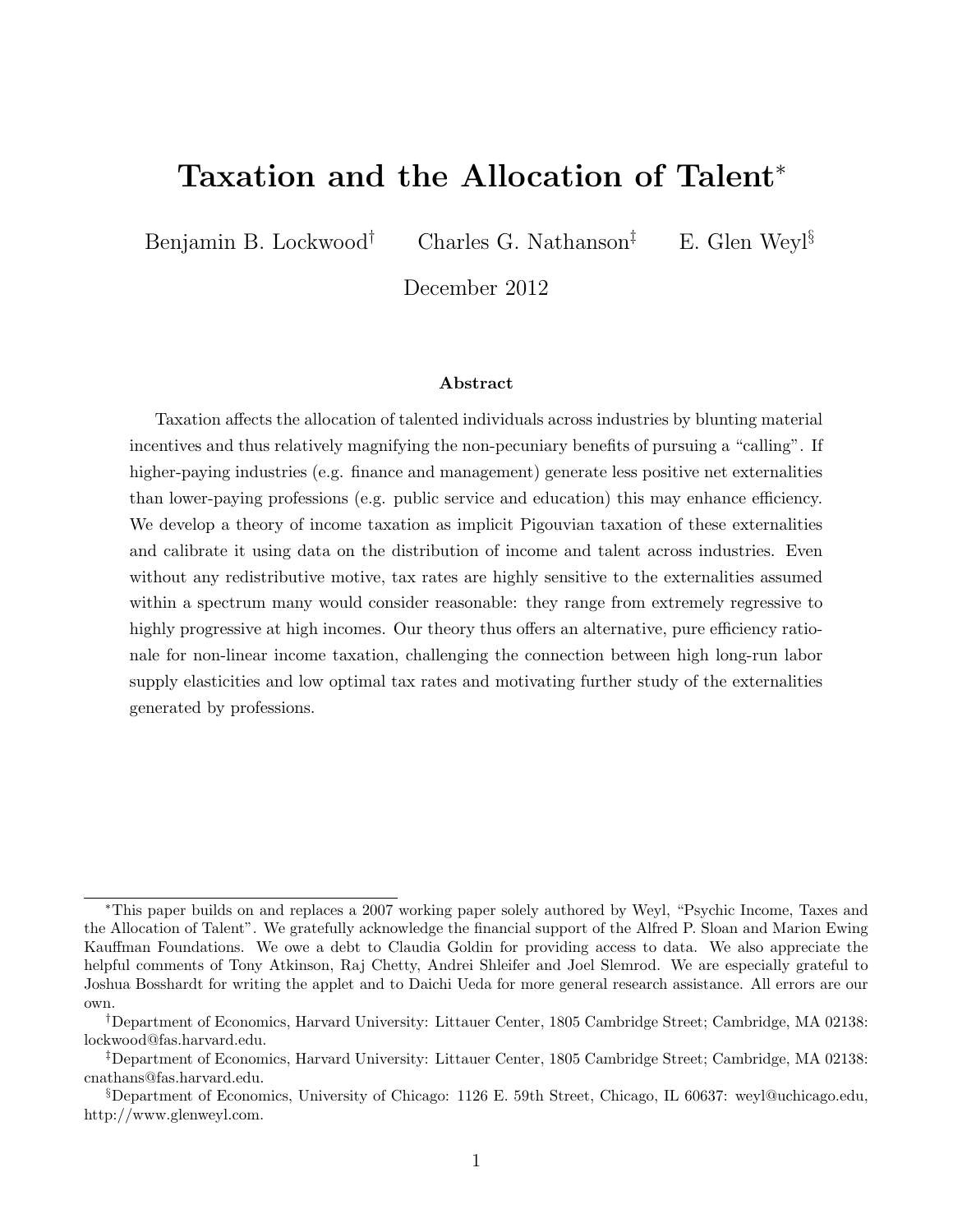If we don't have an economy built on bubbles and financial speculation, our best and brightest won't all gravitate towards careers in banking and finance. Because if we want an economy that's built to last, we need more of those young people in science and engineering. This country should not be known for bad debt and phony profits. We should be known for creating and selling products all around the world...

- President Barack Obama, Speech at Osawatomie High School, December 6, 2011

## 1 Introduction

The allocation of talented individuals across professions varies tremendously across time and space. For example, according to data collected by Goldin et al. (2013), two to three times as many male Harvard alumni from the 1969-1972 cohorts pursued careers in each of academia and non-financial management than pursued careers in finance. Twenty years later, careers in finance were fifty percent more common than in academia and comparable with those in non-financial management. If private product is anywhere near social product, these talented individuals constitute a large fraction of many societies' human capital: in the United States, for example, roughly half of all income is generated by the top 10% of income earners and nearly a quarter is generated by the top 1% (Atkinson et al., 2011). If, as Baumol (1990) and Murphy et al. (1991) argue, different professions have different ratios of social to private product (viz. some have negative and others positive externalities) then these differences in talent allocation across societies may have important implications for aggregate production.<sup>1</sup> In this paper we argue that progressive income taxation is a powerful tool affecting the allocation of talent and therefore that, if the above logic is correct, the effect of such taxes on the allocation of talent is central to their optimal design.

Our argument is that in selecting an industry, talented individuals face a trade-off between pursuing a "calling" that offers them high non-pecuniary benefits and choosing a career that offers better remuneration. Higher marginal tax rates between the income earned in the lower-paying and higher-paying career make the latter relatively less attractive by narrowing the material sacrifice associated with following a passion. To the extent that better paying professions are also more likely to generate negative (less likely to generate positive) externalities, raising marginal tax rates has a pure efficiency benefit. Conversely, if one believes that better paying professions actually generate more positive externalities, efficiency might require negative marginal tax rates for the well-off.

Income taxation is admittedly a blunt tool in addressing differences in externalities across professions. We nonetheless believe that analyzing the effects of non-discriminatory income taxation is

<sup>&</sup>lt;sup>1</sup>This argument has drawn significant public attention in recent years. For example, it sparked the foundation of the "Stop the (Wall Street) Brain Drain" movement.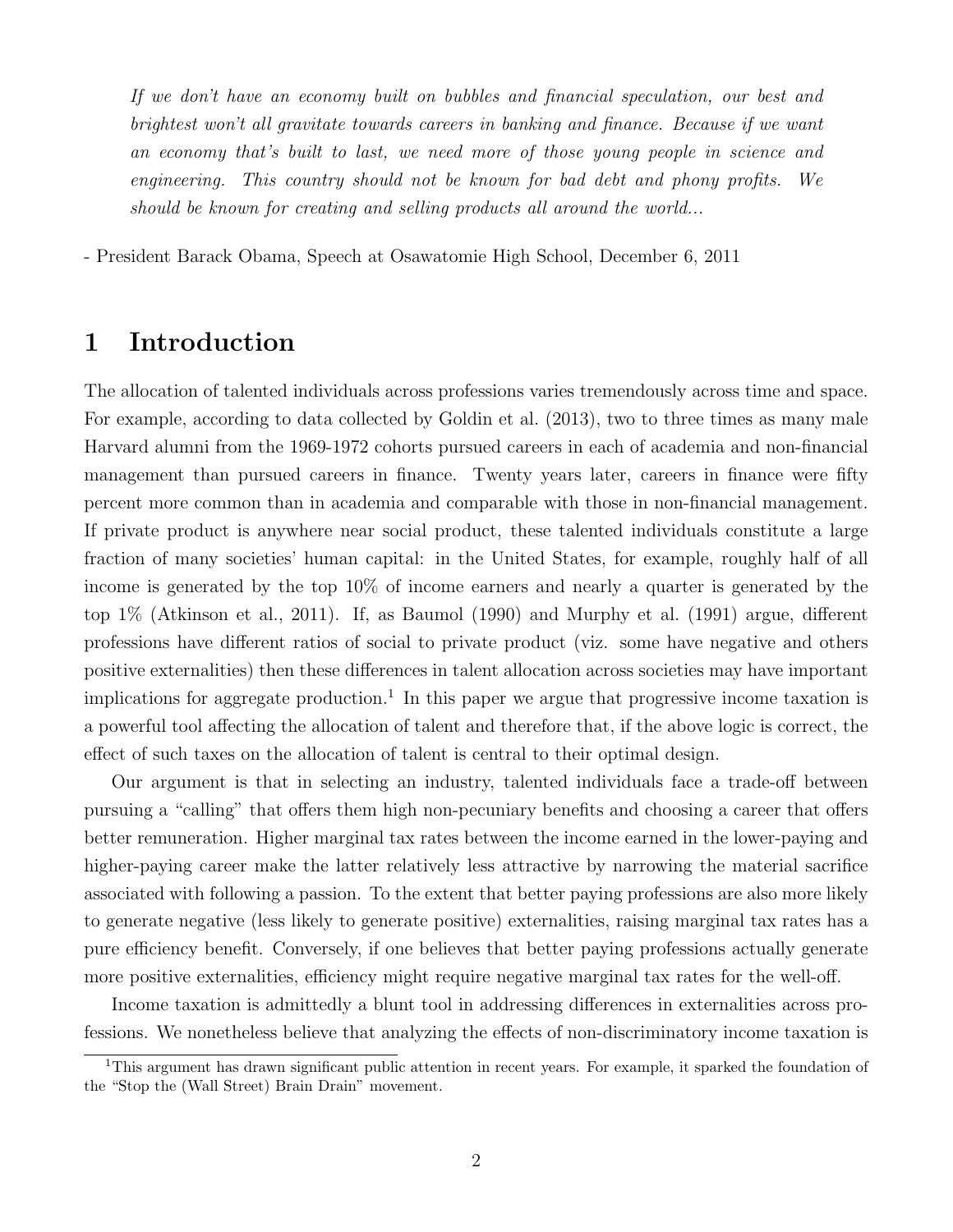useful for policy for several reasons.<sup>2</sup> First, occupations are sufficiently difficult to define objectively that any career-specific tax scheme would be subject to manipulation that would undermine its efficacy. Second, the political economy consequences of allowing profession-specific taxation could be dangerous, unleashing a range of special interest lobbying and propaganda that is unlikely to lead to an efficiency-improving equilibrium. Third, considerations of horizontal equity may make differential taxation of different occupations ethically or politically unpalatable. Finally, professionspecific taxation is simply not on the public agenda, while income tax reform is; thus, given the current second best situation, we believe economists' views of optimal taxation should be influenced by their goals in allocating talent, not just their views about redistribution. Many of these concerns are analogous to those that led Mirrlees (1971) to focus attention on non-linear income taxation and assume that wages as such were non-contractible even though they seem to be at least partially observable in practice. In Subsection 5.5 we will, in a future draft, discuss how much better our work suggests profession-specific taxation could do compared to optimal non-linear, horizontally equitable taxation. Rothschild and Scheuer (2012), and to a lesser extent Philippon (2010), take a similar approach to ours, though our interest is in quantitative calibration in contrast to their focus on directional theoretical results; we discuss the relationship between these papers, which were developed independently of ours several years after the first 2007 draft of this paper was circulated, more extensively in Subsection 4.3.

It may be useful to briefly contrast our theory of optimal income taxation to the classical approach based on the work of Mirrlees and survey recently by Mankiw et al. (2009) and Diamond and Saez (2011). Our theory requires no distributive motive to generate high marginal tax rates; even when the social planner seeks only to maximize total social wealth, very high and sometimes highly progressive tax rates may be justified. For example, we find that for assumptions about externalities matching the views of two of the authors (Lockwood and Weyl), marginal tax rates over some ranges are significant  $(25-50\%)$  over a wide range; for externality assumptions that we see matching the views of the "Occupy Wall Street" movement, pure efficiency-maximizing marginal rates are often near 50%. Elasticities, intensively of labor supply or extensively of career switching, play at most a secondary role in our theory, just as they play no role in Pigou (1920)'s theory of taxation. The primary aim of policy is to implicitly target taxation at professions generating negative externalities and subsidies at those generating positive externalities, thereby to shifting individuals to the most productive professions rather than to extract maximal revenue while causing minimum shifts in economic activity. In that sense it more closely resembles the "Just Desserts Theory", advanced by Mankiw (2010), that taxation should be based on ensuring individuals receive their social contribution than it does the veil of ignorance logic of Harsanyi (1953) and Rawls (1971)

<sup>&</sup>lt;sup>2</sup>In complementary work, Posner and Weyl (2013a) and Posner and Weyl (Forthcoming) discuss more detailed policies for correcting the externalities in two of the professions that many believe negative externalities are strong (finance and law, respectively). We believe that both targeted, but potentially bureaucratic and manipulable, and blunter but more robust and simpler policy interventions have a valuable role to play.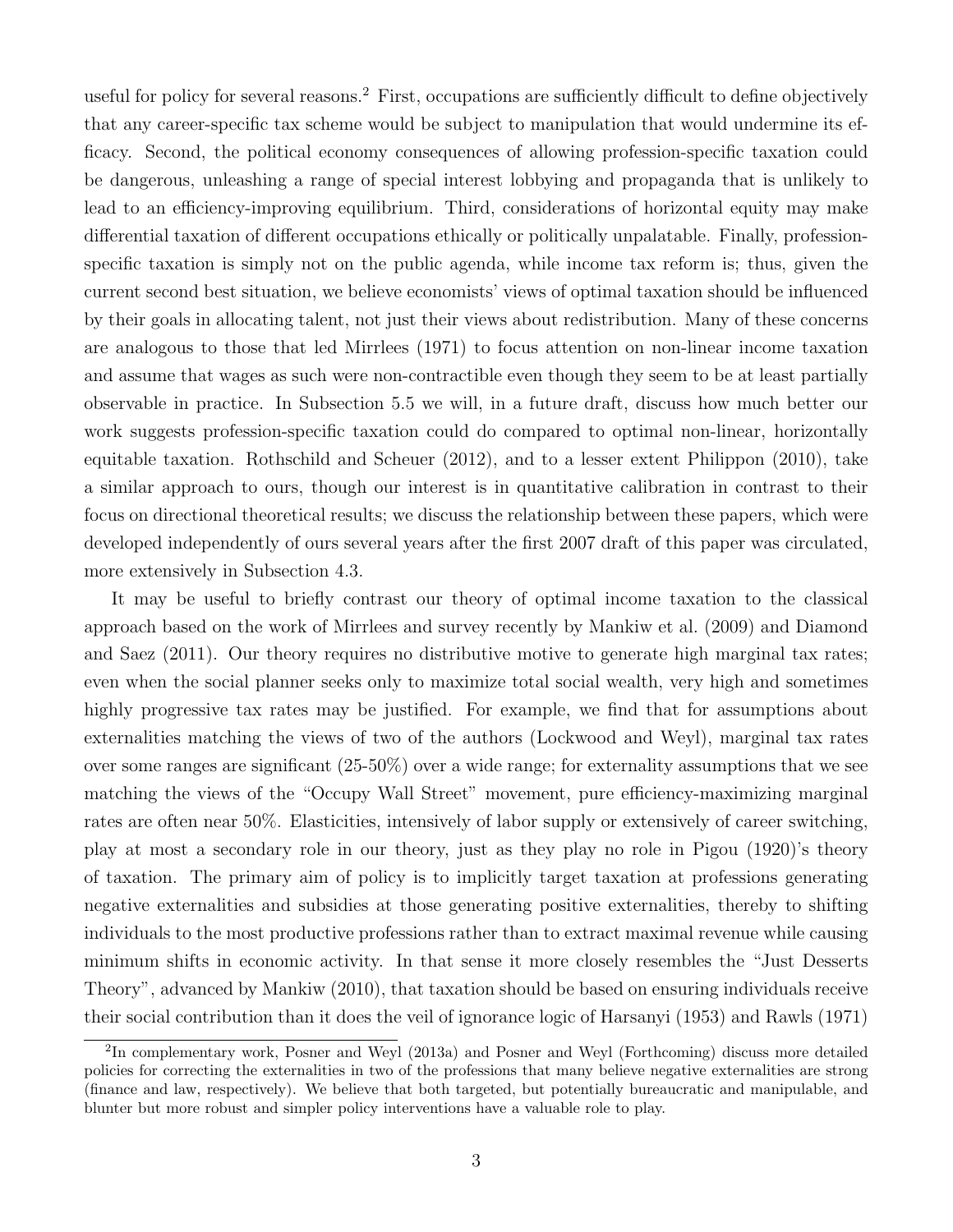on which the Mirrlees theory is founded.

Finally, and more stylistically, we do not seek, as many recent papers on optimal taxation have, to precisely estimate, or even calibrate, optimal tax rates. The central parameters in our theory, the degree to which different occupations generate externalities, are simply too uncertain and controversial for the results to be broadly plausible. Rather, we seek to persuade the reader that optimal tax policy towards the top part of the income spectrum may be extremely sensitive to estimates of these parameters over currently reasonable ranges of disagreement and uncertainty, more sensitive than they are to the traditional elasticity parameters on which the literature has heretofore focused. For example, while we find high marginal rates are optimal for "left-wing" assumptions about externalities, when we choose values to mirror our guess of the views of the "Tea Party" movement, marginal rates are always significantly negative, particularly on the wealthy, sometimes reaching a subsidy of 50% of income. But we do not simply consider several fairly arbitrary cases; instead we include an applet, written jointly with Joshua Bosshardt, at http://home.uchicago.edu/weyl/taxapplet.html that allows the reader to input her desired parameter values and reads off optimal tax rates for any given views she has about externalities. We hope that this observation will stimulate research on estimating these parameters more precisely.

### Outline

We begin in Section 2 by briefly summarizing the data we use to calibrate the model in the United States. The central information our theory requires is the distribution of earnings and talented individuals across industries. We draw the first from data on earnings distributions available from the Bureau of Labor Statistics, supplemented by data on the top end of the income distribution drawn from Bakija et al. (2012).<sup>3</sup> We draw the second from data collected by Goldin et al. and referenced above on the career choices of alumni from Harvard University, comparing this with the distribution from the 1950's to gauge labor supply responses.

In Section 3, we consider the simplest setting for our analysis: one in which there are no income effects or redistributive motives and the planner simply seeks to maximize total social income (Kaldor-Hicks efficiency). After setting up a model and providing a general characterization of optimal taxes in this setting in 3.1, we further simplify the analysis by assuming that, conditional on income levels, there is no correlation between externalities and either intensive elasticities or career switching into or out of that income level. Then we show, in Subsection 3.2 that optimal taxation simply requires equating tax at a given income level to the average externality created by individuals who earn that income level. If the only relevant elasticity is career switching then average tax rates are matched to (average-given-income) externalities, a policy we call "Average Tax Externality Matching" (ATEM). If the only relevant elasticity is intensive, on the other hand, marginal tax

<sup>&</sup>lt;sup>3</sup>In a future draft we hope to further supplement this, at the very highest end, with the data of Kaplan and Rauh (2010). However for the current draft we ran into technical difficulties with interpreting these data.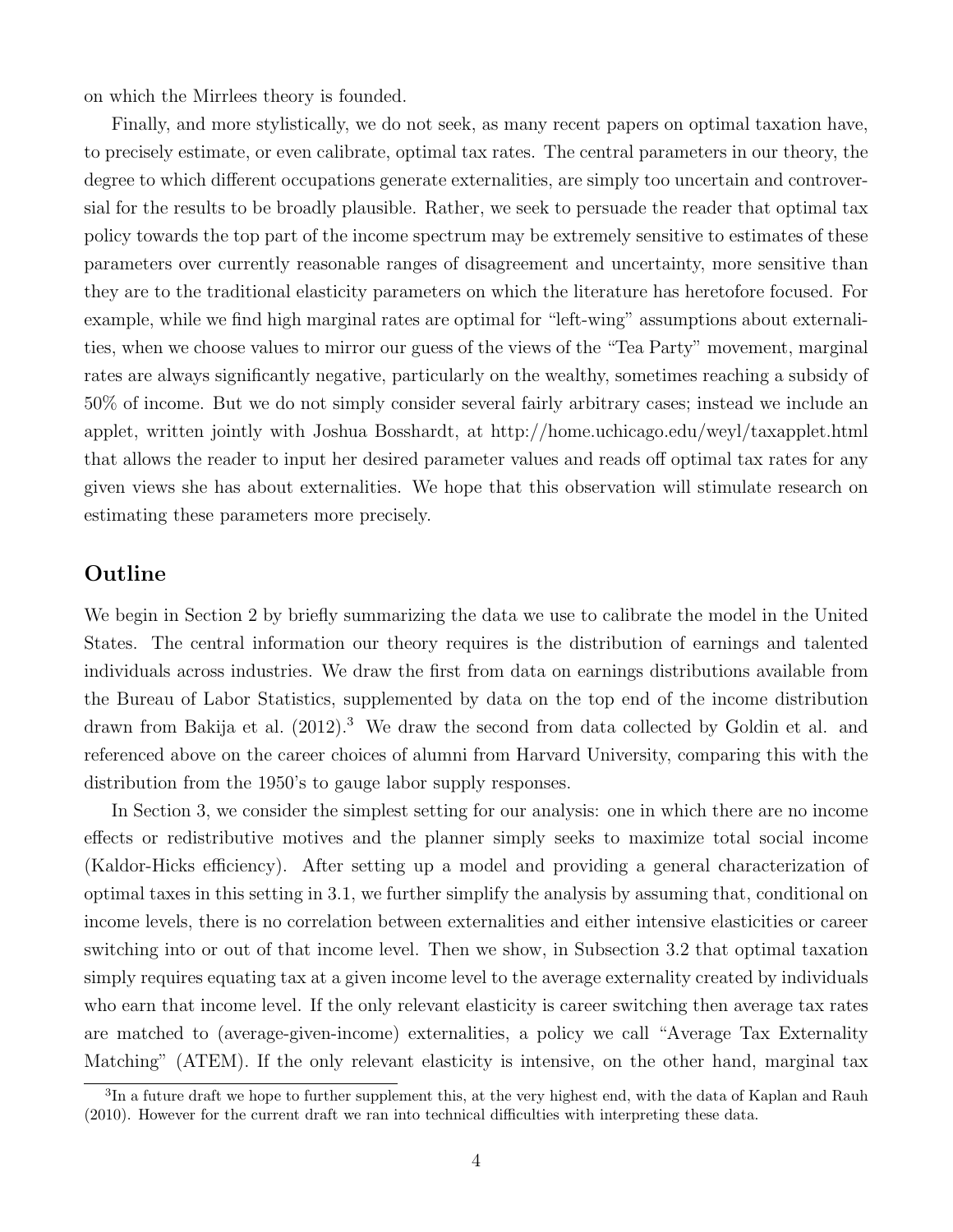rates are matched to externalities, a policy we call "Marginal Tax Externality Matching" (MTEM). Note that this optimal tax scheme thus depends mostly on the externalities created in each profession and only on elasticities (intensive v. extensive) to the extent that they modulate whether MTEM or ATEM is optimal.

This makes optimal taxes particularly easy to calibrate using the data described in Section 2; each of MTEM and ATEM can be calculate easily and compared. In Subsection 3.3 we show the results of these calibrations for five assumed assignments of externalities to professions that correspond to our subjective guess about the views of various parts of the American political spectrum, as well as to views to which different co-authors of this paper are sympathetic. The results are fairly robust to the comparison of ATEM and MTEM, though a bit more extreme under ATEM. In both cases, marginal taxes are modest (below 20%) at most incomes for the views favored by the authors, either because (Nathanson) they are skeptical of many externalities existing or because (Lockwood and Weyl) the professions we believe have large externalities (finance and law negative, teaching, academia and entrepreneurship positive) are either a small fraction of individuals at every income or balance one another conditional on income.<sup>4</sup> On the other hand, for views we impute to correspond to the Tea Party (government and media have negative externalities, business and finance have positive externalities) and Occupy Wall Street (essentially the reverse of the Tea Party) movements, marginal tax rates are as discussed above. We plan to use our applet described above to collect data on clusters of views about externalities that we will use in future drafts of the paper.

In Section 4 we discuss the relationship of our theory to several literatures, which we largely neglect until that section. First, in Subsection 4.1 we challenge the standard argument (Keane, 2011) that high long-term labor supply elasticities imply that low marginal tax rates on high earners are optimal; in fact, the reverse may often be the case. Regardless, in our theory the externalities created by different occupations, which have received limited attention, rather than labor supply elasticities, which has been the subject of extensive study, are the key parameters of empirical interest for tax policy. Second, in Subsection 4.2 we argue that our framework offers a natural context for empirically calibrating Holmström and Milgrom (1991)'s theory of multitasking in agency relationships, for the first time that we are aware of. Third, income taxation is a straightforward policy lever for shifting the allocation of talent, the literature which motivates our work. Under Lockwood and Weyl's externality shares, the shift in the allocation of talent implied by the Goldin et al. data and largely reversible by changing tax rates could account for as much as half of the increase in top income shares over the last half century or around one sixth of the decline in GDP growth from the 1945-70 period compared to the 1980-2005 period. Finally, we use anecdotal and public opinion evidence to argue that many of the debates, both in the public

<sup>&</sup>lt;sup>4</sup>However, Lockwood and Weyl's views call for large subsidies for those earning middle incomes ( $\approx$ \$70-130k) that are fully phased out before they reach the rich ( $\approx$  \$250k).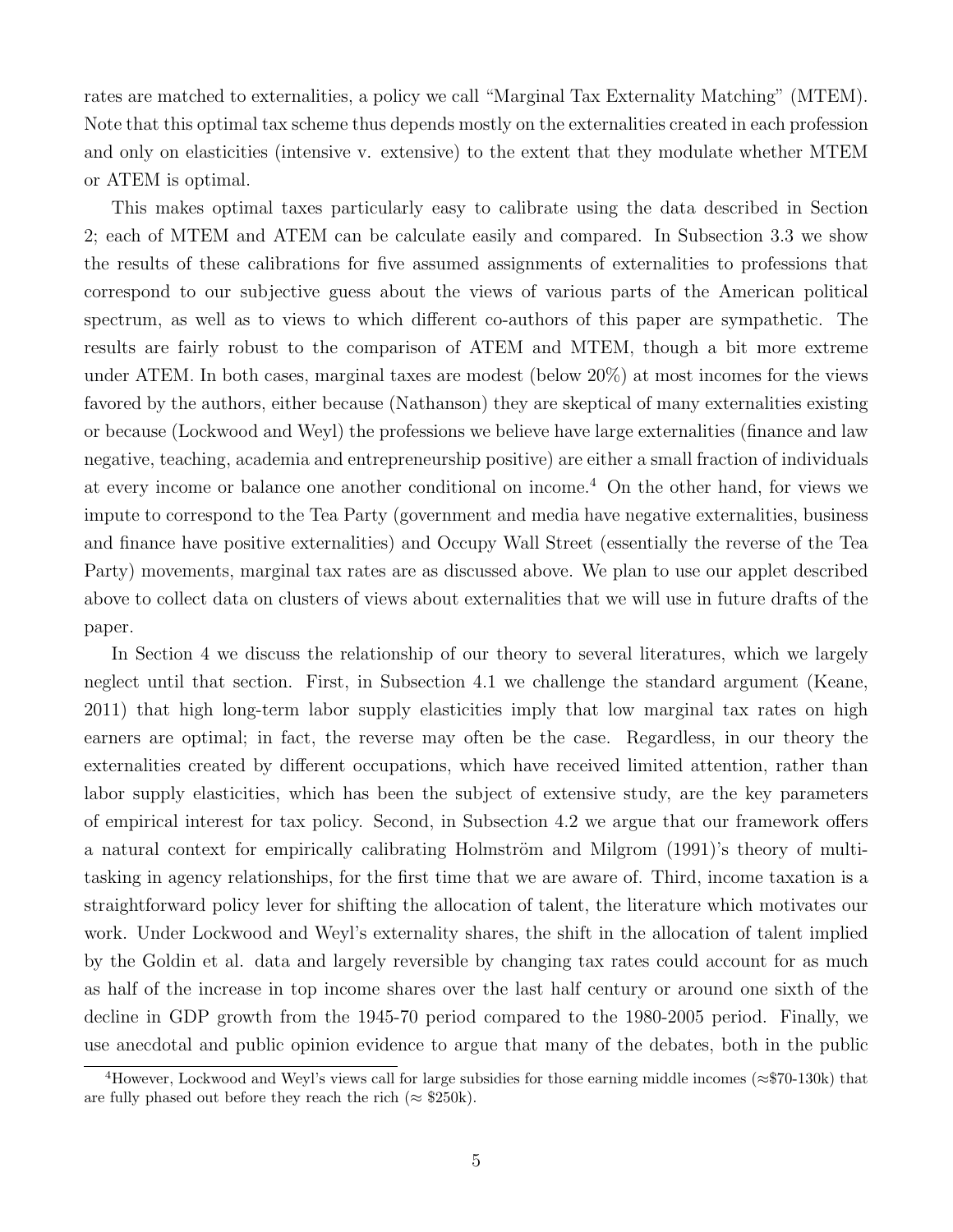political sphere and in non-Neo-Classical economics, over optimal taxation are driven by the factors we emphasize (viz. the externalities of different occupations) rather than the factors emphasized by the Mirrlees model (viz. distaste for inequality and the responsiveness of work to incentives).

In Section 5 we consider several extensions of our basic model to make it richer and more realistic and to draw out its implications more fully. By assuming random substitution of individuals into and out of income levels our basic analysis may bias marginal rates towards zero. Thus in Subsection 5.1 we consider a model where individuals have a general ability that determines their position in the profession-specific income distribution. We show analytically that this makes even more extreme the effects of externalities on optimal marginal tax rates when there are two professions, one of whose income distribution stochastically dominates the others. In Subsection 5.2 we calibrate a standard structural choice model under the general ability assumption and show that, as suggested by our theoretical results, marginal rates are much more extreme than under either ATEM or MTEM: for example, under Lockwood and Weyl's profiles they are similar to the Occupy results under ATEM.

To contrast our framework with the standard Mirrlees approach, in Subsections 5.3 and 5.4 we plan, in a future draft, to add a redistributive motive to the model and compare the relative importance of externalities compared to other standard parameters to determining optimal tax rates. Subsection 5.5 will, in a future draft, quantify various welfare statistics: the gains from profession-specific v. horizontally-equitable taxation, the gains from moving to optimal taxes from the current levels, etc. Because most calibrations that call for high taxes require low elasticities, welfare gains are typically modest and income gains are negative. It seems plausible, by contrast, that given the relatively large elasticities we find, some of our assumptions about externalities would generate large gains to both welfare and income from higher marginal tax rates.

We conclude in Section 6 by discussing how future research might clarify some of the crucial parameters on which we argue optimal income taxation depends.

### 2 Data

The three central inputs to our analysis are 1) the distributions of income within different professions, 2) the distribution of individuals across professions (and how this responds to changes in wages) and 3) the externalities of different professions. In this section we discuss how we obtain 1) and 2). Because of the absence of data on 3) we treat these parameters as basically subjective for the moment, as we discuss in Subsection 3.3 below.

To calibrate 1), profession-specific income distributions, we combined data from the Bureau of Labor Statistics (BLS) with data published by Bakija et al. (2012). Bakija et al. group the industries of earners in the top 1% into 13 categories plus no occupation and other. These are, with their accompanying abbreviations, academia/research (ProfSci), advertising/market/sales (sales), agriculture (farmer), arts/entertainment (artsEntSport), business operations (busOp, primarily man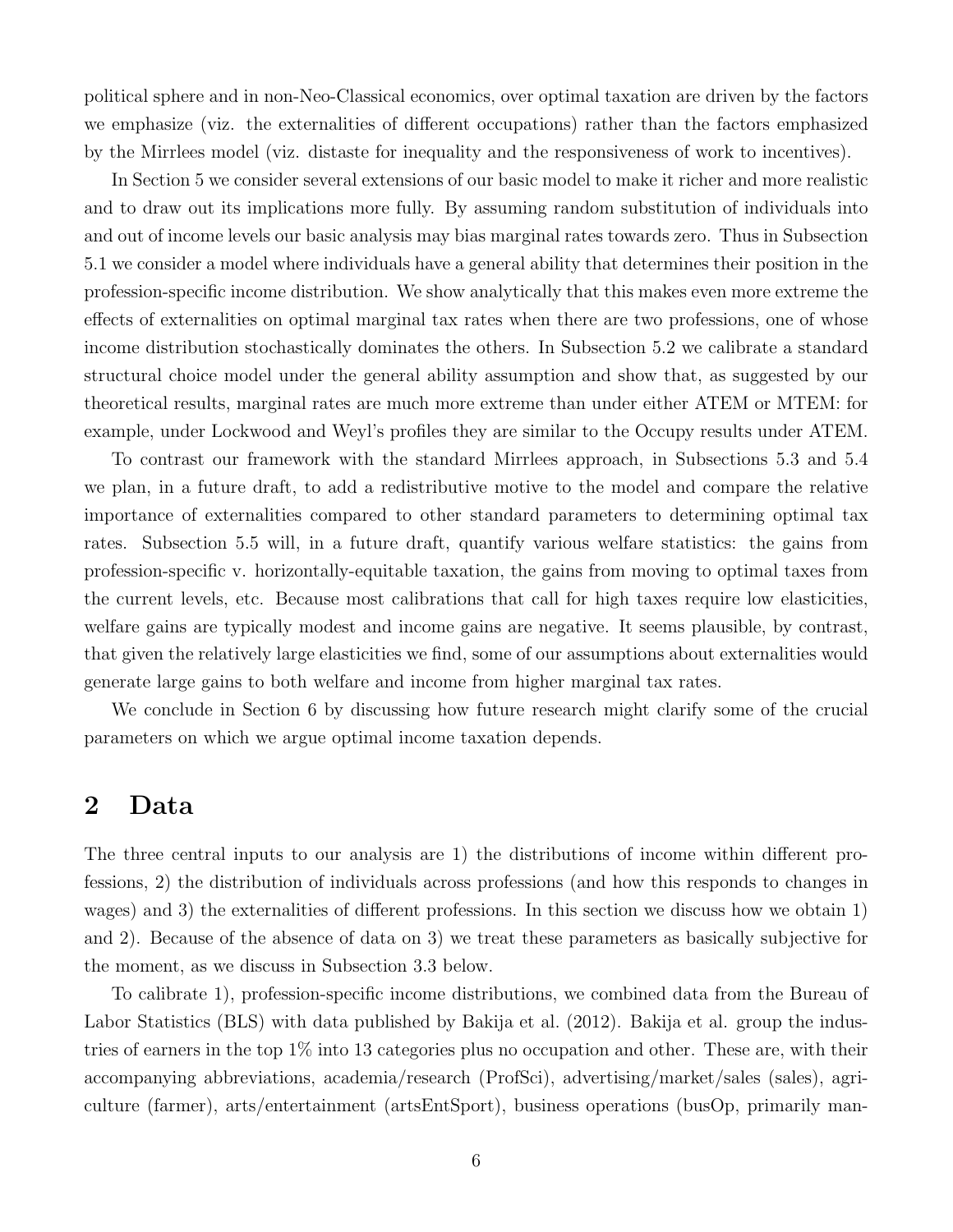agement consultants and accountants), engineering/technical (compMathEng), entrepreneurship (classified for now in "other" for technical reasons; to be corrected on a future draft, but small), financial services (finance), law (law), management outside of finance (management), medicine (medicine), public service/military (government) and real estate (real estate). Bakija et al. obtain these, in a manner described in greater detail in their paper, by merging together various North American Industry Classification System (NAICS) and Standard Occupational Classification (SOC) code pairs. In a few cases we were not able to follow their classification exactly and we also add a category for primary and secondary education (teacher). In Appendix A we describe our procedures for constructing these classifications where they do not match Bakija et al. exactly.

The BLS publishes the 10th, 25th, 50th, 75th and 90th percentiles of NAICS-SOC code pairconditional income. We merge together NAICS-SOC pairs as described above; because the BLS also publishes data on the number of individuals in each code, we can obtain the distribution of the merged occupation if we recover a income distribution conditional on NAICS-SOC pair. We do this by fitting a log-normal distribution, which is known to fit income distributions well below the 90th percentile, to the five BLS provided data points in each NAICS-SOC pair. The fit is very close in essentially all cases. We use this to construct the income at the 10th, 25th, 50th, 75th and 90th percentile of each profession as defined by Bakija et al.<sup>5</sup> We then obtain two additional data points by using the Bakija et al. data, which reports the number of individuals in each profession earning above the cut-offs for the 99th and 99.9th percentiles of the income distribution (which they numerically report).

Thus we obtain a semi-parametric estimate of five points in the lower 90 percentiles of each profession-specific income distribution and a non-parametric observation of two points at the upper tail of the cumulative distribution function of each profession-specific income distribution. To these 7 points we fit a log-normal Pareto distribution (a distribution that is log-normal below a threshold and Pareto above with the parameters and the transition point estimated by maximum likelihood). The transition to Pareto occurs in the top 10 percentiles of each profession-specific distribution (except in the primary/secondary education profession where the Bakija et al. data is not reported and thus we just use a log-normal distribution). Further details of these estimations are reported in Appendix A.

Using these estimated distributions and the BLS's data on the total number of individuals in each of these professions we obtain the income-conditional distribution of individuals across professions, the first part of 2) and the primary input to our calibration in Subsection 3.3. To illustrate this key input, Figure 1 shows the fraction of individuals in various professions conditional on income levels ranging from \$10k to \$1 million. The x-axis is spaced logarithmically, with \$100k being the midpoint, but the labels on the x-axis are misleading in the current draft. The salient feature, which drives our results, is that nearly every profession outside of of management, medicine and

<sup>5</sup>We plan to use these data in a more comprehensive way in a future draft.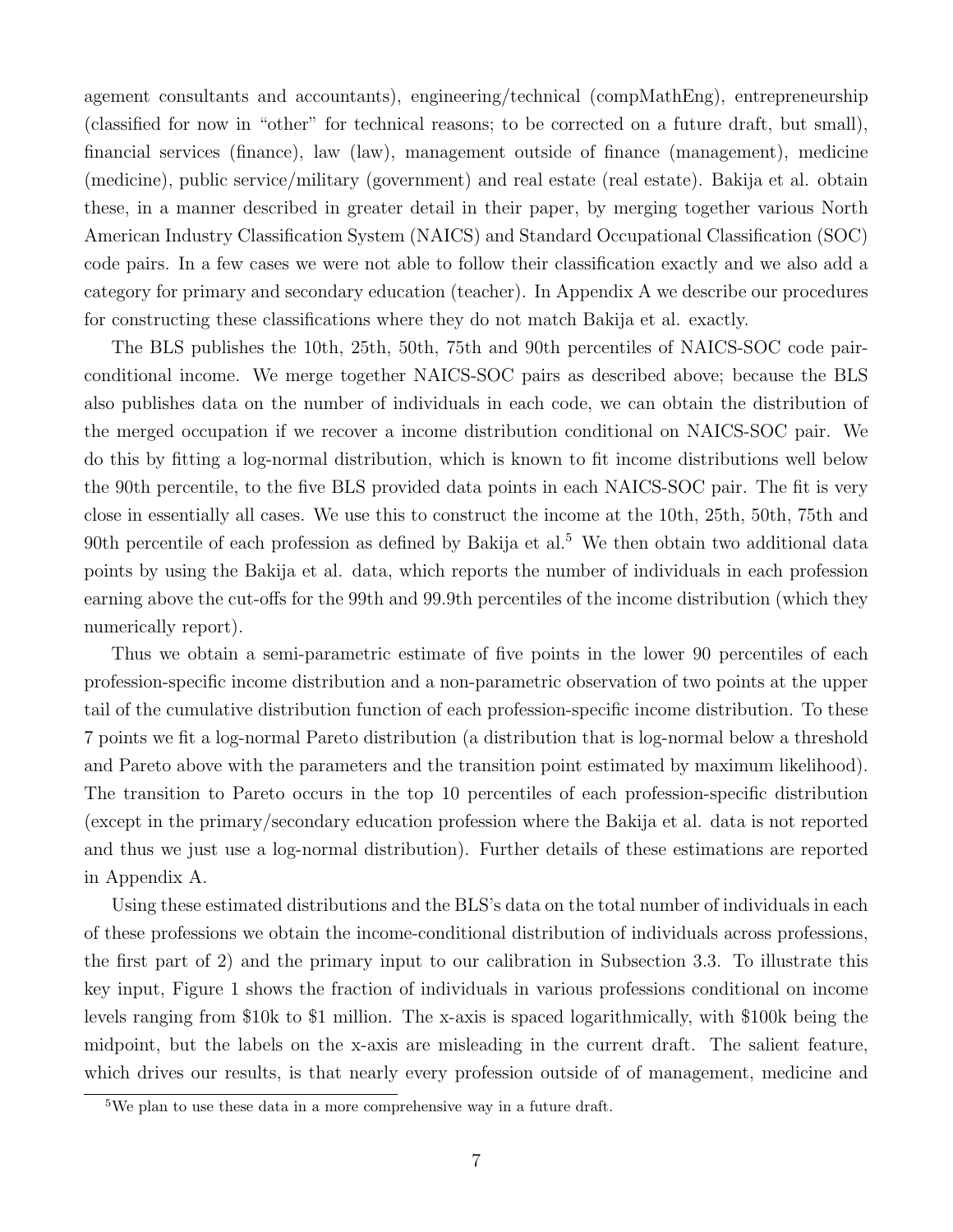

Figure 1: Shares of individuals in various professions, conditional on annual income levels ranging from \$10k to \$1 million. X-axis is logarithmic, so the mid-point is \$100k, but the labeling of the x-axis is incorrect. Professions, other than "teacher" correspond to those in Bakija et al. (2012).

finance is represented significantly only at middle incomes (roughly \$70k-\$130k). Medicine has significant representation among the modestly wealthy (\$150k-\$500k) and finance has a substantial representation only among the fairly wealthy. But the overwhelming majority of the wealthy are non-financial managers and this pattern grows stronger the higher income level one considers.

These results were surprising to us, given that Kaplan and Rauh (2010)'s data, and our anecdotal experience from our own lives, are suggestive of finance and law accounting for many more of the wealthy than does non-financial management. The data of Goldin et al. (2013) are also suggestive of a much larger role for finance and law in high income groups. We plan to investigate this issue further in a future draft, but in the mean time we report normative results based on these positive findings; a stronger representation of finance and law at top incomes would significantly strengthen our results as disagreements about externalities of these professions are the strongest.

Finally, because we only have access to a single cross-section of top incomes by profession, we used the data of Goldin et al. to track the movement across professions over time. Goldin et al. surveyed, in 2005, members of three cohorts of Harvard alumni, each cohort consisting of four classes: 1969-72, 1979-82 and 1989-92. Each class was asked to identify, among other things, the career they followed (grouped in ways roughly corresponding to the professional classifications we use above) and their annual income. This allows us to observe shifts in occupational patterns over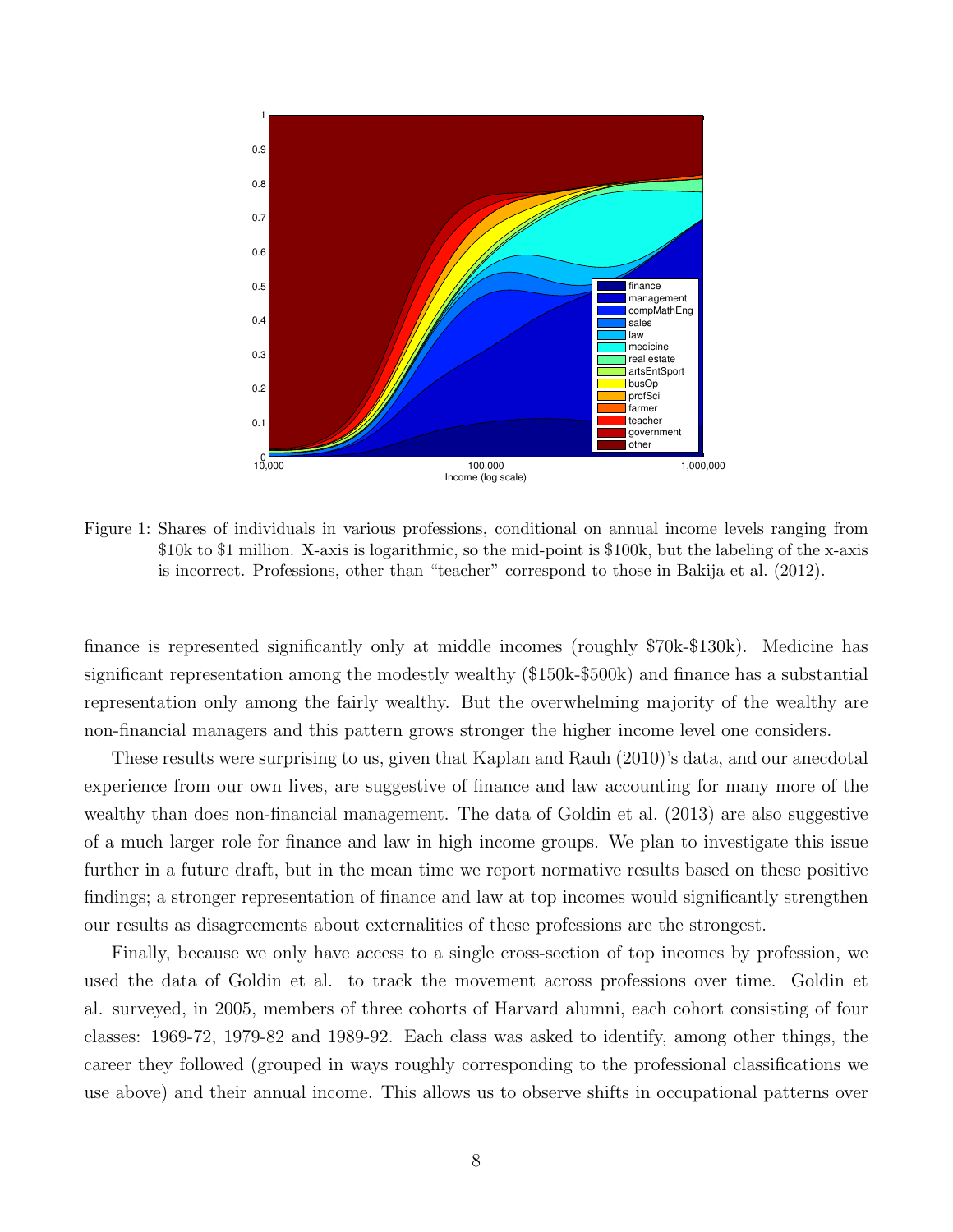time. We also use data from Philippon and Reshef (2012) on the evolution of wages in the financial sector over time in ways explained below.

## 3 Income Taxation as Implicit Pigouvian Taxation

In this section we construct the simplest and most intuitive version of our theory by ruling out any redistributive motive and considering the optimization of a non-linear, horizontally-equitable income tax to sort talent across professions to maximize total social income (Kaldor-Hicks efficiency).

### 3.1 General theory

There are N professions,  $p = 1, \ldots N$  and a mass 1 of talented individuals. Each individual i is characterized by a 2N-dimensional vectors  $\theta_i = (\mathbf{w}_i, \psi_i)$ , where  $w_{ip}$  represents the money wage individual i would earn if she chose profession p and  $\psi_{ip}$  represents a parameter characterizing the non-pecuniary or *psychic* income she would receive from working in this profession. These characteristics of individuals are distributed in the population according to a non-atomic and differentiable distribution function f with full support on a convex and open  $\Theta \subseteq \mathbb{R}^{2N}_{++}$ . Each individual can choose how many hours to work, h, at a utility cost  $\phi(h; \psi_{ip})$  where  $\frac{\partial \phi}{\partial h} > 0$  (work is costly),  $\frac{\partial^2 \phi}{\partial h^2} > 0$ (the costs of work are convex) and  $\frac{\partial \phi}{\partial \psi} < 0$  ( $\psi$  shifts down the costs of working/up the non-pecuniary benefits of work). Wages are assumed linear, so the individual i's income in profession  $p$  given that she works h hours is  $w_{ip}h$ . We do not constrain hours to lie in a finite range as we interpret hours more broadly as effort and we do not assume  $\phi$  need be positive (work may be enjoyable, on net, but the marginal cost of hours is also positive).

The government must finance a net expenditure of  $I$  through the use of a non-linear income tax under which an individual earning total income  $y = wh$ , regardless of the profession in which she earns this wage, pays a total tax  $T(y)$ . Thus, just as in Mirrlees (1971), we effectively assume that neither wage nor profession can be verified or that, as suggested by Diamond and Saez (2011), some horizontal equity concern prevents greater discrimination.<sup>6</sup> We assume this tax must be differentiable and that  $T' \leq 1$  to avoid individuals disposing of income. Each individual's utility is just the sum of her money and psychic incomes.

Each individual is assumed to have quasi-linear utility in money income and thus to earn net utility

$$
w_p h - T(w_p h) - \phi(h; \psi_{ip})
$$

when she works h hours in profession p. Given the assumed convexity of  $\phi$ , so long as T is also convex each individual has a unique optimal  $h_p^{\star}(w_p, \psi_p)$  to work conditional on being in profession p and will only move  $h_p^*$  locally in response to small marginal tax changes. We let  $u_p^*(w_p, \psi_p)$  be

 ${}^{6}$ See our discussion in the introduction for a more detailed justification.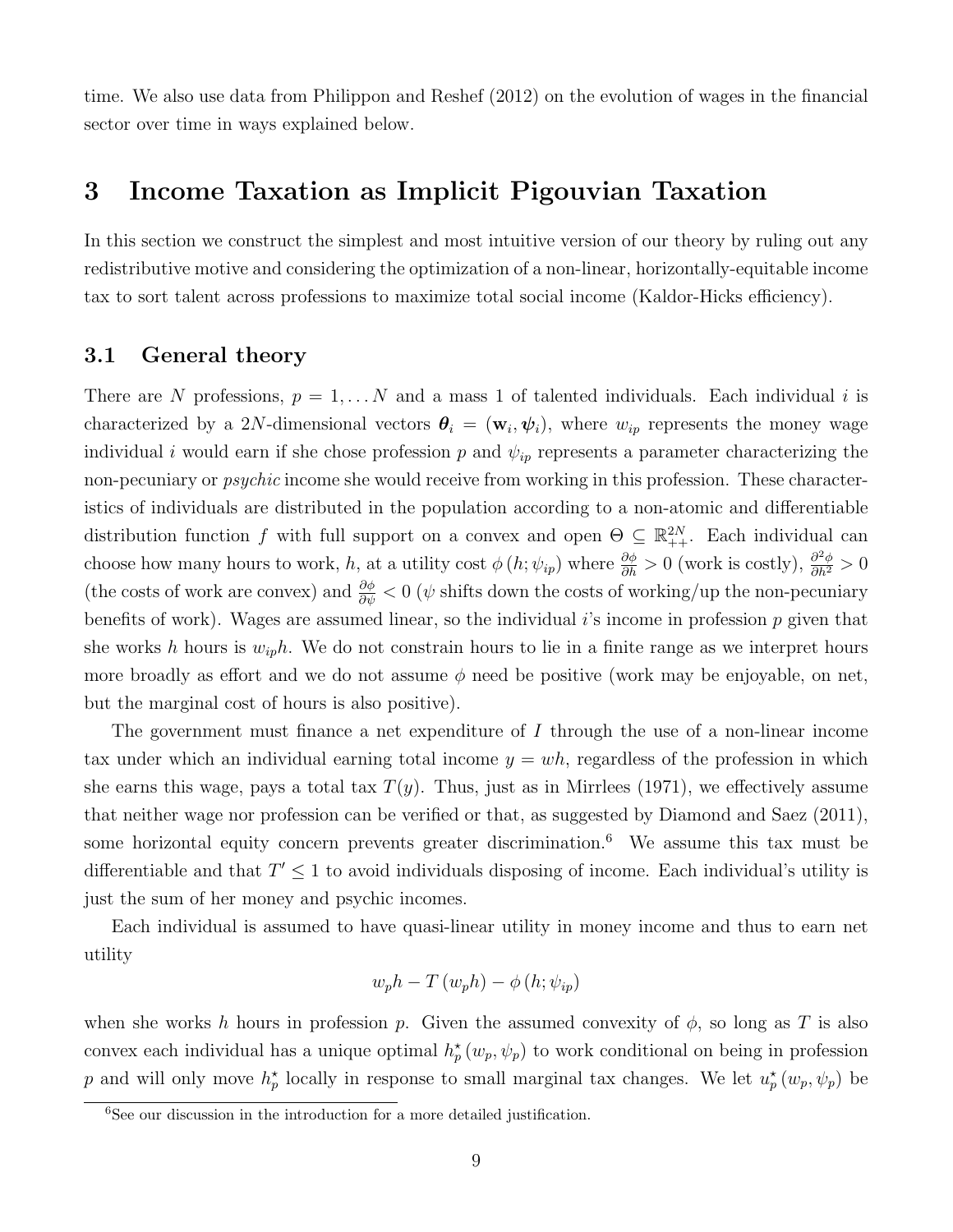the value of utility at this optimum. Sometimes we write  $h_p^{\star}(\theta)$ , and similarly for  $u_p^{\star}$ , which is interpreted as extracting the relevant components. Individual  $i$  chooses to work in the profession where her after-tax income plus her psychic income is highest, at her optimal profession-conditional hours level:

$$
p^{\star}(\boldsymbol{\theta}) \equiv \operatorname{argmax}_{p \in 1, \dots N} w_p h_p^{\star}(w_p, \psi_p) - T\left(w_p h_p^{\star}(w_p, \psi_p)\right) - \phi\left(h_p^{\star}(w_p, \psi_p); \psi_p\right). \tag{1}
$$

Each profession has an externality share,  $e_p$  with the interpretation that an individual i working in profession p and earning wage  $w_{ip}$  generates a net externality on the rest of society, evenly distributed across individuals, of  $e_p w_{ip}$  for each hour she works. The planner seeks to maximize total income (money net of externalities and psychic income) in her choice of the tax. In particular, she solves

$$
\max_{T(\cdot)} \int_{\Theta} \left[ \left( 1 + e_{p^{\star}(\boldsymbol{\theta})} \right) w_{p^{\star}(\boldsymbol{\theta})} h_{p^{\star}(\boldsymbol{\theta})}^{\star}(\boldsymbol{\theta}) - \phi \left( h_{p^{\star}(\boldsymbol{\theta})}^{\star}(\boldsymbol{\theta}) ; \psi_{p^{\star}(\boldsymbol{\theta})} \right) \right] f(\boldsymbol{\theta}) - I,
$$

subject to the definition of  $h_p^*$  and  $p^*$  above. To derive optimal taxes, we follow the intuitive perturbation approach to the calculus of variations problem pioneered in economics by Wilson (1993) and in optimal income taxation by Saez (2001). Suppose the planner raises slightly the marginal tax rate at wage w, returning the raised revenue uniformly to the population so as to continue to satisfy her budget constraint and otherwise leaving fixed all other parts of the tax system. The redistribution thus induced has no net social value, as the planner seeks only to maximize total social wealth. Thus we can focus entirely on the behavioral responses to the tax rise.

One component of this is the local, intensive elasticity through the number of hours individuals choose to work. Given convexity of  $\phi$ , so long as T is not too concave the optimal choice of h will always move locally in response to small changes in the optimal tax rate. In particular, if marginal taxes at income y,  $T'(y)$ , rises we can trace the impact on the optimal hours for an individual of type  $\theta$  who is earning income y (because  $w_{p^*(\theta)}h^*_{p^*(\theta)}(\theta) = y$ ), assuming she stays in the same profession, by the implicit function theorem. The first-order for  $h^{\star}_{p^{\star}(\theta)}$  is

$$
w_{p^{\star}(\boldsymbol{\theta})} \left[ 1 - T' \left( w_{p^{\star}(\boldsymbol{\theta})} h_{p^{\star}(\boldsymbol{\theta})}^{\star} \right) \right] = \phi' \left( h_{p^{\star}(\boldsymbol{\theta})}^{\star}; \psi_{p^{\star}(\boldsymbol{\theta})} \right). \tag{2}
$$

We can now determine the effect of increasing  $T'(y)$  by a small amount t using the implicit function theorem, letting  $\epsilon_p^h(\theta)$  be the (negative) intensive labor supply elasticity of h with respect to the

<sup>7</sup>When the best profession for an individual is not unique, the tie may be broken in any manner as our assumptions on the distribution of wages and psychic incomes assure that the set of individuals facing such indifferences is of measure 0.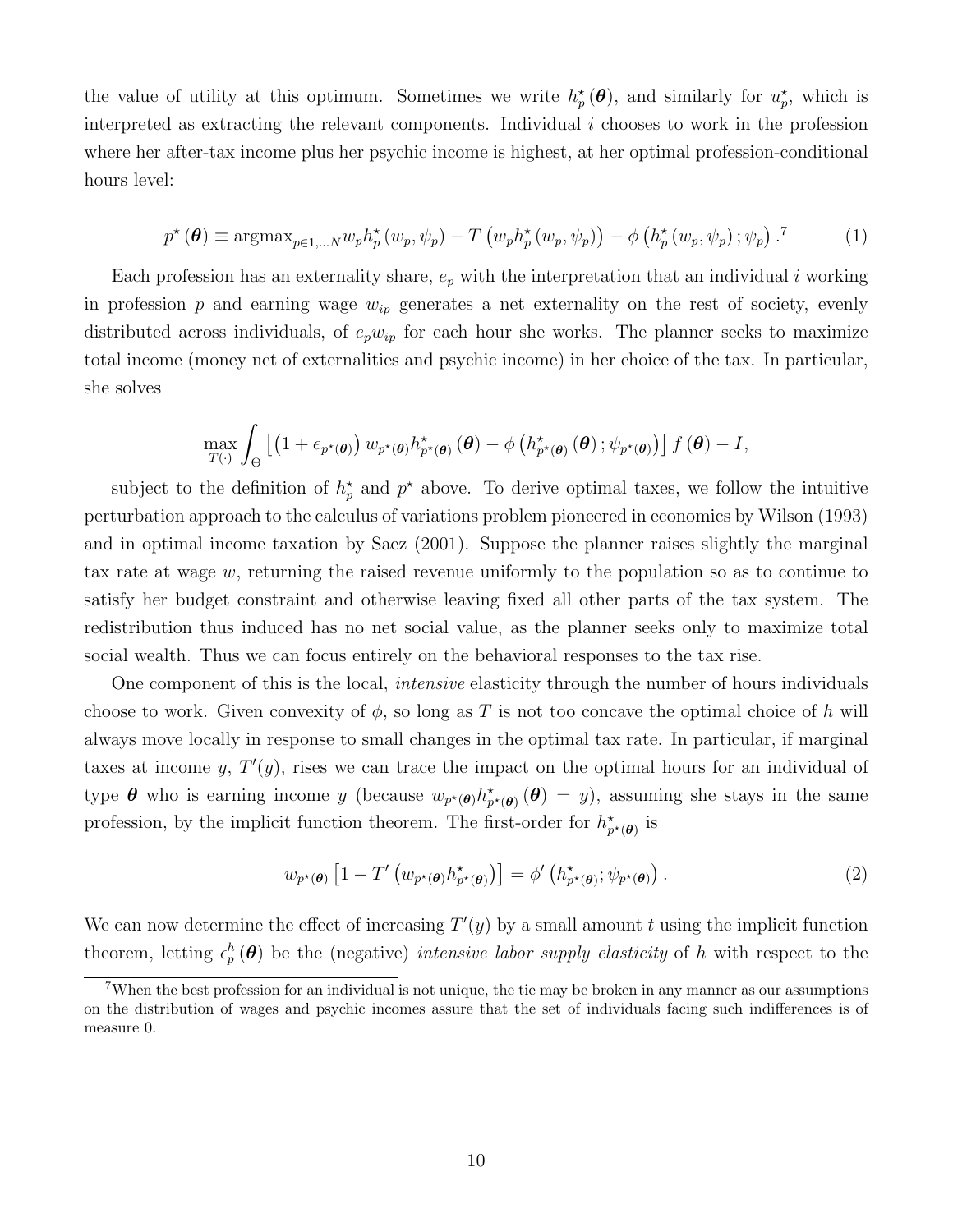post-tax wage  $w(1-T')$ :

$$
-w_p \left( 1 - \frac{\epsilon_p^h(\boldsymbol{\theta}) h_p^{\star}(\boldsymbol{\theta}) T''(y)}{1 - T'(y)} \right) = -\frac{\epsilon_p^h(\boldsymbol{\theta}) h_p^{\star}(\boldsymbol{\theta}) \phi''\left(h_p^{\star}(\boldsymbol{\theta}); \psi_p\right)}{w_p \left[ 1 - T'(y) \right]} \implies
$$
  

$$
\epsilon_p^h(\boldsymbol{\theta}) = \frac{w_p^2 \left[ 1 - T'(y) \right]}{h_p^{\star}(\boldsymbol{\theta}) \left[ \phi''\left(h_p^{\star}(\boldsymbol{\theta}); \psi_p\right) + w_p^2 T''(y) \right]}.
$$
 (3)

On the other hand, the marginal social value created by an individual working an additional hour is

$$
\left(1+e_{p^{\star}(\boldsymbol{\theta})}\right)w_{p^{\star}(\boldsymbol{\theta})}-\phi'\left(h^{\star}_{p^{\star}(\boldsymbol{\theta})}\left(\boldsymbol{\theta}\right);\psi_{p^{\star}(\boldsymbol{\theta})}\right)=\left[e_{p^{\star}(\boldsymbol{\theta})}+T'\left(y\right)\right]w_{p^{\star}(\boldsymbol{\theta})},
$$

where the equality follows by substituting in the first-order condition for hours, equation (2). Intuitively, by the envelope theorem, the net social value created by an additional hour of work is proportional to the private product (wage) multiplied by total externality associated with wages earned, both through the tax externality and the direct externality e.

If marginal tax rates rise at y, an individual of type  $\theta$  currently earning income y will change her hours by  $\frac{\epsilon_{p^{\star}(\theta)}^{h}(\theta)h_{p^{\star}(\theta)}^{*}(\theta)}{1-T'(n)}$  $\frac{\sum_{i=1}^{N}(\theta) \binom{N}{i}}{1-T'(y)}$  and thus will change social welfare by

$$
\frac{\left[e_{p^{\star}(\boldsymbol{\theta})} + T'(y)\right] \epsilon_{p^{\star}(\boldsymbol{\theta})}^{h}(\boldsymbol{\theta})}{1 - T'(y)}.
$$

The set of all individuals earning income y is

$$
\Theta(y;T) \equiv \left\{ \boldsymbol{\theta} \in \Theta : w_{p^{\star}(\boldsymbol{\theta})} h^{\star}_{p^{\star}(\boldsymbol{\theta})} (\boldsymbol{\theta}) = y \right\}.
$$

Where it does not create ambiguity below, we drop the dependence on  $T$ . Let the density of such individuals be  $f(y) \equiv \int_{\Theta(y)} f(\theta) d\theta$ .<sup>8</sup> The total impact on welfare through these local changes is then

$$
\int_{\Theta(y)} \frac{\left[e_{p^{\star}(\boldsymbol{\theta})} + T'(y)\right] \epsilon_{p^{\star}(\boldsymbol{\theta})}^{h}(\boldsymbol{\theta})}{1 - T'(y)} f(\boldsymbol{\theta}) d\boldsymbol{\theta} =
$$
\n
$$
\frac{f(y) \left(\left[E\left[e_{p^{\star}(\boldsymbol{\theta})}|\Theta(y)\right] + T'(y)\right] E\left[\epsilon_{p^{\star}(\boldsymbol{\theta})}^{h}(\boldsymbol{\theta})|\Theta(y)\right] + \text{Cov}\left(e_{p^{\star}(\boldsymbol{\theta})}, \epsilon_{p^{\star}(\boldsymbol{\theta})}^{h}(\boldsymbol{\theta})|\Theta(y)\right)\right)}{1 - T'(y)},
$$

where the expectation and covariance operators are defined as usual, conditional on the relevant sets.

The second component of the behavioral response follows a similar normative logic, but is driven

<sup>&</sup>lt;sup>8</sup>Note that this notation is a (valid) short-hand for this surface integral over a  $2N-1$  dimensional surface and should not be misinterpreted as a volume integral in the original space. For more technical discussion of the relevant mathematics see Veiga and Weyl (2012).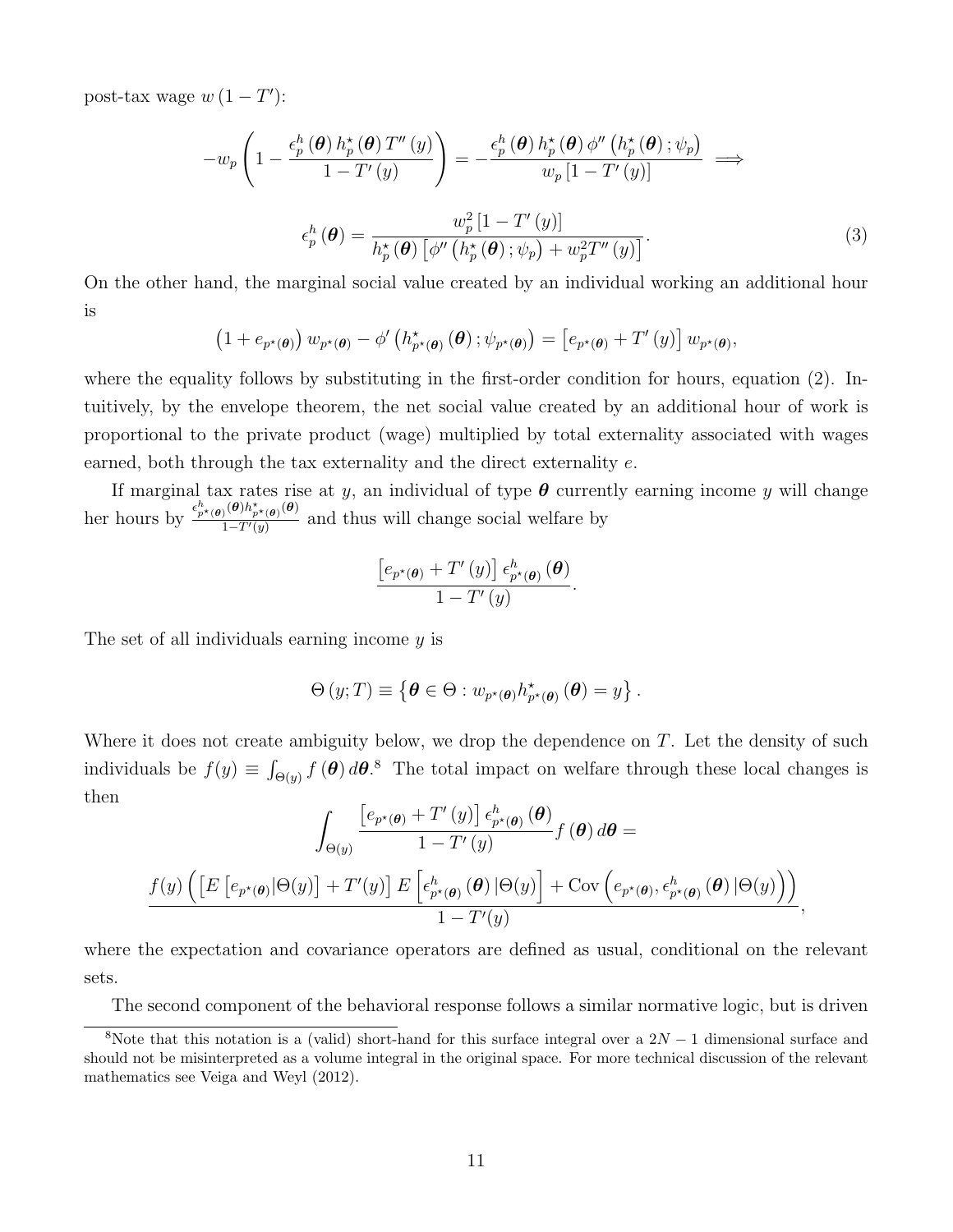by changes in professions. In particular, let

$$
\partial \Theta(y;T) \equiv \left\{ \boldsymbol{\theta} \in \Theta : \exists p,q \in 1,\ldots N : \left( w_p h_p^{\star}(\boldsymbol{\theta}) < Y < w_q h_q^{\star}(\boldsymbol{\theta}) \right) \wedge \left( u_p^{\star}(\boldsymbol{\theta}) = u_q^{\star}(\boldsymbol{\theta}) \right) \right\}
$$

be the set of y-career switching individuals who, under tax system  $T$ , are just indifferent between two professions, one of which has an optimal (for that individual) income level above and the other of which has an optimal income level below y. Let  $f_S(y) \equiv \int_{\partial \Theta(y)} f(\theta) d\theta$  be the density of such individuals. Raising  $T'(y)$  causes all of these individuals to switch from profession q to profession p. <sup>9</sup> How does this change social wealth created?

In profession q, the individual i generates social wealth  $(1+e_{iq}) w_{iq} h_q^* (\theta_i) - \phi(h_q^* (\theta_i), \psi_{iq})$  while in profession p she generates social wealth  $(1+e_{ip}) w_{ip} h_p^{\star}(\theta_i) - \phi(h_p^{\star}(\theta_i), \psi_{ip})$ . From the fact that she is indifferent between the two professions, we know that

$$
w_{ip}h_p^{\star}(\theta_i) - T(w_{ip}h_p^{\star}(\theta_i)) - \phi(h_p^{\star}(\theta_i), \psi_{ip}) = w_{iq}h_q^{\star}(\theta_i) - T(w_{iq}h_q^{\star}(\theta_i)) - \phi(h_q^{\star}(\theta_i), \psi_{iq}).
$$

Thus the change in social wealth created by her switching professions is

$$
(1 + e_{ip}) w_{ip} h_p^{\star}(\boldsymbol{\theta}_i) - \phi \left( h_p^{\star}(\boldsymbol{\theta}_i), \psi_{ip} \right) - \left[ (1 + e_{iq}) w_{iq} h_q^{\star}(\boldsymbol{\theta}_i) - \phi \left( h_q^{\star}(\boldsymbol{\theta}_i), \psi_{iq} \right) \right] =
$$
  

$$
e_{ip} w_{ip} h_p^{\star}(\boldsymbol{\theta}_i) + T \left( w_{ip} h_p^{\star}(\boldsymbol{\theta}_i) \right) - e_{iq} w_{iq} h_q^{\star}(\boldsymbol{\theta}_i) - T \left( w_{iq} h_q^{\star}(\boldsymbol{\theta}_i) \right) \equiv \Delta T (\boldsymbol{\theta}_i) + \Delta E (\boldsymbol{\theta}_i),
$$

that is the change in the sum of her tax payments and externalities. This is exactly the discrete, career-switching analog of the intensive margin change in hours. The total change in social wealth from an increase in the marginal tax rate at y is  $E[\Delta T(\theta) + \Delta E(\theta) | \partial \Theta(y)] f_S(y)$ .

Socially optimal taxation calls for equating the sum of the intensive and career-switching effects to 0:

**Proposition 1.** Optimal taxation requires that for all  $y : f_S(w)$  or  $f(y), E\left[\epsilon_{p^*}^h | \Theta(y)\right] > 0$ ,

$$
\frac{\left(\left[E\left[e_{p^\star}|\Theta(y)\right]+T'(y)\right]E\left[\epsilon_{p^\star}^h|\Theta(y)\right]+Cov\left(e_{p^\star},\epsilon_{p^\star}^h|\Theta(y)\right)\right)f(y)}{1-T'(y)}+E\left[\Delta T+\Delta E|\partial\Theta(y)\right]f_S(y)=0.
$$

While this intuitive result applies very generally, it provides relatively little guidance on how to map information about distribution of incomes and externality shares to optimal tax rates in the absence of detailed information on which individuals are likeliest to switch professions. To clarify the analysis further, we now consider additional assumptions that may be added to yield an especially simple formula.

 $9N$ ote we can ignore individuals who are triply indifferent between professions as they are of measure zero even within the career switchers.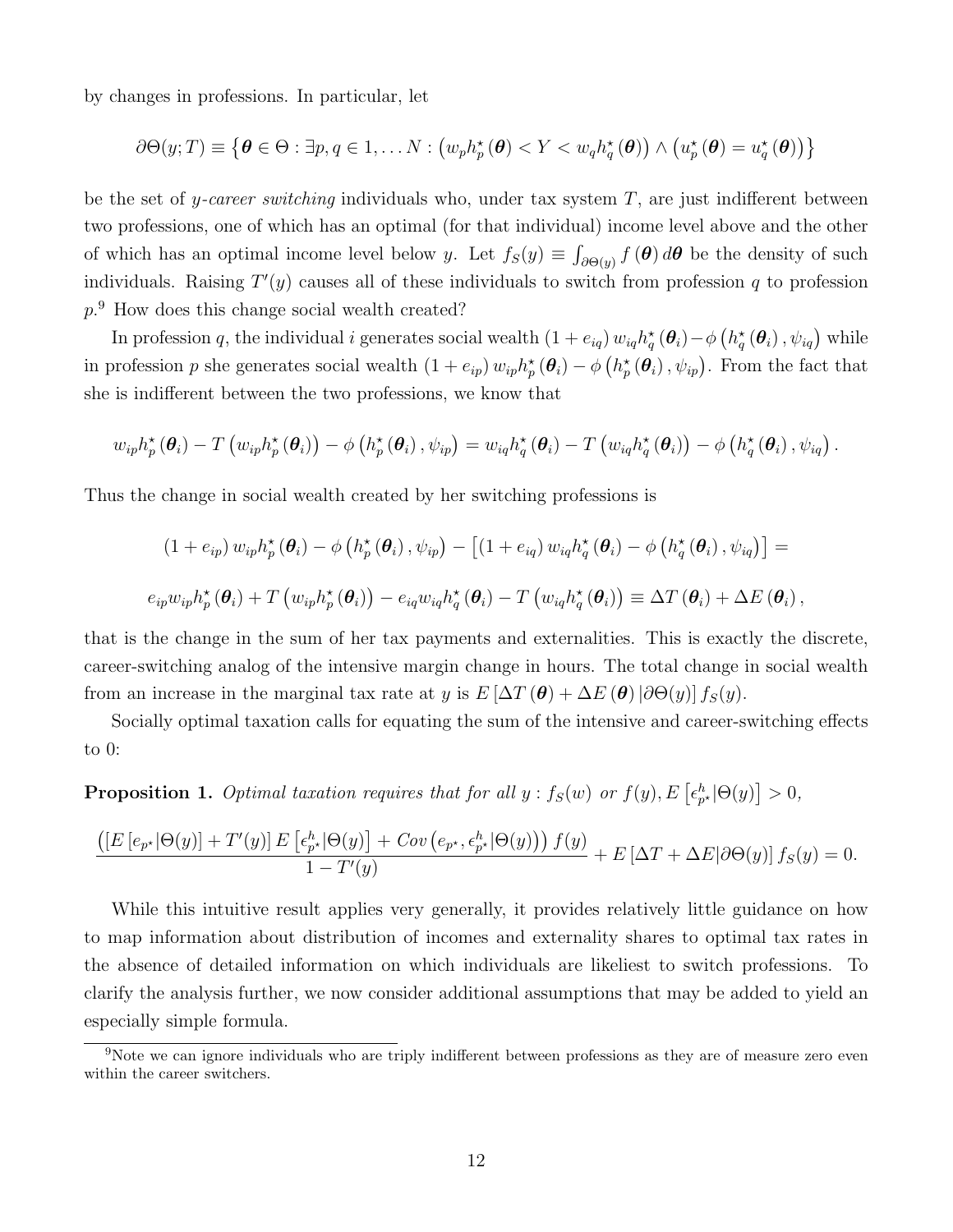#### 3.2 A simple case

The first such assumption is that there is no correlation between propensity to switch careers, conditional on an income level, and the externalities generated by an individual earning that income nor between the propensity to switch into a career and the externalities, conditional on the income level switched into.

**Assumption 1.** For an individual in a switching set,  $\partial \Theta(y)$  for some y, let  $p(\theta)$  be the lowerpaying of the two professions she is indifferent between and  $q(\theta)$  be the higher-paying of the two professions she is indifferent between. For all  $y, y'$ 

$$
E\left[e_{p^\star}|\Theta(y)\right] = E\left[e_p|\partial\Theta(y'), w_p h_p^\star = y\right] = E\left[e_q|\partial\Theta(y'), w_q h_q^\star = y\right].
$$

That is, the average individual considering (in response to a marginal change in the tax rate at  $y'$ ) switching either down to a lower-paying profession or up to a higher-paying profession but currently earning income y on average generates the same externality as the average individual earning that income.

The second assumption is analogous, but for the intensive margin: elasticities are uncorrelated with externalities, conditional on income.

Assumption 2. For every y,

$$
Corr\left(e_{p^{\star}(\boldsymbol{\theta})}, \epsilon^h_{p^{\star}(\boldsymbol{\theta})} | \Theta(y)\right) = 0.
$$

Under these assumptions, optimal taxation takes a very simple form in both the case of pure career-switching  $(\epsilon_{p^*(\theta)}^h(\theta) \equiv 0 \,\forall \theta \in \Theta)$  and in the case of pure intensive reactions and no career switching  $(f_S(y) = 0 \forall y)$ .

**Proposition 2.** Suppose that, for every tax policy T, Assumption 1 holds and that all intensive elasticities are 0. Then

$$
T^{\star}(y) = -E\left[e_{p^{\star}}|\Theta\left(y;T\right)\right]y + T_0,
$$

where  $T_0$  is a constant across income levels. That is, up to a lump sum transfer, average tax rates are set at each income to offset the average externality created by individuals earning that income level. This is true if the average externalities are defined at the current equilibrium or at the optimal policy, as the average externalities at each income level remain the same in this case.

Alternatively suppose that, for every tax policy, Assumption 2 holds and that there is no career switching. Then

$$
T^{\star'}(y) = -E\left[e_{p^{\star}}|\Theta\left(y;T^{\star}\right)\right].
$$

That is, marginal tax rates at each income level are set to offset the average externality created by individuals earning that income level given the optimal tax policy.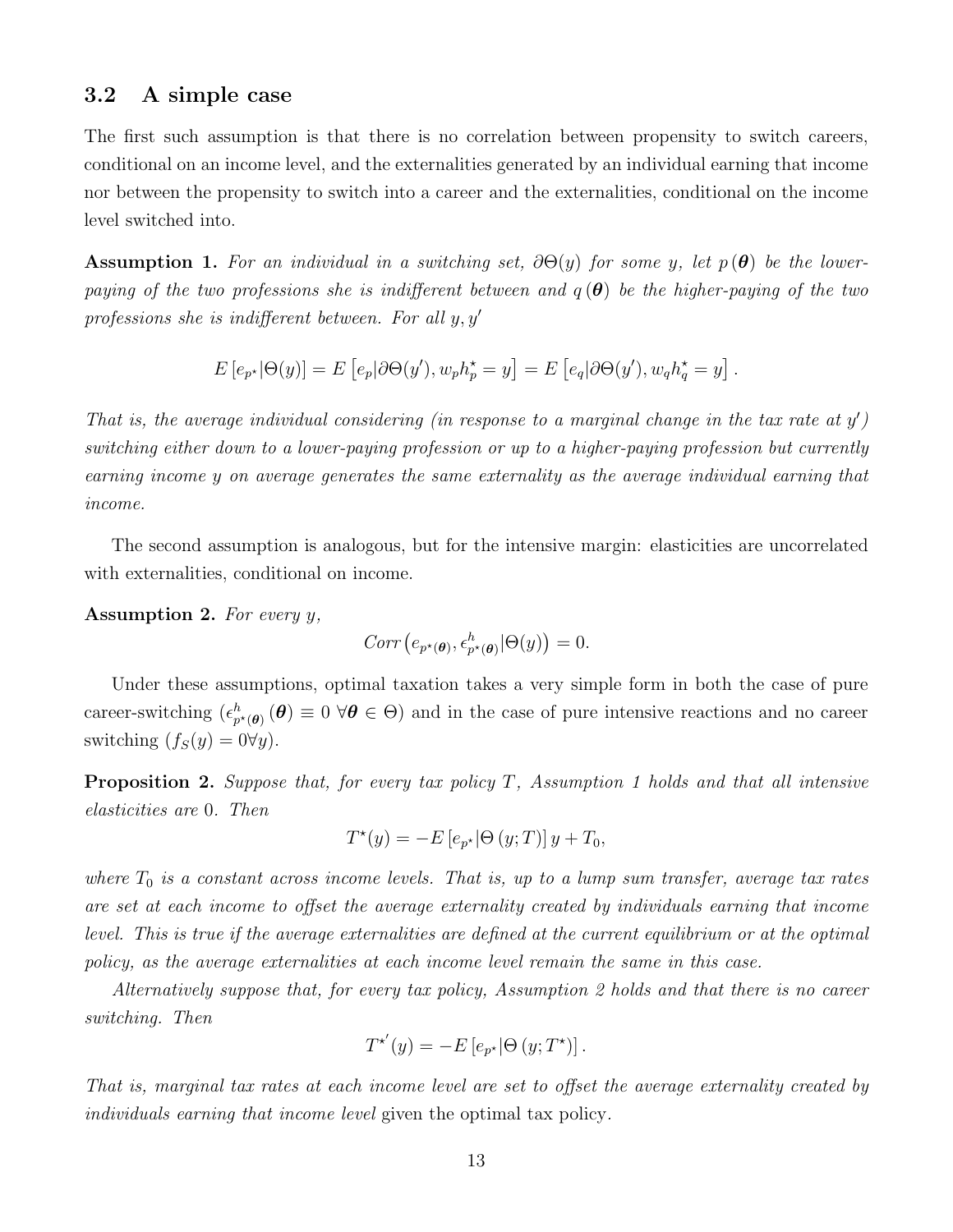Intuitively, when there is pure career switching the average externality of each profession must offset the average cost of each profession because when switching across professions it is the average income rather than the marginal earnings that are relevant. On the other hand, when making marginal decisions about work, it is marginal tax rates that are relevant and thus marginal tax rates should be equated to the average externality at a given income level. This intuition is formalized in the proof of this result in Appendix B. As we discuss below, the distinction between policies generated by these two regimes is fairly small in many contexts.

#### Proof. See Appendix B.

We refer to the optimal policy under pure career-switching as "average tax externality matching" (ATEM) and the optimal policy under pure intensive hours choice "marginal tax externality matching" (MTEM). To see the distinction between these policies, note that under ATEM

$$
T^{\star'} = -E\left[e_{p^{\star}}|\Theta\left(y;T^{\star}\right)\right] - y\frac{\partial E\left[e_{p^{\star}}|\Theta\left(y;T\right)\right]}{\partial y}.\tag{4}
$$

 $\Box$ 

Suppose that externalities are becoming larger in absolute magnitude as income rises. Then marginal tax rates are more extreme under ATEM than MTEM: if average income-conditional externalities are negative and increasing in size with income and thus marginal tax rates are positive under MTEM they will be even larger under ATEM. If average income-conditional externalities are positive and increasing in with income and thus marginal tax rates are negative under MTEM they will be even more negative under ATEM.

Proposition 2 dramatically simplifies the data requirements for determining optimal tax policy. However, it still presents two challenges. First, in the case when there are both career-switching and intensive elasticities, optimal policy is a mix of these two extremes, the mix depending on details of how large the two elasticities are over in the distribution of income. Second, with no career switching, it is the average income-conditional externality at the optimal policy rather than at the current equilibrium that is relevant to determine marginal tax rates. This is harder to observe from available data for obvious reasons, though this same challenge appears, and is treated as we do below, in much standard optimal tax work (such as Saez (2001)).

To confront these issues we take two approaches in calibrating our model. First, we focus primarily on the case of ATEM because we believe that career-switching elasticities are much larger than hours elasticities, at least for the most talented individuals. For example while Saez et al. (2012) argue that elasticities of intensive margin labor supply are very low (0-.1 for high incomes), Goldin et al.'s evidence suggests career-switching elasticities are much higher. The share of male Harvard alumni who pursued a career in finance, for example, more than tripled from 5% in the 1969-72 cohort to 15.7% in 1989-92 cohort. Suppose that there have been no changes in inherent preferences for different careers (no labor supply shift) and thus that all of this change arises from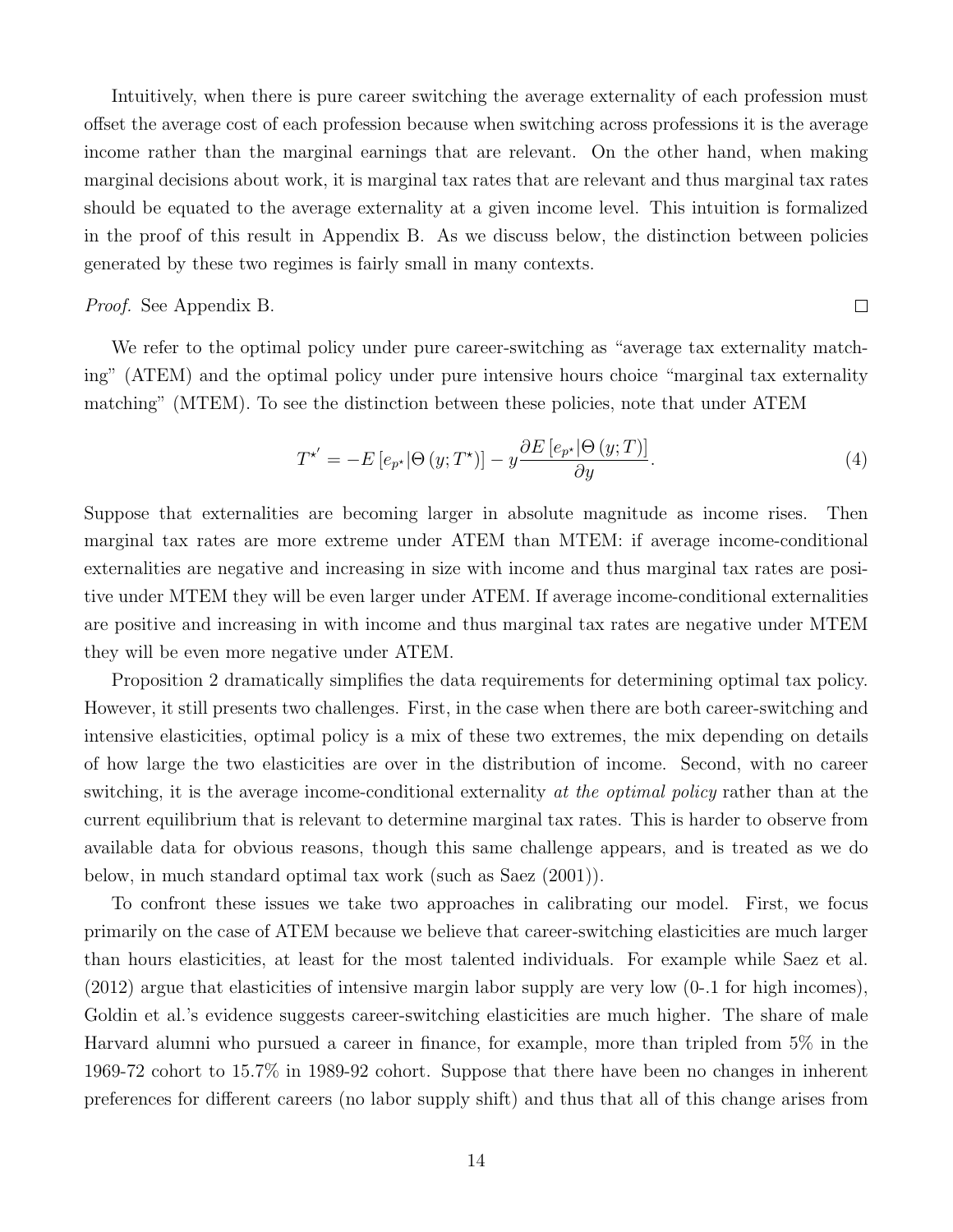shifts in relative wages. Philippon and Reshef (2012) argues that wages in the financial sector have increased, over from prior to the 1980's to the late 1990's, by somewhere between 50% and 400% depending on how one adjusts for education. Average tax rates for the well-off have fallen during this period, somewhat inflating these numbers. While the Goldin et al. data only includes earnings in 2005 (rather than at comparable career stages), these are about 2.5 times as high pre-tax and likely a bit over 3 times as high post-tax in the last cohort compared to the first. Thus elasticities are somewhere between .8 and 6, between nearly a full order of magnitude and one and a half orders of magnitude greater than the intensive elasticities discussed above. Given that these increased wages were likely not fully anticipated and mostly accrued in the 1990's and 2000's and that finance's share of graduates appears, anecdotally, to have greatly increased further since the 89-92 cohort, these seem likely to be underestimates if anything. Even Keane and Rogerson (2012), who argue for higher hours elasticities, argues that longer-term elasticities (along dimensions like career choice), are likely to be much larger than intensive hour elasticities. Second, we show that our results are qualitatively robust to calibrating MTEM.

### 3.3 Calibration

As discussed in Section 2 above, the crucial input, in addition to distributions of income within professions and individuals across professions, to determine ATEM and MTEM policies is the externality shares of different professions. Given these, ATEM may be computed simply by, for each income, constructing the average externality using the income-conditional distribution of individuals across professions and setting the average tax rate to match this. Marginal tax rates may then be derived from average rates using equation (4). To correctly compute MTEM would require elasticities of labor supply at each income because rises in marginal tax rates will compress downwards and falls in marginal tax rates will stretch upwards the incomes earned by individuals with various average externalities. In a future draft we will explore the sensitivity of MTEM tax schedules to various assumptions about this, but given that they leave the structure of rates fixed and only change which incomes they kick in at, we here simply ignore the changes in income and match marginal tax rates to income-conditional average externalities exactly as with average tax rates under ATEM.

We do not believe compelling data exist that allow the size of externality shares to be estimated in a way likely to lead to broad agreement about these. We therefore treated these as subjective estimates likely to vary widely across individuals. We therefore did not seek, as with our other data and assumptions, to find a single, "approximately correct" assumption. Rather, we calibrated externality shares in two ways. First, we have built a flexible tool, available online at http://home.uchicago.edu/weyl/taxapplet.html, that allows a user to input externality shares for each occupation category and obtain a graph of MTEM and ATEM tax rates. Second, to avoid the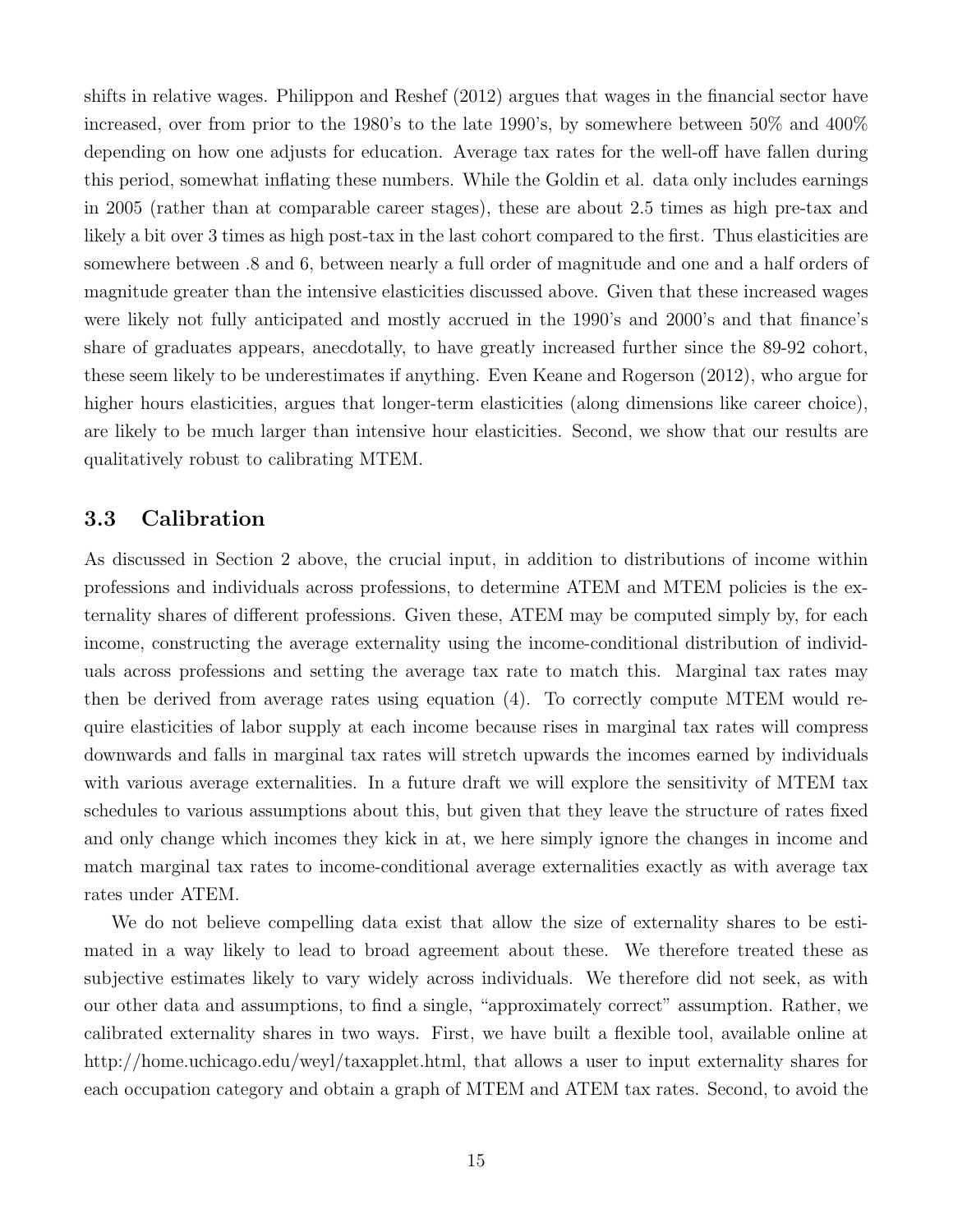|                             | Tea Party | Occupy Wall Street | Lockwood       | Nathanson | Weyl           |
|-----------------------------|-----------|--------------------|----------------|-----------|----------------|
| Academia/research           | $-.3$     | .6                 | 2              | .5        | 2              |
| Advertising/marketing/sales | $-.2$     | $-.9$              | -.3            | 0         | $-.3$          |
| Agriculture                 | 0         |                    |                | 0         | $\theta$       |
| Arts/entertainment          | $-.5$     | .8                 | $\theta$       | 0         | $\cdot$ 1      |
| Business operations         | .3        | $-.2$              | .1             |           | $\cdot$ 1      |
| Engineering/technical       | 0         | $\cdot$ 1          | $\cdot$        | 0         | 4              |
| Entrepreneurship            | 1.5       | $-.5$              | $\overline{2}$ | $.5\,$    | $\overline{2}$ |
| <b>Financial Services</b>   | .2        | $-.8$              | $-.5$          | $-.1$     | $-.7$          |
| Law                         | $-.8$     | .3                 | $-.5$          | $-.3$     | $-.6$          |
| Management                  | .3        | $-0.6$             | $-.2$          | $-.2$     | $\Omega$       |
| Medicine                    | $\cdot$ 1 | .2                 | .1             | 0         | $\cdot$ 1      |
| Public service/military     | $-.8$     | 1.5                | $\cdot^4$      | . 1       | .7             |
| Real Estate                 | 0         | $-.3$              | -.1            | 0         | $-.1$          |
| Teaching                    | .3        | $\overline{2}$     |                | .2        |                |

Table 1: Externality shares in each of five calibrations.

reader having to fiddle with the tool to obtain results, we provide five calibrations that seem to us to approximate views held by two groups among the public and represent the views of the three authors of this paper. These are represented in Table 1.

The first position we consider is meant to approximate the views of a member of the Tea Party movement. The numbers assigned reflect the enthusiasm in this movement for entrepreneurship and private enterprise, skepticism of the contribution of cultural and intellectual elites and hostility to legal and and public services. The second position is meant to represent an opposite extreme, that of an Occupy Wall Street protester.<sup>10</sup> This represents fierce hostility to financial services and other aspects of private markets typically denigrated by the left, sympathy for legal and cultural elites' value and enthusiasm for government action and education.

The next three positions represent the views of the three authors of this paper. The views of Lockwood and Weyl are essentially identical: Weyl is neutral rather than slightly negative on management, a bit more negative on law and finance, a bit more positive on public service and is slightly positive rather than neutral on the arts and entertainment. None of these make quantitatively significant differences in any results and thus we neglect Weyl's views in the rest of the paper and report only results for Lockwood's views. These views arise from taking very seriously, and perhaps to a bit of an extreme, arguments made commonly within the economics community for externalities from various professions. These include the enthusiasm for entrepreneurship and engineering and skepticism of law pushed by Murphy et al. (1991), the emphasis on the importance of research central to the modern growth literature (Acemoglu, 2008), evidence that teachers are

 $10$ It is, of course, not obvious how members of these movements would interpret their own views or whether we are capable of interpreting their views accurately. We have done our best, from anecdotal encounters (both of us know a reasonable number of members of each movement), to guess their views.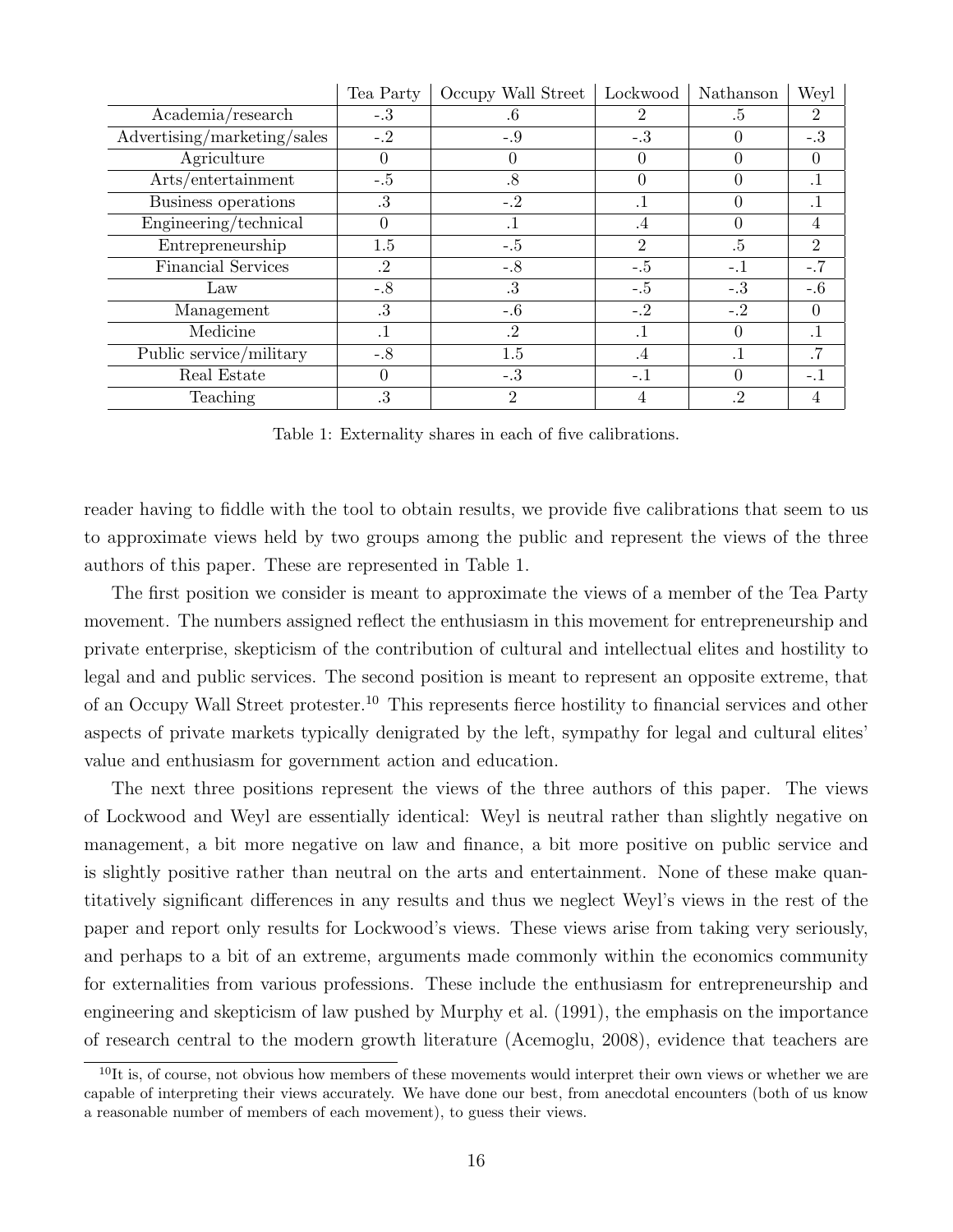dramatically under-compensated (Chetty et al., 2011), concerns about the social value of advertising (Galbraith, 1958), a widespread recent concern that much activity in the financial sector is zero sum racing over information (Hirshleifer, 1971) or may actually be value destroying (Brunnermeier et al., 2012; Posner and Weyl, 2013b) and, most importantly, worries about managers devoting significant time to defrauding their shareholders rather than creating value for them (Shleifer and Vishny, 1997) and shareholders failing to correspondingly reduce pay due to competitive pressures (Bénabou and Tirole, 2012).

Nathanson's position reflects largely a general Coasian skepticism of the size of externalities that persist, based on the notion that, while some externalities may persist, they most are largely internalized already by various social, public or civic mechanisms. For example, prestige that is costly either because it is limited in supply or requires scarce attention from others in society, government subsidies on various sectors and regulations on others and voluntary tithing and selective loan repayment to universities conditional on income may partly or fully offset externalities. Thus apparent lack of correspondence between material rewards of different professions, in this view, masks other rivalrous non-pecuniary or unmeasured pecuniary goods being given to different professions that internalize most externalities.

ATEM and MTEM policies under these various externality shares calculated from the data as discussed above are shown in Figure 2. The first thing to note is that ATEM yields qualitatively and often quantitatively similar results to MTEM except that 1) ATEM tends to be more extreme in both directions than is MTEM for the reasons discussed in the at the end of the previous subsection and 2) ATEM "leads" MTEM in the sense that if MTEM rates are rising (falling) in income ATEM rises first. Recall that under our assumptions MTEM is also (up to an additive constant) equal to the average tax rates under ATEM. The other properties depend critically on the assumptions about externality shares employed, and thus the ATEM and MTEM, while looking similar given an externality profile, look radically different under the various profiles discussed above.

First, consider the Tea Party shares. There are hardly any individuals with income under \$10k, and they are not of much interest for our purpose so let us focus on incomes above this level. Under both ATEM and MTEM marginal rates fall steadily from 0 to approximately -20% where they level off. In other words, marginal rates should be approximately 0 for those earning below about \$250 and roughly those above that level should be subsidized 20% on marginal income. This is driven by the fact that we assume Tea Partiers perceive positive externalities from business and finance which account for most of upper incomes and that their presence at lower incomes is offset by the presence of "parasitical" public employees and lawyers.

Second, consider the Occupy Wall Street shares. These call, under both ATEM and MTEM, for slight subsidies on those earning lower-middle incomes (\$20-40k) and then steeply rising marginal rates leveling out at just under 50% at incomes somewhere between (\$60 and \$100k) and persisting or even growing up through the full income range. This second finding is driven overwhelmingly by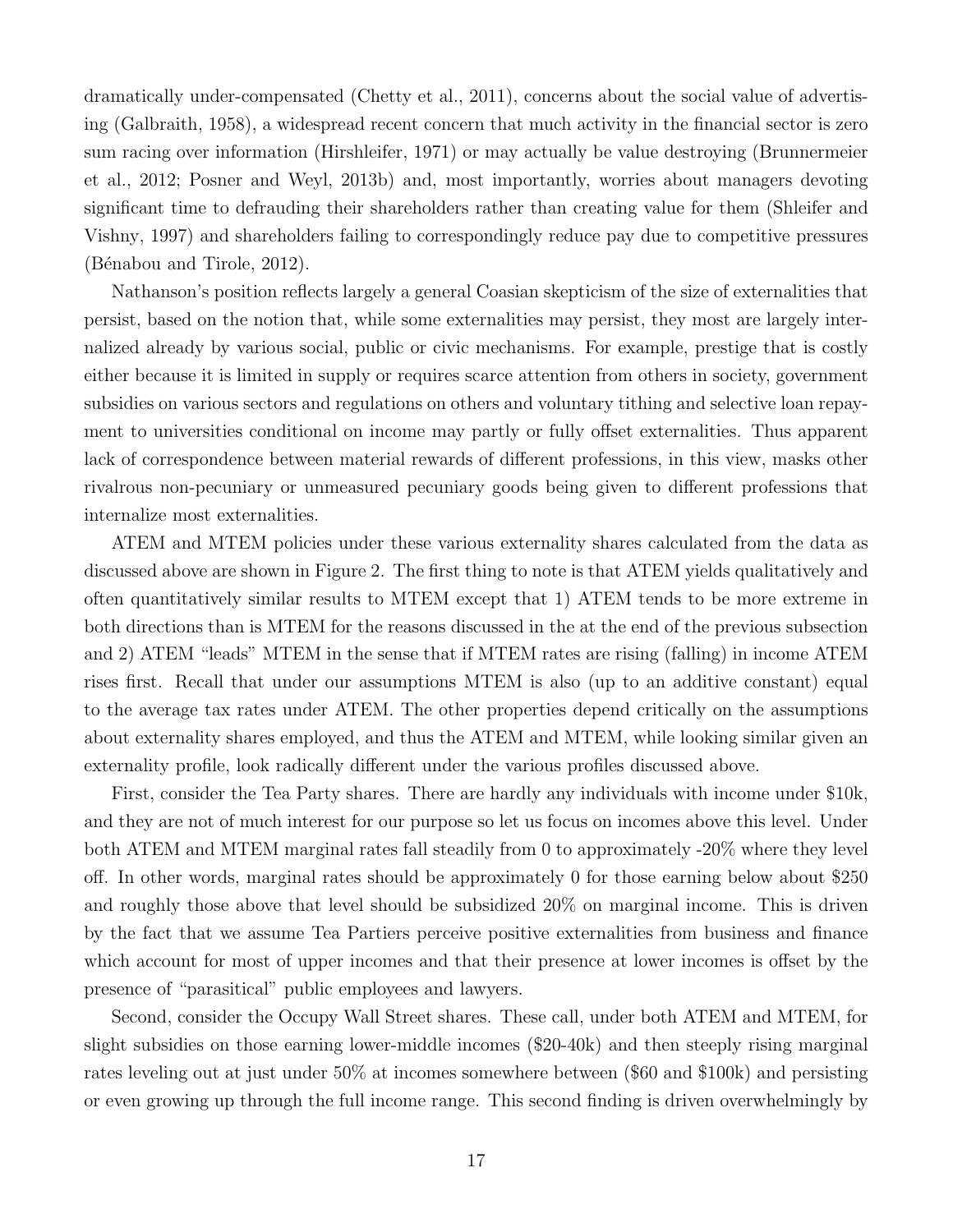

 $\overline{a}$ four of our five sample externality profiles. Figure 2: ATEM and MTEM marginal tax rates as a function of income plotted on a logarithmic scale for

middle-low incomes are largely driven by the positive externalities they perceive for teachers and the negative externalities we assume Occupiers perceive managers and business operators having, ne<br>ell<br>ic<br>.. as well as to a smaller extent by the harms they perceive from financial services. The subsidies at public servants, many of whom have middle-low incomes.

on this case. The striking pattern here is a dip of marginal rates to very low levels and then their Third, consider Lockwood's shares. In this case the qualitative patters are similar between rise to quite high levels before they level out around  $20\%$ . The dip begins around  $\$20\mathrm{k}$  at a rate near ATEM and MTEM, but ATEM is almost twice as extreme and because it is more striking we focus 0, reaches its nadir at around \$35k and a rage of around -75%. It then rises, crossing 0 at an income close to \$70k, peaks at an income of about \$150k and a rate of 40%. At this point it begins to fall and levels out at around 20% at an income of about \$250k. The Lockwood pattern is driven by the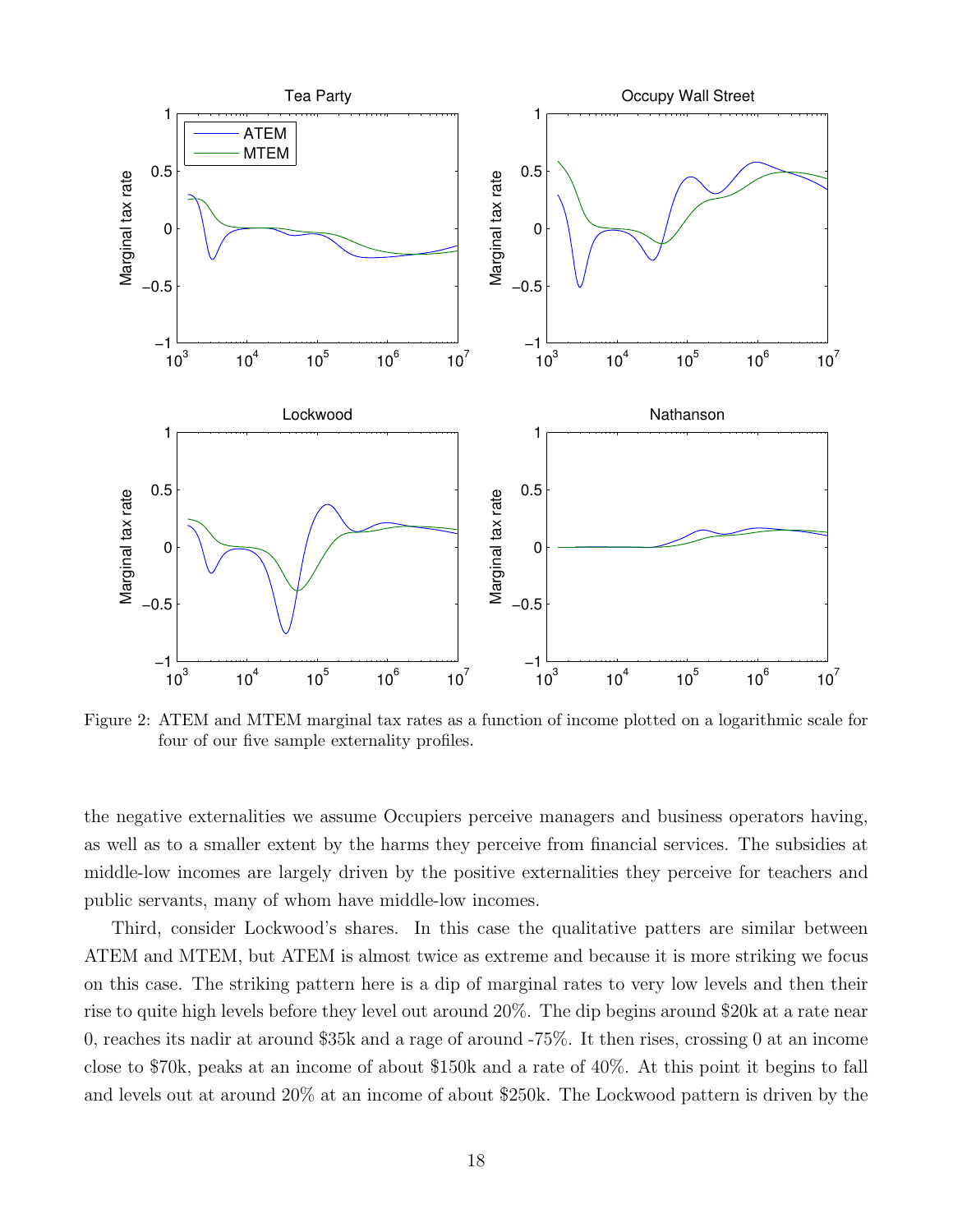fact that only at middle incomes do the professions (engineering/technical, public service/military, academia/research) that Lockwood believes have positive externalities have a strong representation, making subsidies to this group attractive. Above this middle income range, financiers and especially managers come to dominate, which Lockwood believes have a small negative externality.

Finally, the results for Nathanson's shares are the easiest to explain. He believes few externalities are significantly different from 0 and obtains under both ATEM and MTEM marginal rates never significantly above 10%, and never negative. A very small marginal rate on the wealthy is driven by the small negative externality from management and finance he perceives.

While simple and transparent, the assumption of no correlation between externalities and tendency to switch into and out of a career may significantly bias optimal marginal tax rates. The reason is the strong correlation between income and externality share under several of the externality share profiles. It seems likely that when individuals switch professions they tend to stay in a similar quantile of the distribution of income in that profession, because their ability level is relatively portable. Thus it is highly unlikely that raising marginal rates at \$300k would lead, say, an academic or public servant earning an exceptionally high salary of, say, \$400k to switch careers; it is much more likely it would lead a financier earning the rather modest-for-finance wage of \$400k to switch down to a lower wage in academia or public service.

## 4 Discussion

For clarity and brevity above we tried to develop our theory with limited reference to external concepts. However, our theory is closely related to, and has implications for, several other literatures that we now discuss.

### 4.1 Labor supply elasticity debate

An important recent controversy in public finance concerns the elasticity of labor supply. One literature, surveyed by Saez et al. (2012), highlights that the short-term elasticities of labor supply and taxable income that can be measured through natural experiments are low (on the order of .1 − .5 for high income earners) and largely driven by welfare-irrelevant evasion or inter-temporal substitution. A second literature, surveyed by Keane (2011) and Keane and Rogerson (2012), argues that this evidence is consistent with large long-term elasticities of labor supply that would not appear in short-term estimates and that such large long-term elasticities also help rationalize international data. The first literature tends to use low elasticities to minimize the deadweight loss from taxation and argue for highly redistributive tax policy; the second literature argues that taxes are highly distortionary.

Our work offers a third alternative. On the one hand, our calibration of career-switching elastic-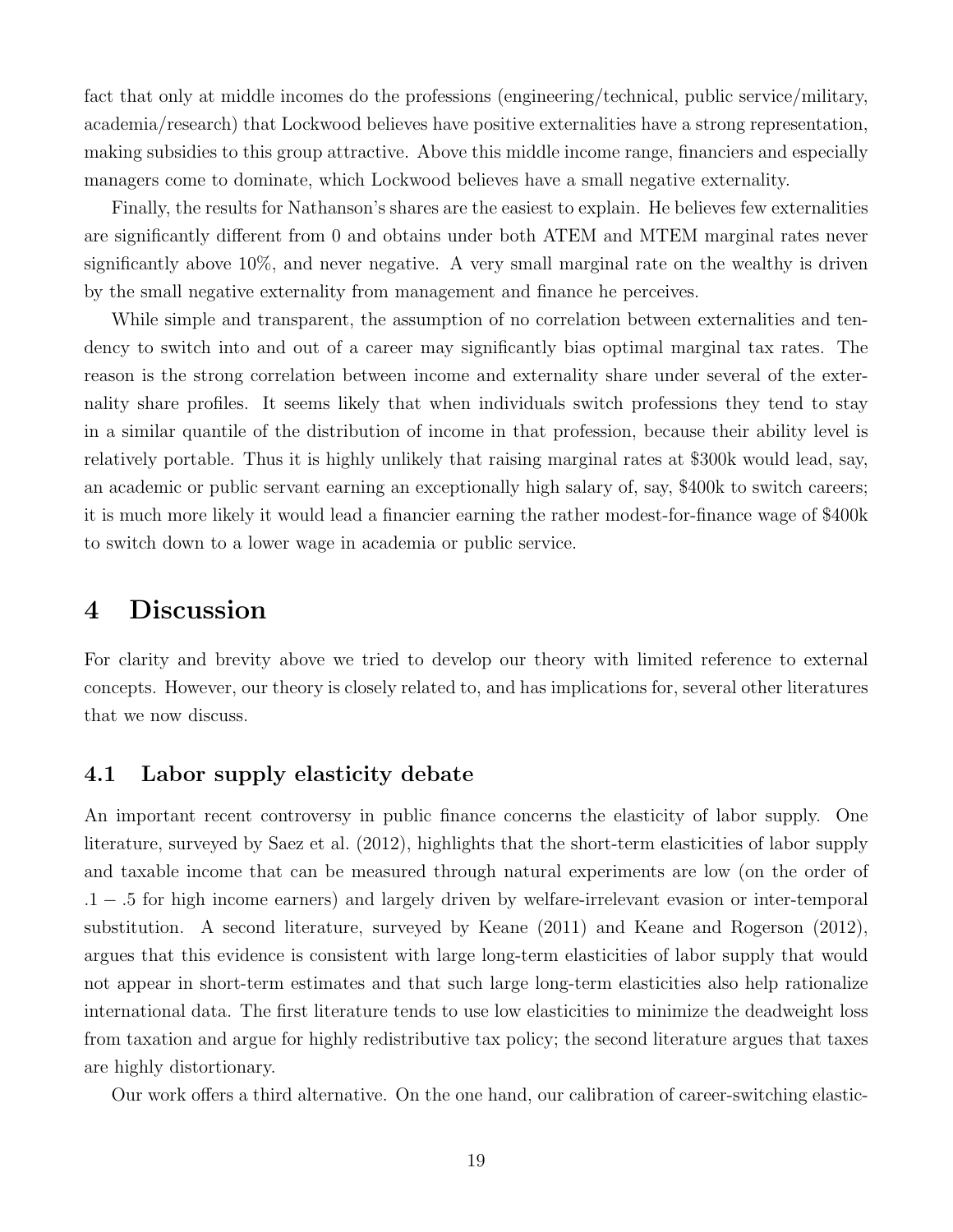ities is largely consistent with Keane and Rogerson arguments for high (perhaps even higher than they claim) long-term labor-supply elasticities among talented and wealthy individuals. On the other, it suggests that high long-term elasticities (interpreted as career-switching elasticities) need not imply lower optimal marginal tax rates. In fact, they may make optimal marginal rates higher over many ranges if high marginal rates are implemented for efficiency rather than equity reasons.

Thus it emphasizes that the externalities of various professions, rather than the elasticities of labor supply, may be the primary determinants of optimal income taxation. If externalities are small or more positive at higher incomes, given our calibrated career-switching elasticities, optimal tax rates are likely to be low even with a significant redistributive motive as we discuss further in Subsection 5.3. On the other hand, if externalities are large and more negative at higher incomes, optimal tax rates on the wealthy are likely to be very high, increasing in the long-term elasticity and not very sensitive to redistributive motives.

Given this, the relative empirical attention these two sets of parameters have received seems disproportionately weighted towards labor supply elasticities. Thousands of paper, a few hundred of which are surveyed in the papers discussed above, have been devoted to measuring the elasticity of labor supply and of taxable income more broadly. On the other hand, we are not aware of a single paper that aims to measure the externalities created on average by professions such as law, engineering, entrepreneurship, research or teaching. Even those that are indirectly informative about these topics are limited; some of these were discussed in the Subsection 3.3 above. Our theory suggests this topic deserves more attention in future research.

### 4.2 Agency and multi-tasking

While the optimality of softening incentives to promote efficient allocation of labor is, to our knowledge, largely unexplored in optimal tax theory, it is widely understood in corporate finance and agency theory.<sup>11</sup> In particular, Holmström and Milgrom (1991) argue that strong material incentives for one, observable dimension of work effort may reduce effort along unobservable dimensions to the extent that effort along the two dimensions is substitutable. Our theory is similar, except that the substitutability arises from the (un-modeled and empirically calibrated) correlation between income levels and the externalities of professions. This alternative micro-foundation of their model also acts as a basis for calibrating it empirically in a taxation context; we are not aware of any analogous calibration of the optimal contract schedule in the original agency context in which they proposed their model.<sup>12</sup> If the productivity, the private payoff from and the allocation of time to

 $11$ A notable exception is the work of Piketty et al. (2011), who argue that taxation may reduce effort expended bargaining for higher compensation. While we agree with the spirit of this result and are motivated by the macroeconomic evidence the authors present, we believe that compensation bargaining has a small elasticity compared to career choice and a career-based theory offers a more useful basis for calibration.

 $12$ Slade (1996) tests directional comparative statics of the Holmström and Milgrom model, but does not structurally calibrate optimal policy. As far as we know the only other paper to exploit the equivalence of agency and tax theory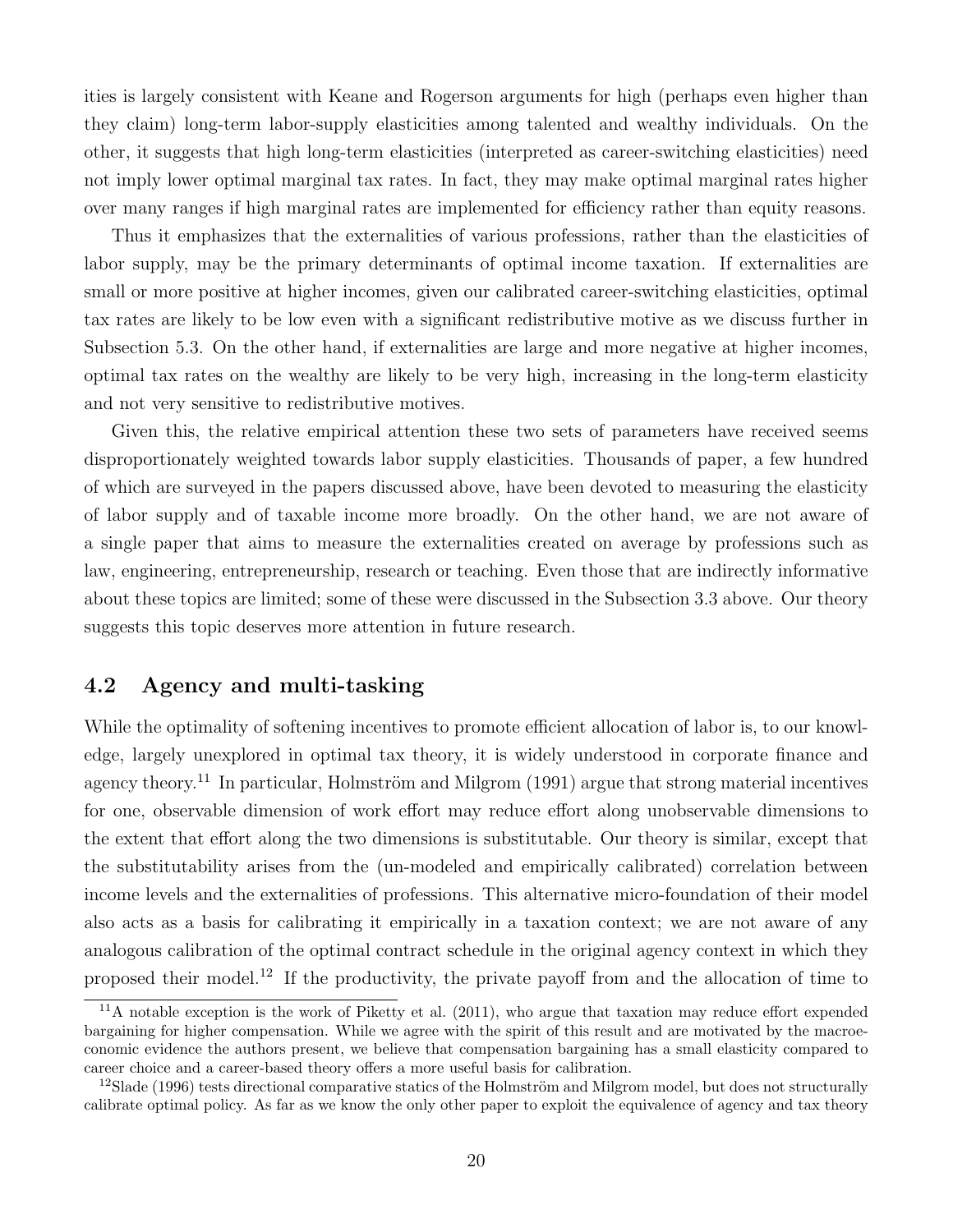tasks them could be identified within firms, the theory could be applied with data on the allocation of time to these tasks.<sup>13</sup>

### 4.3 Allocation of talent

Baumol (1990) and Murphy et al. (1991) emphasize the importance of the allocation of talent for long-run growth and claim that externalities in some of the professions we highlight are similar to the views of Lockwood and Weyl. While a considerable literature builds on this analysis, little work has discussed policy tools that might be used to improve the allocation of talent. Acemoglu (1995) discusses long-term cultural factors and the possibility of multiple equilibria and path dependency, but does not highlight policy tools that may be used to shift equilibria.

More closely related to our work is that of Philippon  $(2010)$  and Rothschild and Scheuer  $(2012)$ .<sup>14</sup> Both papers investigate public policies aimed at reallocating talent. Philippon considers the use of taxation to affect the allocation of talent between a financial and entrepreneurial sector in a model where financiers serve as conduits for funding of research and entrepreneurship. By contrast, externalities are directly assumed (rather than arising endogenously) in our framework and we consider many professions simultaneously. Furthermore Philippon focuses on sector-specific instruments rather than horizontally equitable policies.

Rothschild and Scheuer are closer to our work in this dimension, considering horizontally equitable optimal tax policy. Our two papers focus on aspects and approaches to this problem. They restrict attention to two professions (one with negative externalities and one with none), but allow for richer targeting of externalities: in their model, rather than externalities accruing uniformly across the population they may be targeted either at individuals within the "rent-seeking" sector or towards individuals in the productive sector.<sup>15</sup> Like Philippon they emphasize the, perhaps counter-intuitive theoretical finding that it may be theoretically optimal for policy to (implicitly or explicitly) subsidize the unproductive wealthy, in their case because the negative externalities within the unproductive sector discourages further wasteful entry into this sector.

By contrast our emphasis is quantitative: our goal is to determine how the magnitude of optimal taxes varies with assumptions about externalities, allowing for the many professions that make up real-world top income distributions and for positive as well as negative externalities.<sup>16</sup> Given the

to link of quantitative optimal tax work to the largely theoretical agency literature is Prendergast (2012), albeit in the more classical context of the Mirrleesian insurance-incentives trade-off.

<sup>&</sup>lt;sup>13</sup>For example, a friend of one of the authors who works at an investment bank reports that, "I spend one-third of my time creating profits for the firm, one-third of my time ensuring I get credit for those profits and one-third of my time ensuring that I get paid for the profits I got credit for." Whatever the actual proportions, presumably optimal compensation structure is highly sensitive to these proportions.

<sup>&</sup>lt;sup>14</sup>The original version of the paper that this draft was based on, "Psychic Income, Taxation and the Allocation of Talent", was written prior to a draft of either of those papers. However, none of those authors cites or otherwise appears to be aware of that work and we thus assume their work was entirely independent.

<sup>&</sup>lt;sup>15</sup>Rothschild and Scheuer also include a redistributive motive, which we hope to do in a future draft.

<sup>&</sup>lt;sup>16</sup>As a result of these contrasting goals, we take a very different methodological approach to Rothschild and Scheuer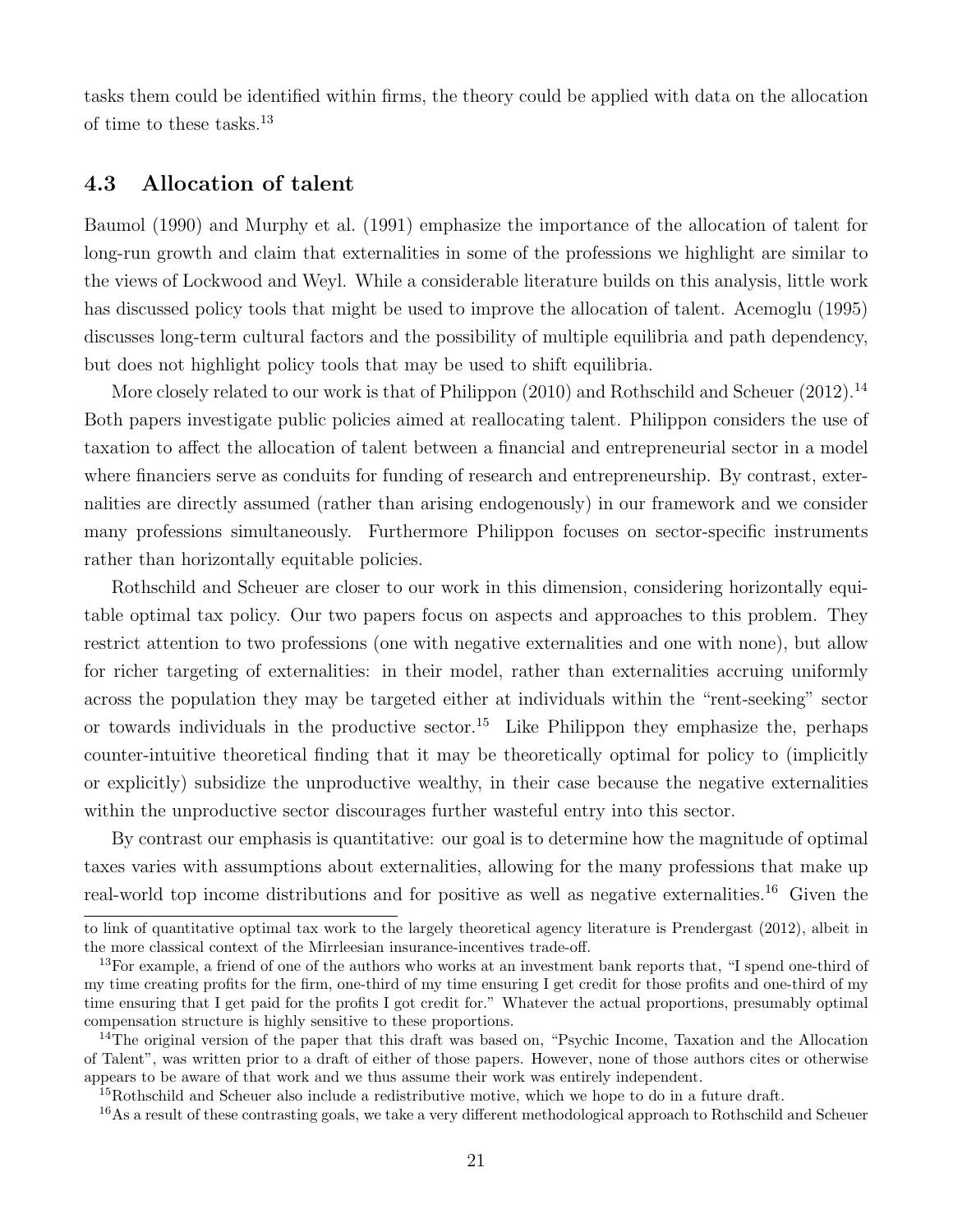lack of empirical information we have on the targeting of externalities, this requires us, among other restrictions, to either ignore the effects highlighted by Philippon, Rothschild and Scheuer or to treat targeting as another subjective input. We chose the former course because we believe (and suspect many readers will as well) that the negative externalities in a sector are just as likely to raise as to lower the marginal product from others entering that sector (more high speed traders require other investors to make greater investments to avoid being front-run, thereby hiring more financiers and the legal profession hosts similar arms races). The dramatic rise of the financial sector the United States seem over the last thirty years as documented by Philippon and Reshef (2012), Goldin et al. (2013) and Philippon (2012) seems to belie the equilibrating forces Philippon (2010), Rothschild and Scheuer emphasize. Thus we adopt what Rothschild and Scheuer call the "naïvely Pigouvian" perspective that wages, externalities and entry into professions are independent. An interesting extension of our work would be to incorporate the targeting emphasized by their work into a quantitative framework such as ours

To get a rough sense of the importance of the allocation of talent that our taxes aim to address, consider the Goldin et al. data. Using the Lockwood externality shares, we computed the (2005) income-weighted average externality share in a subset of the Goldin data (about 70-80% depending on cohorts) who pursued careers in one of academia/research, financial services, law, medicine or management for the 1969-72 and 1989-92 cohorts. This average externality share fell from -.18 to -.34. Suppose that this shift took place for the full top 5% of the income distribution, who capture about 35% of income according to Atkinson et al.  $(2011).^{17}$  This shift would then imply a .17 · .35 · 100  $\approx$  6% of GDP shift in national income in some combination of reducing aggregate production increasing and the private returns of those at the top. If all were the latter (private returns rose and aggregate production stayed constant) this would account for nearly all of the increase in the share of national income appropriated by the top 5% between 1969 and 1989 and nearly half of the increase between the trough of this share in the early 1970's and its peak in the mid-2000's. If all were reduction in social product, it would account for around a .25% reduction in GDP growth each year for 25 years, roughly one sixth of the approximate 1.5 percentage point reduction in US GDP growth between between the "Golden Age" (1949-1973) and the "Washington Consensus" (1982-2007) periods.

as well. For example, we use the taxation principle in the spirit of Saez (2001) rather than the revelation principle of Mirrlees (1971). Similarly we make assumptions (about substitution patterns across professions) that are convenient for calibration to the data we have available, rather than for illustrating possibilities.

<sup>&</sup>lt;sup>17</sup>It seems likely that that the shift among Harvard alumni was more extreme than in the rest of the population. However, it also seems likely that the shift among these students was greater by the mid-2000's than it was by 1989-92, and greater from the mid-1950's than it was since the late 60's. We suspect these two effects close to balance.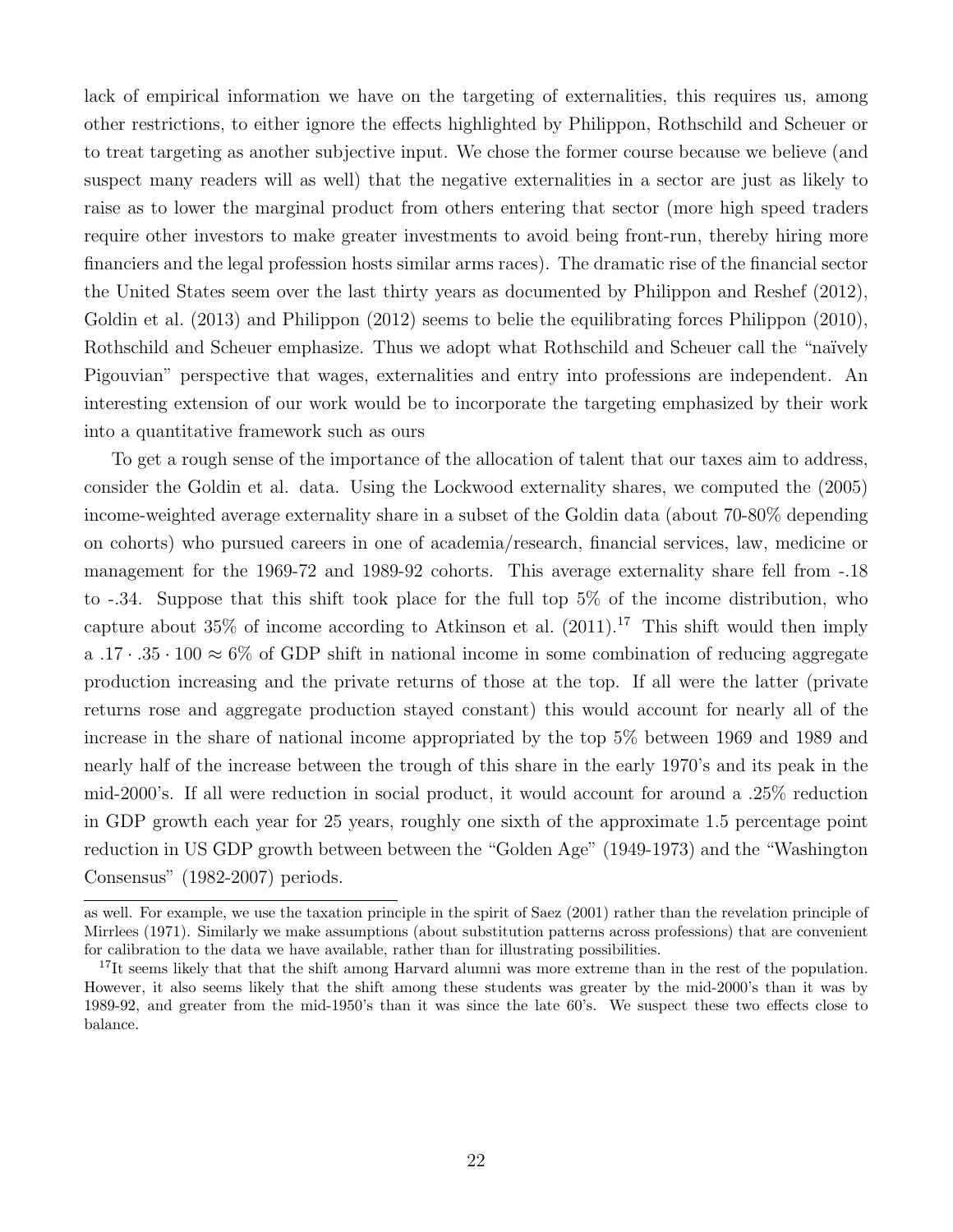### 4.4 Debates on taxation outside neoclassical economics

Public debate over tax policy rarely focuses on the parameters emphasized in optimal tax theory (viz. the degree of inequality or the responsiveness of work to taxes). Instead, as Mankiw (2010) notes, much rhetoric instead focuses on whether the rich "deserve" the wealth they have accumulated. The left attempts to delegitimize the wealth of the rich (claiming it is misbegotten or crooked) and of the right to hold the wealthy up as job creators and entrepreneurs. Some simple public opinion data (Parker, 2012) is suggestive here. While 55% of Republicans believed the rich were more likely than others to be hardworking and 18% believed they were more likely to be honest, only 33% and 8% of Democrats agreed on each count respectively. On the other hand only 42% of Republicans believe the rich are more likely than others to be greedy, while 65% of Democrats do. For a future draft of this paper we hope to collect text and/or further public opinion data to confirm this more rigorously. However, it seems clear that much public debate focuses on the degree of externalities created by the professions in which the rich are employed rather than on elasticities.

None of this is new: in the nineteenth century reformers accused the wealthy of being "robber barons" and Marx (1867) accused the wealthy not of being unresponsive to tax rates but of being unproductive exploiters of the truly productive working class. Literature on the right, such as Rand (1957), largely consists of hagiographic representations of the social contributions of the wealthy rather than depictions of their willingness to shirk if taxes rise. In fact that book is largely devoted to the unwillingness of the rich to shirk even when they are nearly enslaved.

Our theory provides a natural formal, quantitative language for these debates which fit only unnaturally with the Mirrleesian framework. In so doing, data can be brought more easily to bear; disputes become questions of which professions exactly are claimed by different sides to have different degrees of externalities and which professions in fact earn which incomes. Such questions should be easier to settle empirically than are broad and vague claims about the moral worth of different social groups. At very least it suggests that if economics wants to speak to these public debates it should focus more attention on the extent and degree of these externalities.

### 5 Extensions

In Section 3 we developed sharp, simple and intuitive characterization of optimal implicit Pigouvian taxation of income under a stark set of assumptions. In this section we discuss the robustness of the results to adding several realistic features to the model using a combination of analytical and computational techniques. While our characterization is less clean in these cases, our qualitative results remain and are in many cases strengthened by these adaptations.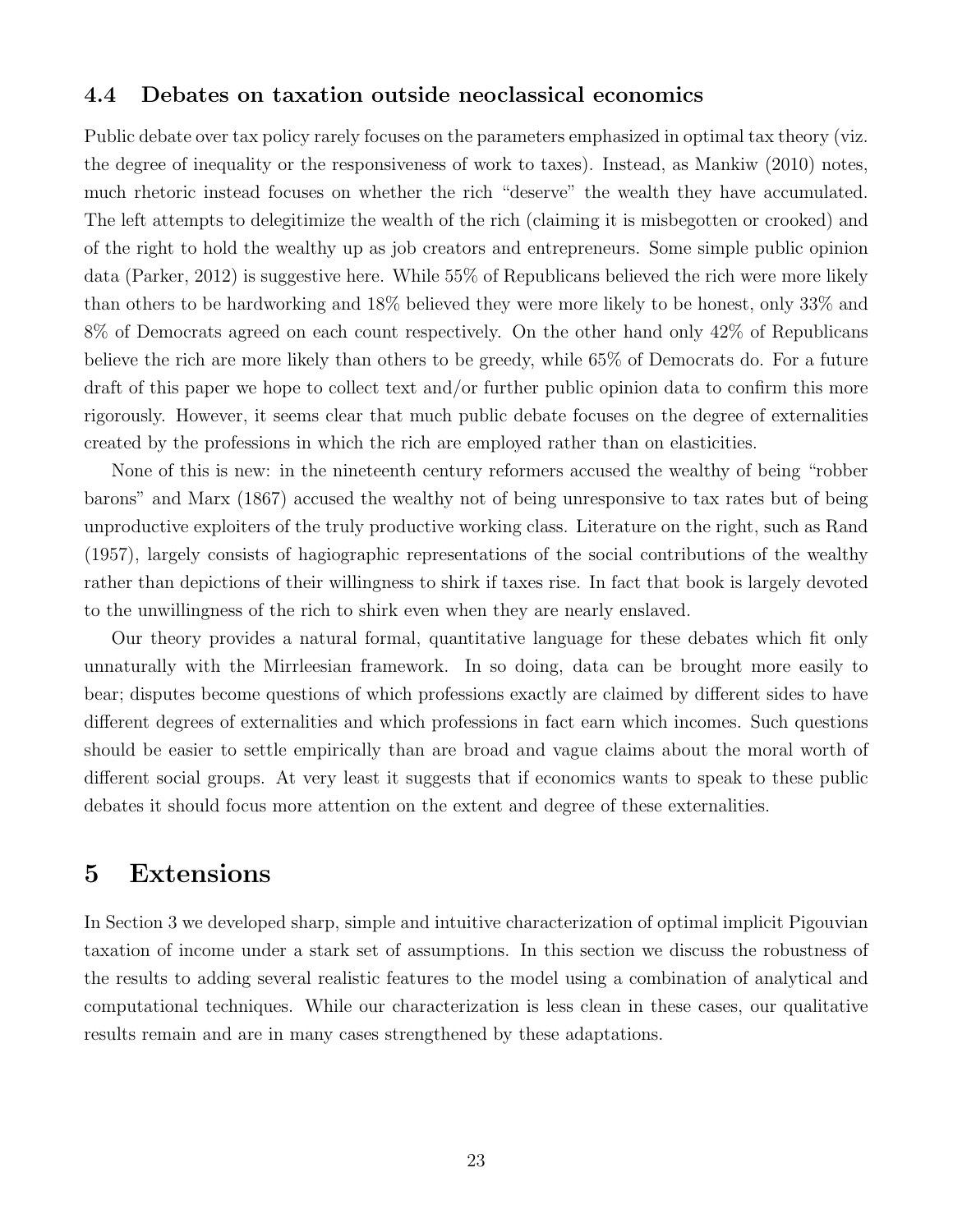#### 5.1 General ability: analytic results

The model in Subsections 3.2 and 3.3 assumes a strong form of orthogonality between elasticities and externalities conditional on income level. One natural scenario in which this would be contradicted, along the career-switching margin, is that there exists a general ability possessed by each individual which determines her wage in all professions. In this case, individuals are likely to systematically shift from professions with high average earnings to those with low average earnings when taxes rise. An academic making a million dollars a year could likely earn far more were she to switch professions; she is just exceptionally talented. It is thus almost inconceivable that when marginal tax rates change she will switch to being a poorly compensated financier. On the other hand a financier earning a million dollars a year may not be so exceptionally talent and might be willing, if marginal tax rates rose, to switch into academia at a lower salary. The reason is that both individuals likely face the same *ranking* of wages in the two professions and thus marginal tax rates are likely to cause only switches *down* from generally high-paying to generally low-paying professions, not the reverse.

The same scenario is also likely to imply differential intensive elasticities of hours supply conditional on income. An academic making a million dollars a year is likely to be working many more effective hours than is an financier earning that salary both because her wage in finance is likely to be lower (and thus, to be earning the same income, she must be working harder) and because her non-pecuniary cost of work is likely to be lower . She is therefore likely to be pressing herself to the limit of her exertions and thus to be much less elastic to an increase in her monetary compensation than is the financier. Thus one should expect individuals in a high-paying profession to be more elastic, *conditional on income*, to compensation than are those earning the same income in a generally low-paying profession.

While few simple analytical results may be obtained in general when we depart from this story, under a stark simplification of this story natural result is possible. In particular, first suppose that there is no intensive elasticity, that ability is fully portable across careers in the sense that individuals switch between the same quantile of the distribution of profession-conditional income when they switch, that there are exactly two profession and that the profession-contingent income in these two are strictly ranked by first-order stochastic dominance. Then marginal tax rates will always be more sensitive to externalities than those given by ATEM in the sense that, starting at ATEM tax rates, there is a first-order welfare gain from raising marginal tax rates at every point if the high-paying profession has more negative externalities and a first-order gain from lowering them if the high-paying profession has more positive externalities. Second, suppose that there is no career-switching, that the curvature of effort cost is only a function of hours and is an increasing function of those, that everyone in the lower paid profession has a higher non-pecuniary benefit of working (in a first-order stochastic dominance sense) and that the marginal cost of working decreases in the non-pecuniary benefit of work. Then marginal tax rates will always be more sensitive to externalities than those given by MTEM in the same sense.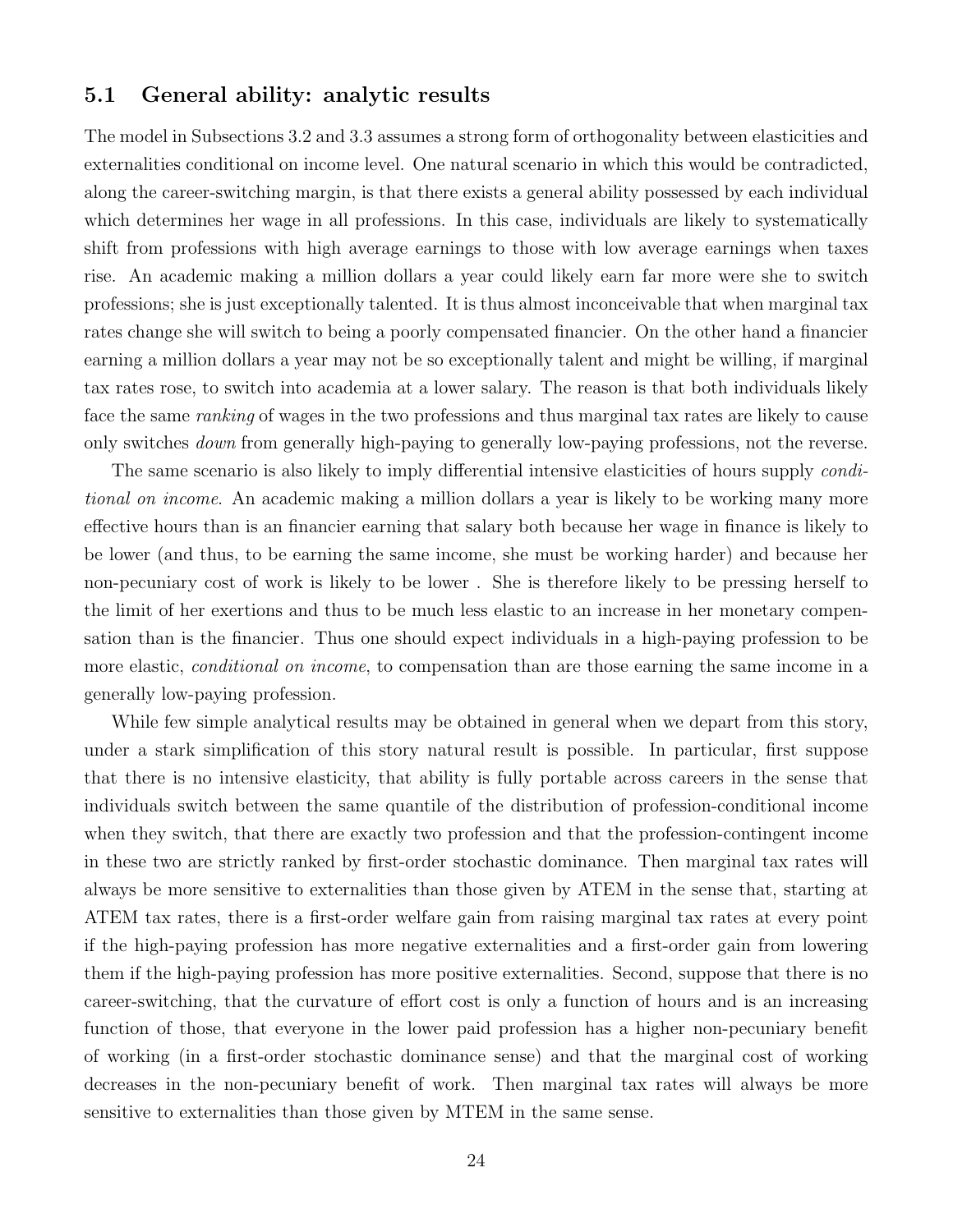More formally, let us first return to the basic model, without intensive elasticities, and suppose that  $n = 2$  and that in profession p there is a reference distribution of income with CDF  $G_p(w)$ and PDF  $g_p(w)$ . Given that there are no intensive elasticities, we simply assume every individual works one hour and thus her wage in a profession is equal to her income in that profession. Every individual i is endowed with a uniformly distributed general ability  $a_i \in [0,1]$ . They also receive a vector of non-pecuniary total costs of work in each profession  $\phi_i$  forming a type  $\theta_i = (a_i, \phi_i)$ . Individual i earns wage  $G_p^{-1}(a_i)$  in profession p. Otherwise the model is exactly as in Subsection 3.1.

**Proposition 3.** Suppose that  $G_1$  first-order stochastically dominates  $G_2$ . If  $e_1 < e_2$  then beginning from ATEM, there is a first-order welfare gain from raising the marginal tax rate at each wage level w in the support of the wage distribution for which  $\partial \Theta(w)$  includes individuals switching either from or to a wage level including individuals from both professions. On the other hand, if  $e_1 > e_2$  then beginning from ATEM, there is a strictly positive first-order welfare gain from lowering the marginal tax rate at each wage level w in the support of the wage distribution for which  $\partial\Theta(w)$  includes individuals switching either from or to a wage level including individuals from both professions.

*Proof.* Suppose that  $T(w) = T_0 - E[e_{p^*}|\Theta(w)]w$ . Consider any w meeting the description in the proposition statement. Partition  $\partial \Theta(w)$  into two sets:  $\widetilde{\partial \Theta}(w)$  and  $\overline{\partial \Theta}(w)$  where  $\widetilde{\partial \Theta}(w)$  includes only types switching between wage levels at least one of which includes a positive density of individuals of each profession and  $\overline{\partial\Theta}(w)$  includes only individuals switching between wage levels occupied each by a sole profession. By assumption,  $\partial \Theta(w)$  is non-empty; let

$$
\lambda(w) \equiv \frac{\int_{\partial \widetilde{\Theta}(w)} f(\boldsymbol{\theta}) d\boldsymbol{\theta}}{\int_{\partial \widetilde{\Theta}(w)} f(\boldsymbol{\theta}) d\boldsymbol{\theta} + \int_{\partial \Theta(w)} f(\boldsymbol{\theta}) d\boldsymbol{\theta}}
$$

.

Then

$$
E\left[\Delta T + \Delta E|\partial\Theta(w)\right] = \lambda(w)E\left[T\left(w_{ip}\right) + e_{ip}w_{ip} - T\left(w_{iq}\right) - e_{iq}w_{iq}|\widetilde{\partial\Theta}(w)\right] +
$$

$$
\left[1 - \lambda(w)\right]E\left[T\left(w_{ip}\right) + e_{ip}w_{ip} - T\left(w_{iq}\right) - e_{iq}w_{iq}|\overline{\partial\Theta}(w)\right].
$$

Note that the second term is 0 by the argument in the proof of Proposition 2. On the first term, note the for any type in  $\partial \Theta(w)$  we have

$$
T(w_{ip}) + e_{ip}w_{ip} - T(w_{iq}) - e_{iq}w_{iq} =
$$
  

$$
-E[e_{p^*}|\Theta(w_{ip})]w_{ip} + e_{ip}w_{ip} + E[e_{q^*}|\Theta(w_{iq})]w_{iq} - e_{iq}w_{iq} < (>)0
$$

if  $e_1 < (>)e_2$  as  $p = 1$  and  $q = 2$  always because no individual has a higher income in profession 2 than 1 by the general income assumption and first-order stochastic dominance.  $\Box$ 

While neither of these results directly implies marginal rates are higher at every point than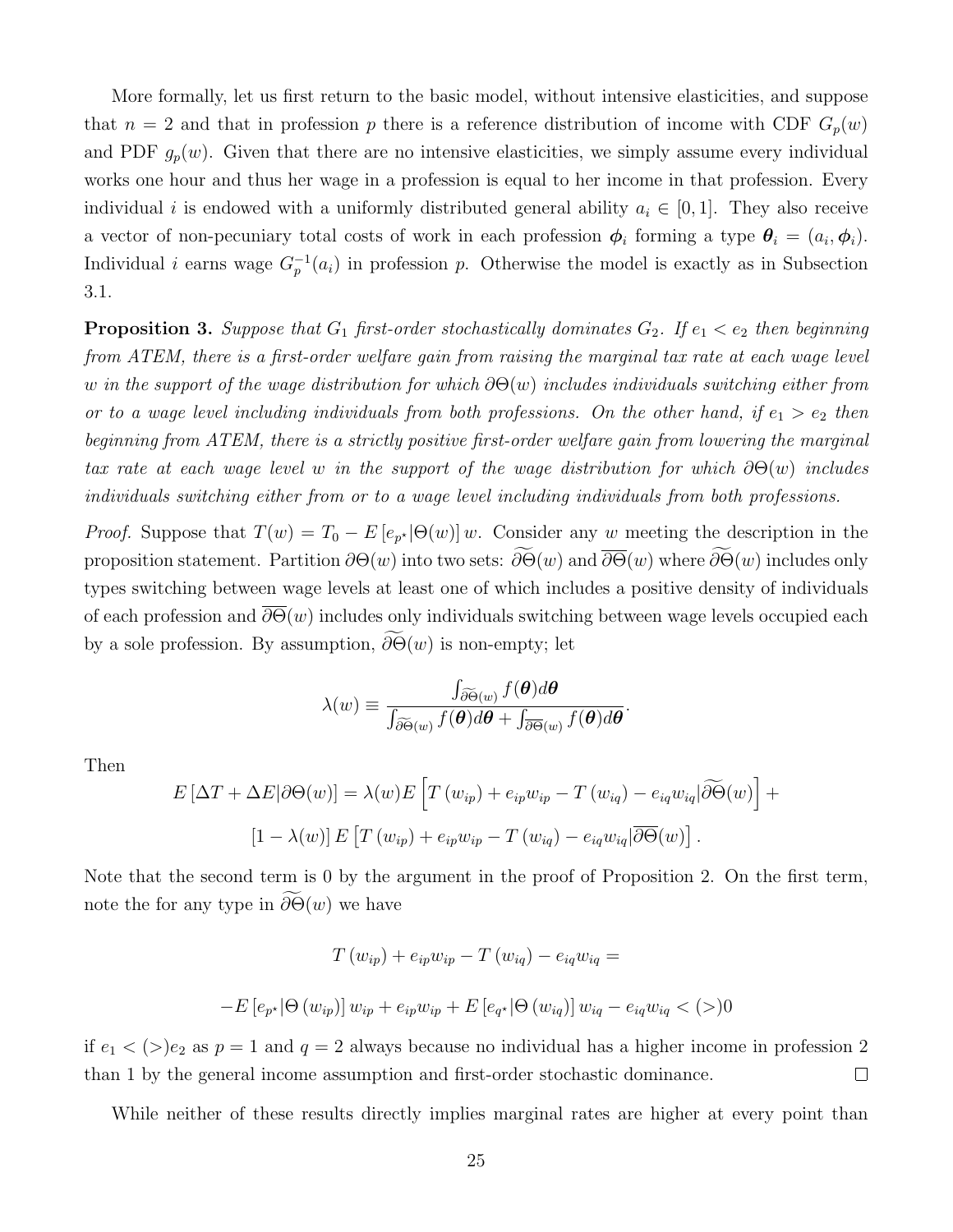under Proposition 2, they are strongly suggestive in this direction. This sort of result also turns out to hold in our computational results below.

Next consider the case of no career-switching. That is, suppose there are two professions and every individual is stuck in one profession or the other. Let  $G_i$  be, as above, the wage distribution in profession i (but now it is not simply a reference distribution as there is no career-switching). Our proposition depends on the following assumptions.

- **Assumption 3.** 1.  $\phi(h; \psi) = \phi(h) \gamma \psi h \nu \psi$  and  $\gamma, \nu > 0$ . That is, the curvature of disutility from work depends only on the number of hours worked and psychic income from work makes working less painful, as well as making the job more attractive overall.
	- 2. Conditional on income, the distribution of  $\psi$  in profession 2 first-order stochastically dominates that in profession 1. That is, individuals typically prefer working in profession 2, all else equal.<sup>18</sup>

Under these conditions, we have a proposition similar to Proposition 3 except that the baseline policy, given that there is no career-switching, is MTEM rather than ATEM.

**Proposition 4.** Suppose that the conditions of Assumption 3 hold. If  $e_1 < e_2$  then beginning from MTEM, there is a first-order welfare gain from raising the marginal tax rate at each income level y in the support of the income distribution for which elasticities are positive for a positive measure of individuals at that wage. On the other hand, if  $e_1 > e_2$  then beginning from MTEM, there is a strictly positive first-order welfare gain from lowering the marginal tax rate at each income level y in the support of the income distribution for which elasticities are positive for a positive measure of individuals at that wage.

Proof. See Appendix B.

### 5.2 General ability: computational results

In this subsection we explore the robustness of the results of the previous section computationally in a richer setting but with stronger structural restrictions on primitives. In particular, given our limited data on elasticities, we here assume away intensive elasticities and impose the common logistic functional form on non-pecuniary utilities, while matching the distribution of wages in professions to the observed equilibrium income distribution non-parametrically, calibrating the remaining single parameter using the career-switching elasticity we calibrated above and maintaining our "general ability" assumption to calculate counter-factual wages for individuals in other professions. We then show, as suggested by the previous subsection, that our results are only strengthened by this change to the baseline model of Subsections 3.2 and 3.3.

 $\Box$ 

<sup>&</sup>lt;sup>18</sup>This can be derived from first-order stochastic dominance conditional on wages and an appropriate condition on the ranking of wages.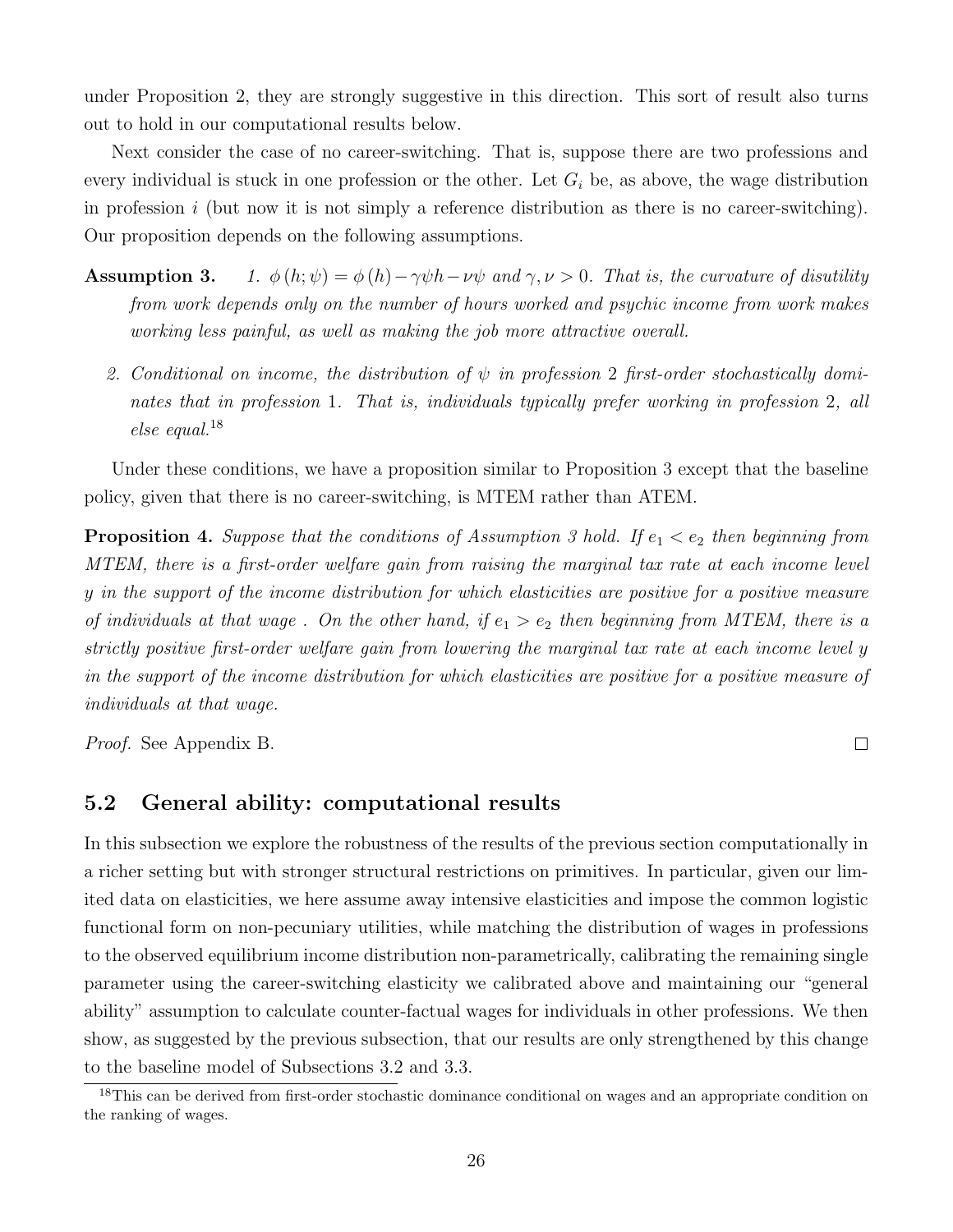As in the pure career choice model in previous subsection, each individual is endowed with a fully-portable, general ability  $a_i$  that would entitle her to pecuniary income from that quantile of the reference income distribution of any of the professions. Each profession has a mean non-pecuniary income and each individual has, in addition to this, for each profession an independently and identically distributed (across professions and individuals) mean-zero Type I Extreme Value (Gumbel) component of her non-pecuniary income in that profession. The standard deviation of these idiosyncratic draws,  $\beta$ , determines how responsive individuals are to changes in the attractiveness of different professions. Intuitively, if  $\beta$  is large allocation across professions is primarily driven by individual idiosyncrasies and thus there will be little individual response to changes in the relative wages of different professions and conversely if  $\beta$  is small.

We estimate the model, we use the elasticity of individuals into the finance profession in response to changes in relative wages discussed at the end of Subsection 3.2 above, choosing the quite conservative elasticity of 1, to calibrate  $\beta$  based on the behavior of the financial profession given its current share; under our logit choice assumption, this elasticity is equal to  $\beta(1-s)$  where s is the share of individuals in finance. We assumed, inconsistently with what our model predicts, that the reference distribution of income in each profession is just the observed empirical distribution of income in that profession. While this is clearly incoherent and we plan to estimate these distributions semi-parametrically from our model in a future draft, we suspect the basic results are unlikely to be driven by this kludge and therefore we report results based on it as a first pass.

This model obviously has many limitations: ability is fully portable, disallowing comparative advantage; substitution patterns across professions obey the implausible independence of irrelevant alternatives assumption; there are no intensive elasticities, etc. Perhaps worst of all, exactly how these assumptions impact our results is far from transparent. A more realistic model of any of these features would require much more detailed data than we have access to. We use the model, however, not as a realistic representation of any of these features. Instead, our goal is just to provide an example model with more than two professions where under the general ability assumption we obtain a result in the spirit of that demonstrated in general in the simpler case: that optimal marginal rates are more responsive to externality share assumptions than implied by our baseline ATEM analysis.

To do this, in our computational model we searched computationally for optimal piecewise linear rates over the range \$50k to \$250k (the main range where the disagreements between our various externality share assumptions manifested in Subsection 3.3) with each piece covering \$25k of income. We restricted marginal rates to be below 100% to avoid incentives for money burning; this restriction was not generally important, except for the Occupy Wall Street preferences where rates were essentially always fully confiscatory. We thus discarded this simulation and only report those for the Tea Party, Lockwood and Nathanson.

These are pictured in Figure 3. The first thing to note is that the discreteness, coupled with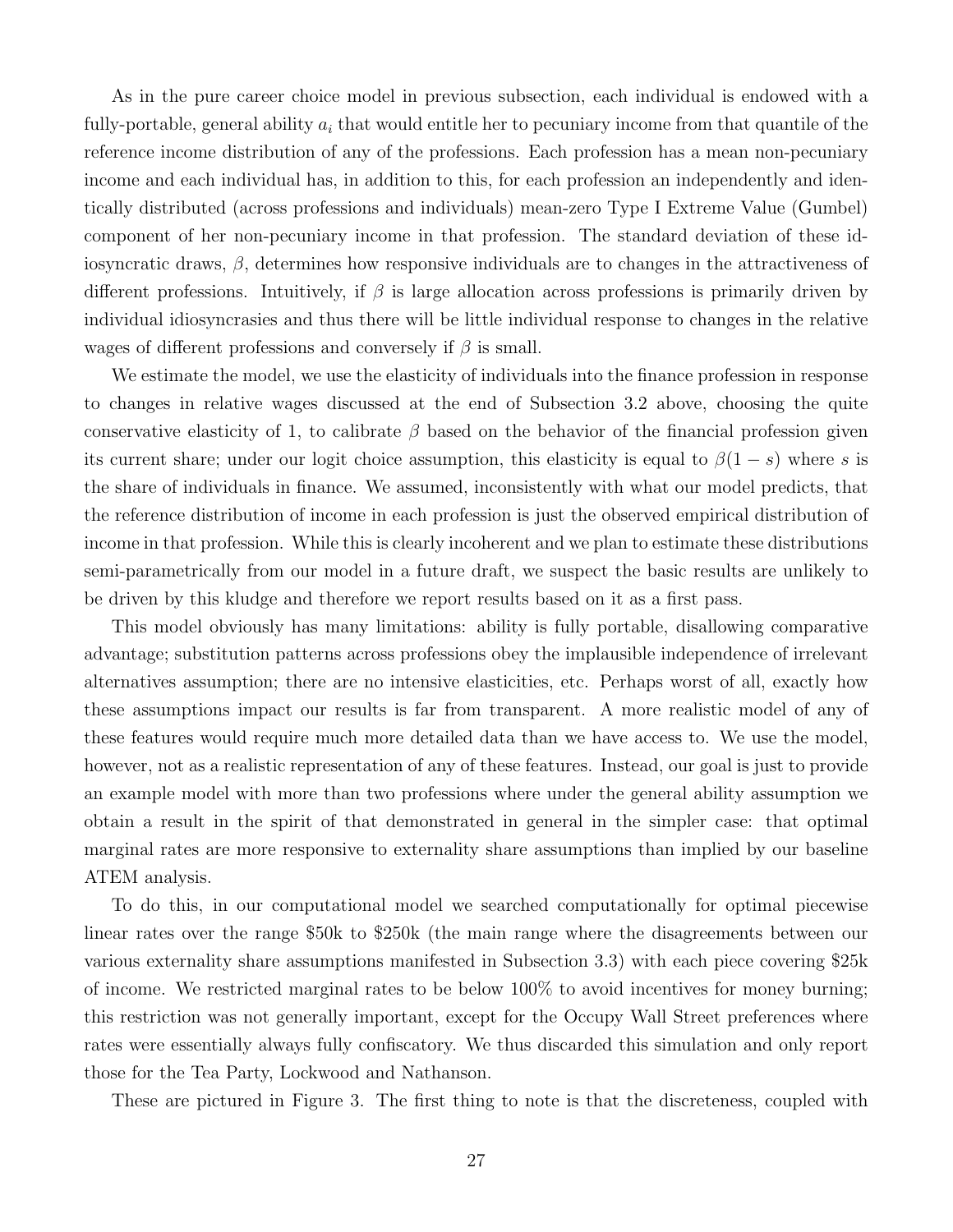

Figure 3: Simulated optimal piece-wise constant marginal tax rates for incomes between \$0 and \$250k in our computational general ability model for three externality share profiles (Tea Party on the left, Lockwood in the middle and Nathanson on the right).

the poor quality of the optimization algorithm we have thus far been able to run, leads to a lot of choppiness in the results we obtain. Nonetheless the basic message is fairly clear: the results are qualitatively similar to, but much more striking and extreme than, those we obtain in Subsection 3.3. The Tea Party externality shares (somewhat ironically) in the left-most panel of Figure 3 as above lead to negative marginal rates, but here they are much lower than before, averaging around -50% rather than -20% above and sometimes reaching much lower. Lockwood's shares call for marginal rates above 50% on most incomes above \$100k. Even Nathanson's highly skeptical position supports non-trivial marginal rates, around 30%, on the rich. This provides suggestive evidence that the effects developed theoretically in the previous subsection may be quantitatively important and thus that our main results from Subsection 3.3 may significantly understate how widely optimal marginal rates vary as a function of externality shares.

### 5.3 Redistribution

In a future draft of this paper, we hope in this subsection to include a version of the model from the previous subsection that includes intensive elasticity and a redistributive motive under which the marginal social welfare weight placed on any individual is inversely proportional to their income. This will allow us to introduce redistribution in the spirit of Diamond (1998) and Saez (2001) while maintaining our simple quasi-linear structure for agent preferences. First, in this subsection, we hope to show the basic robustness of our results.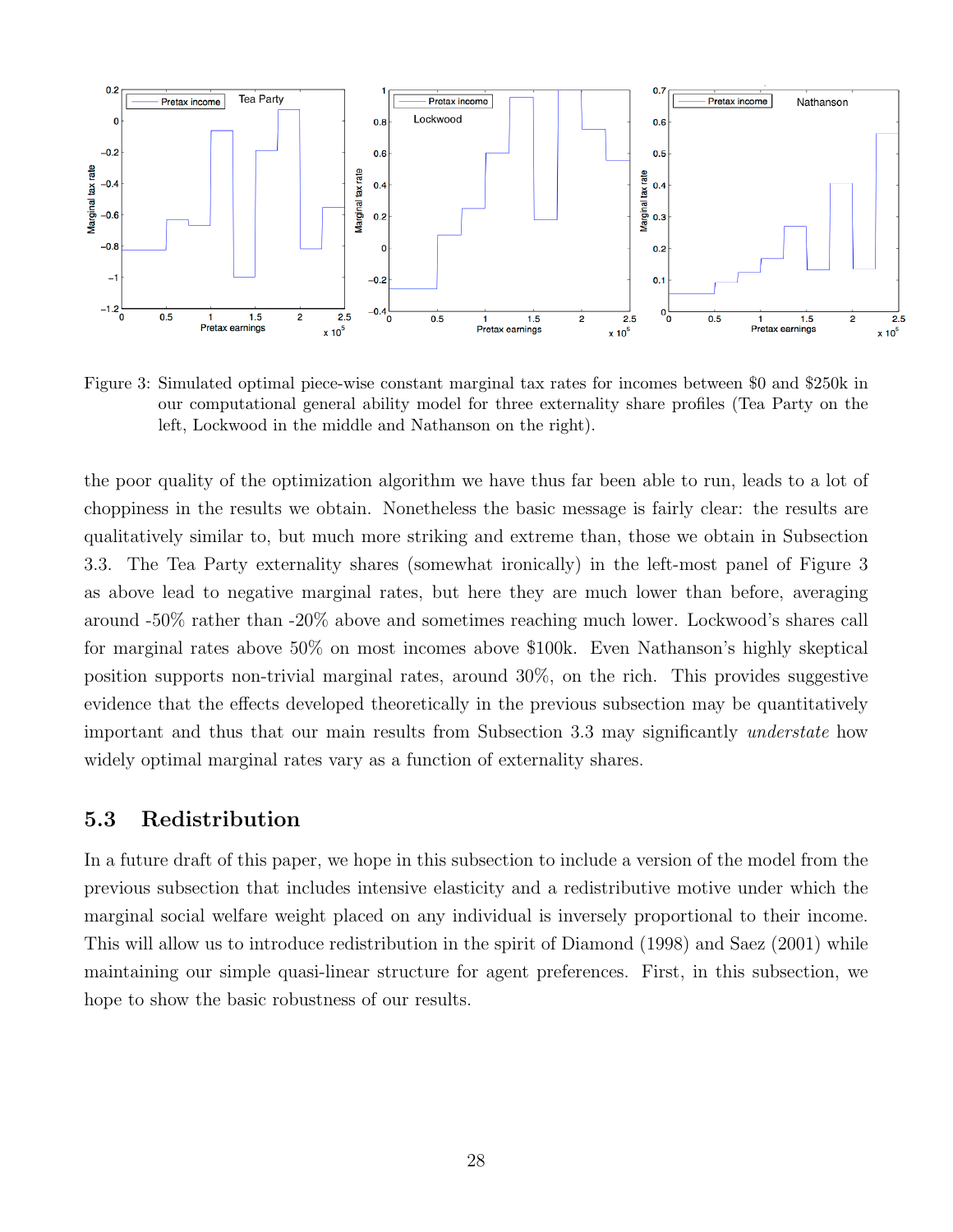#### 5.4 Sensitivity to elasticities and externalities

Then, in this next subsection, we hope to use this to show the sense in which optimal tax rates are more sensitive to externalities than they are to elasticities of labor supply.

### 5.5 Quantitative welfare gains

In this subsection we plan to quantify various aspects of the welfare gains from optimal policy. First we hope to quantify the gain from moving from current policy to optimal policy under our computational model from Subsection 5.2. We then consider how much more welfare could be gained by profession-specific taxation. Finally we compare these welfare gains to those in the Saez (2001) model.

### 6 Conclusion

This paper proposes an alternative framework for the optimal taxation of top incomes to the redistributive theory of Mirrlees (1971). Income taxation acts as an implicit Pigouvian tax that is used to reallocate talented individuals from professions that cause negative externalities to those that cause positive externalities. Optimal tax rates are highly sensitive to which professions generate what externalities. If externalities are as large as Lockwood and Weyl believe, the worsening allocation of talent in the United States that higher taxation could mostly address is large enough to account for half of the increase in inequality or one sixth of the fall in growth between the 1945-1970 period and the 1980-2005 period.

Our results and the assumptions driving them naturally suggest several directions for future research. First, as we hope to explore in a future draft of this paper, we conjecture that a large part of the public debate over taxation is driven by views about externalities rather than the traditional Mirrlees parameters (elasticities and distributive preferences). We hope to collect data, partly through a freely available web application at http://home.uchicago.edu/weyl/taxapplet.html that plots optimal taxes based on views about externalities, about the views that different individuals have about these parameters.

Second, we assumed that externalities are homogeneous within a profession. However, in reality, externalities are highly heterogeneous within professions. As Mankiw and Whinston (1986) emphasize, entrepreneurial firm formation may be excessively supplied if firms are simply imitating the products of existing firms just as Hirshleifer (1971) emphasized that high-speed trading is oversupplied, while Posner and Weyl (2013a) show that long-term price discovery of large bubbles is just as likely to be undersupplied as are innovative breakthroughs. Thus many of the largest gains may come from reallocations within a profession between productive and unproductive activities.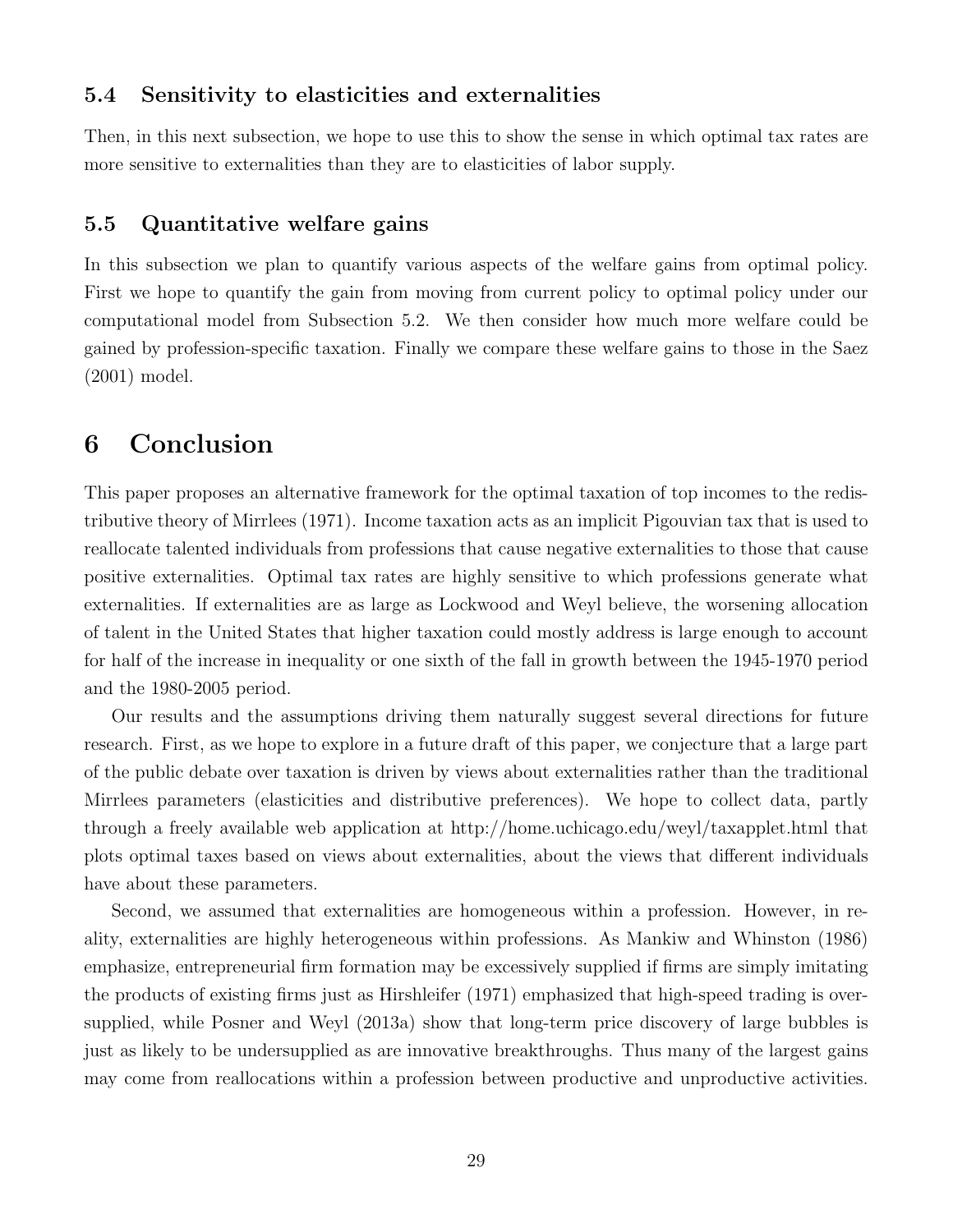Uniform income taxation is unlikely to be a sufficient tool to achieve this reallocation. Mechanisms that do are an exciting direction for future research.

Third, while we and others have personal views about externalities, we have no systematic strategy for measuring these empirically. Plausible strategies will almost certainly be sector specific: in finance the relevant concerns will likely be high-speed trading and risk-increasing speculation, while in law they might be the extent to which better judicial outcomes are facilitated by higher spending. On the positive side, measuring entrepreneurial externalities from the consumer surplus generated by entry will likely rely on the demand estimation typically used in industrial organization, while measuring the under-compensation of teachers will likely rely on standard techniques for measuring the returns to education. For those interested in optimal tax rates, our paper suggests that these measurements may be crucial.

Finally, we assumed that profession-specific taxation was, for a variety of reasons, infeasible. Greater exploration of the empirical relevance of these reasons and whether sector-specific taxation could be implemented in a relatively efficient manner is an important topic for future research.

### References

- Acemoglu, Daron, "Reward Structures and the Allocation of Talent," European Economic Review, 1995, 39 (1), 17–33.
- , Introduction to Modern Economic Growth, Princeton: Princeton University Press, 2008.
- Atkinson, Anthony B., Thomas Piketty, and Emmanuel Saez, "Top Incomes in the Long Run of History," Journal of Economic Literature, 2011, 49 (1), 3–71.
- Bakija, Jon, Adam Cole, and Bradley T. Hei, "Job and Income Growth of Top Earners and the Causes of Changing Income Inequality: Evidence from U. S. Tax Return Data," 2012. http://web.williams.edu/Economics/wp/BakijaColeHeimJobsIncomeGrowthTopEarners.pdf.
- **Baumol, William J.**, "Entrepreneurship: Productive, Unproductive and Destructive," *Journal of* Political Economy, 1990, 98 (5), 893–921.
- Bénabou, Roland and Jean Tirole, "Bonus Culture: Competitive Pay, Screening, and Multitasking," 2012. http://www.princeton.edu/∼rbenabou/papers/Multitasking
- Brunnermeier, Markus K., Alp Simsek, and Wei Xiong, "A Welfare Criterion for Models with Biased Beliefs," 2012. http://scholar.princeton.edu/markus/files/welfare8\_g.pdf.
- Chetty, Raj, John N. Friedman, and Jonah E. Rockoff, "The Long-Term Impacts of Teachers: Teacher Value-Added and Student Outcomes in Adulthood," 2011. http://obs.rc.fas.harvard.edu/chetty/value added.pdf.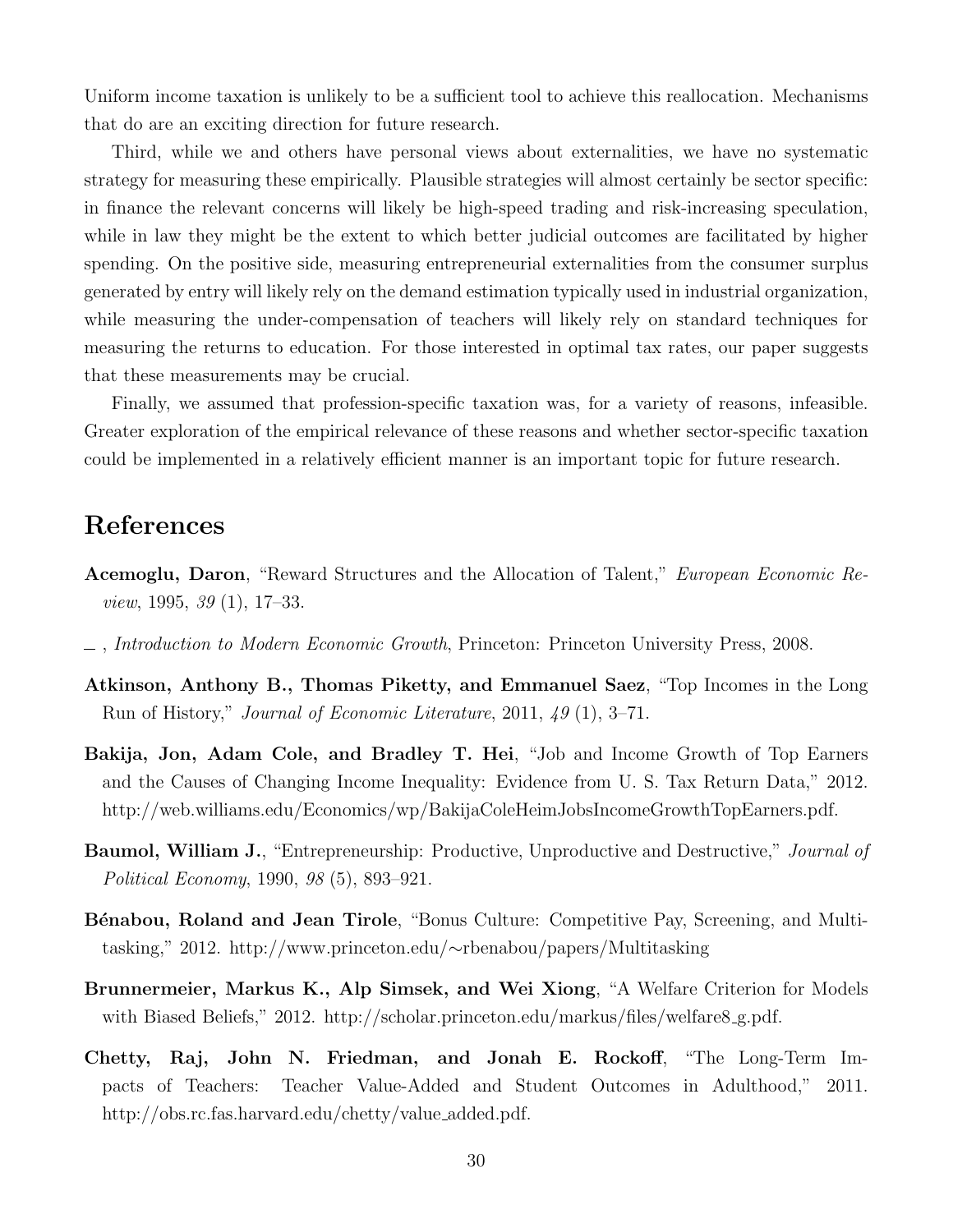- Diamond, Peter A., "Optimal Income Taxation: An Example with a U-Shaped Pattern of Optimal Marginal Tax Rates," American Economic Review, 1998, 88 (1), 83–95.
- Diamond, Peter and Emmanuel Saez, "The Case for a Progressive Tax: From Basic Research to Policy Recommendations," Journal of Economic Perspectives, 2011, 25 (4), 165–190.
- Galbraith, John Kenneth, *The Affluent Society*, New York: Houghton Mifflin, 1958.
- Goldin, Claudia, Lawrence F. Katz, Naomi Hausman, and Bryce Ward, "Harvard and Beyond Project," Survey Data Project, Harvard University 2013.
- Harsanyi, John C., "Cardinal Utility in Welfare Economics and in the Theory of Risk-taking," Journal of Political Economy, 1953, 61 (5), 434–435.
- Hirshleifer, Jack, "The Private and Social Value of Information and the Reward to Inventive Activity," American Economic Review, 1971, 61 (4), 561–574.
- Holmström, Bengt and Paul Milgrom, "Multitask Principal-Agent Analyses: Incentive Contracts, Asset Ownership, and Job Design," Journal of Law, Economics & Organization, 1991, 7 (Special Issue), 25–52.
- Kaplan, Stephen N. and Joshua D. Rauh, "Wall Street and Main Street: What Contributes to the Rise in the Highest Incomes," Review of Financial Studies, 2010, 23 (3), 1004–1050.
- Keane, Michael and Richard Rogerson, "Micro and Macro Labor Supply Elasticities: A Reassessment of Conventional Wisdom," Journal of Economic Literature, 2012, 50 (2), 464–476.
- Keane, Michael P., "Labor Supply and Taxes: A Survey," Journal of Economic Literature, 2011,  $49(4)$ , 961–1075.
- Mankiw, N. Gregory, "Spreading the Wealth Around: Reflections Inspired by Joe the Plumber," Eastern Economic Journal, 2010, 36, 285–298.
- Mankiw, N. Gregrory and Michael D. Whinston, "Free Entry and Social Inefficiency," The RAND Journal of Economics, 1986, 17 (1), 48–58.
- , Matthew Weinzierl, and Danny Yagan, "Optimal Taxation in Theory and Practice," Journal of Economic Perspectives, 2009, 23 (4), 147–174.
- Marx, Karl, Das Kapital, Kritik der Politischen Okonomie, Hamburg, Germany: Verglag von Otto Meissner, 1867.
- Mirrlees, J. A., "An Exploration in the Theory of Optimal Taxation," Review of Economic Studies, 1971, 38 (2), 175–208.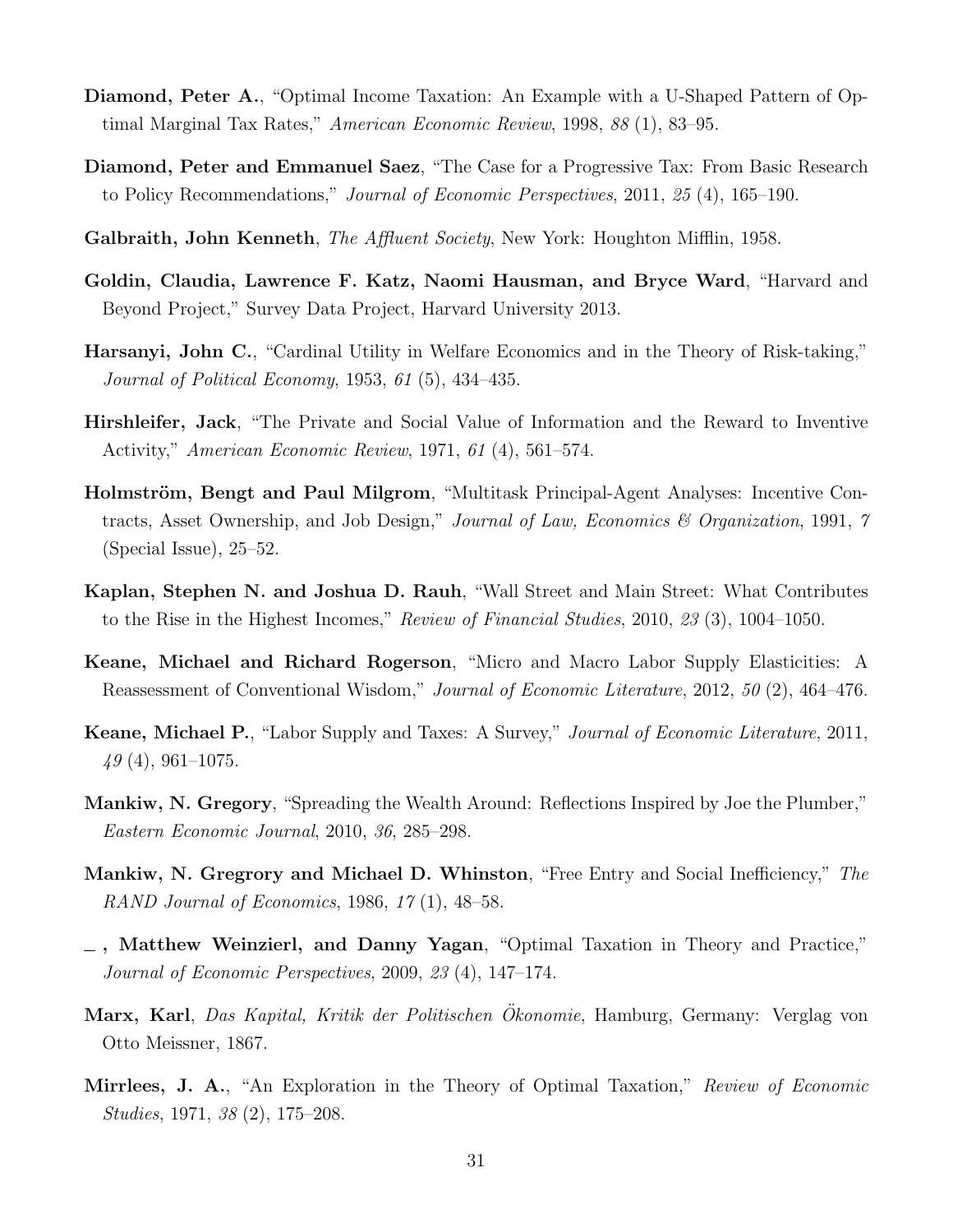- Murphy, Kevin M., Andrei Shelifer, and Robert W. Vishny, "The Allocation of Talent: Implications for Growth," Quarterly Journal of Economics, 1991, 106 (2), 503–530.
- Parker, Kim, "Yes, the Rich Are Different," Pew Social and Demographic Trends, 2012, August 27.
- Philippon, Thomas, "Financiers versus Engineers: Should the Financial Sector be Taxed or Subsidized?," American Economic Journal: Microeconomics, 2010, 2 (3), 158–182.
- , "Has the U.S. Finance Industry Become Less Efficient? On the Theory and Measurement of Financial Intermediation," 2012. http://pages.stern.nyu.edu/∼tphilipp/papers/Finance Efficiency.pdf.
- and Ariell Reshef, "Wages and Human Capital in the U.S. Finance Industry: 1909–2006," Quarterly Journal of Economics, 2012, 127 (4), 1551–1609.
- Pigou, Arthur C., The Economics of Welfare, London: MacMillan, 1920.
- Piketty, Thomas, Emmanuel Saez, and Stefanie Stantcheva, "Optimal Taxation of Top Labor Incomes: A Tale of Three Elasticities," 2011. http://emlab.berkeley.edu/users/saez/pikettysaez-stantchevaNBER11thirdelasticity.pdf.
- Posner, Eric and E. Glen Weyl, "Benefit-Cost Analysis for Financial Regulation," American Economic Review Papers and Proceedings, 2013, 103 (3).
- $\Box$  and  $\Box$ , "An FDA for Financial Innovation: Applying the Insurable Interest Doctrine to 21st Century Financial Markets," Northwestern University Law Review, 2013, 107 (3).
- $\Box$  and  $\Box$ , "Pooled Legal Finance: Restoring Efficiency and Equity to the Legal System," University of Chicago Law Review, Forthcoming.
- Prendergast, Canice, "The Empirical Content of Pay-for-Performance," 2012. Working paper, University of Chicago Booth School of Business.
- Rand, Ayn, Atlas Shrugged, New York: Random House, 1957.
- Rawls, John, A Theory of Justice, Cambridge, MA: Harvard University Press, 1971.
- Rothschild, Casey and Florian Scheuer, "Optimal Taxation with Rent-Seeking," 2012. http://www.stanford.edu/∼scheuer/rent seeking.pdf.
- Saez, Emmanuel, "Using Elasticities to Derive Optimal Income Tax Rates," The Review of Economic Studies, 2001, 68 (1), 205–229.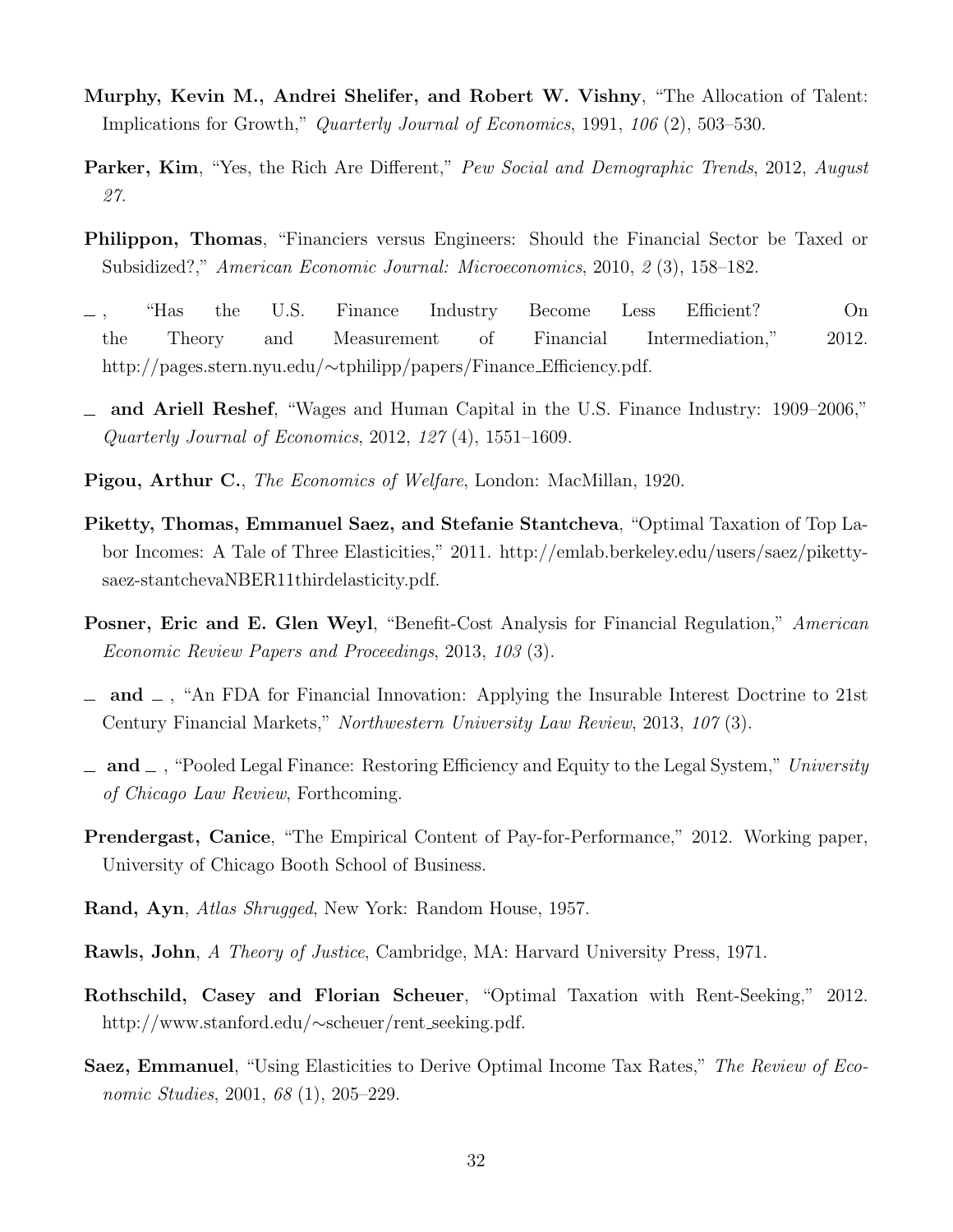- , Joel Slemrod, and Seth H. Giertz, "The Elasticity of Taxable Income With Respect to Marginal Tax Rates: A Critical Review," Journal of Economic Literature, 2012, 50 (1), 3–50.
- Shleifer, Andrei and Robert W. Vishny, "A Survey of Corporate Governance," A Survey of Corporate Governance, 1997, 52 (2), 737–783.
- Slade, Margaret E., "Multitask Agency and Contract Choice: An Empirical Exploration," International Economic Review, 1996, 37 (2), 465–486.
- Veiga, André and E. Glen Weyl, "Multidimensional Product Design," 2012. http://home.uchicago.edu/weyl/Product\_design\_5\_12.pdf.

Wilson, Robert B., *Nonlinear Pricing*, Oxford: Oxford University Press, 1993.

# Appendix

# A Data Construction

#### Classification

We adopt the job classifications used in Bakija, Cole, and Heim (2012) (henceforth BCH) with a few exceptions. They use both SOC and NAICS classifications to define jobs. Their classification scheme is in Table A.1 of their paper. Our changes to this scheme are the following:

- We do not exclude real estate and construction NAICS when constructing "skilled sales";
- We use all SOC codes of the form 27-xxxx for "Arts, media, and sports";
- We exclude primary/secondary teachers from "Government, teachers, social services" and define it as a separate category as all SOC codes between 25-2000 and 25-3999;
- We re-define "Medical" as all SOC codes in the set [29-1011, 29-1029]∪{29-1041}∪[29-1061, 29-1069]∪  $\{29-1081\} \cup \{29-1131\}.$

#### Income Distribution Estimation

The BLS earnings data provide the 10-25-50-75-90 income quantiles for each SOC-NAICS pairing. We estimate a lognormal distribution for each SOC-NAICS pairing using these quantiles in the following way. Let  $\mu$  and  $\sigma$  be the mean and standard deviation of the corresponding normal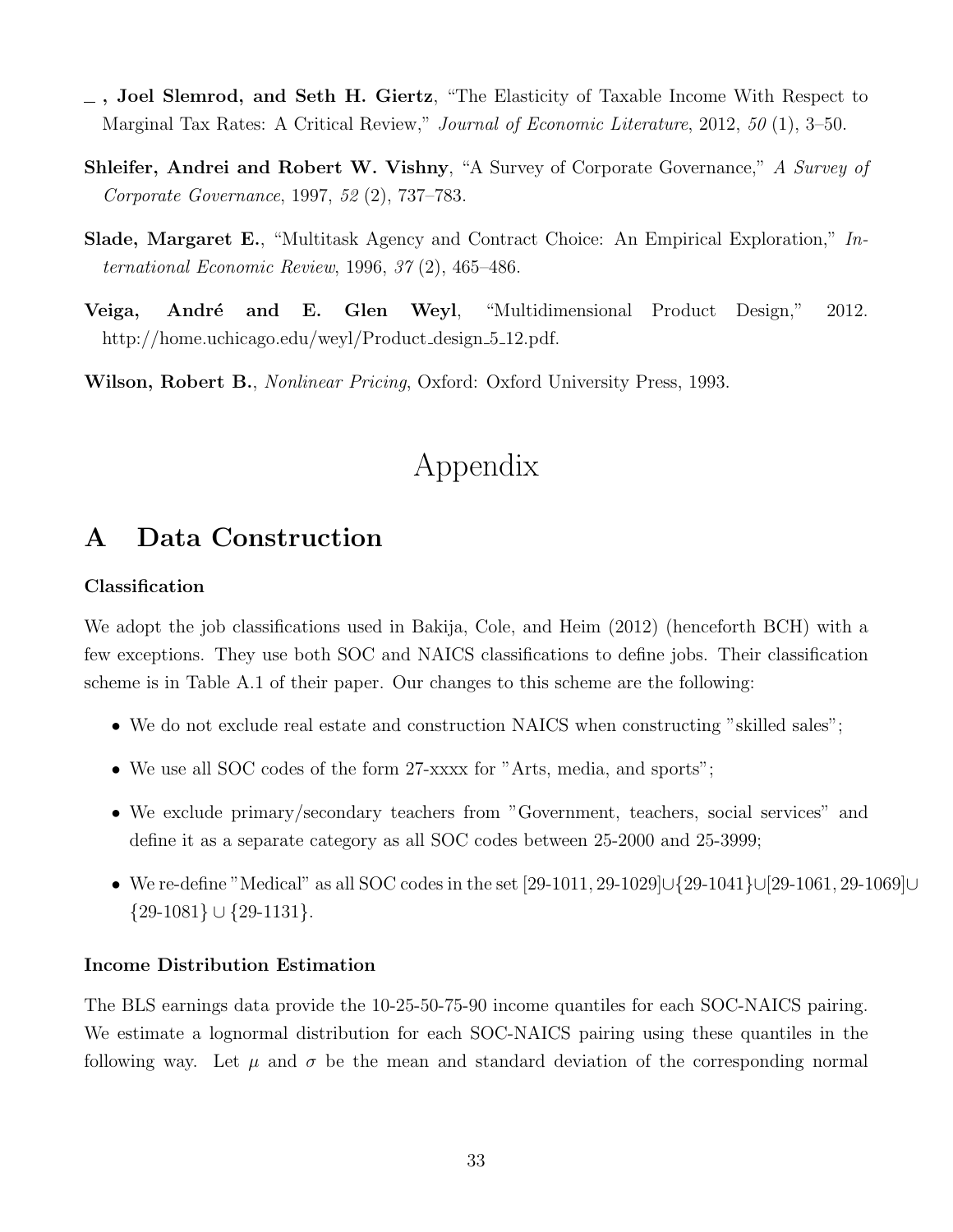distribution. Let  $y_j$  be the given percentiles, for  $j = 0.1, 0.25, 0.5, 0.75, 0.9$ . We use  $\hat{\mu} = e^{y_{0.5}}$  and then use

$$
\hat{\sigma} = \arg \min \sum_{j} (F(y_j; \hat{\mu}, \hat{\sigma}) - j)^2
$$

where  $F(\mu, \sigma)$  is the CDF of a lognormal with parameters  $\mu$  and  $\sigma$ . If we lack the data on  $y_{0.5}$ , we use just  $y_{0.1}$  and  $y_{0.25}$ , for which there is a unique solution for  $\mu$  and  $\sigma$ , and if we lack  $y_{0.25}$  as well, we drop the observation.

Let i index our job classifications and let k index the SOC-NAICS pairings within a job classification. Let  $n_k$  be the number of workers in a SOC-NAICS pairing, which is provided by the BLS data. We construct a naive estimate of the income distribution CDF  $F_i$  in job classification i with

$$
\hat{F}_i = \frac{\sum_k n_k F(\hat{\mu}_k, \hat{\sigma_k})}{\sum_k n_k}.
$$

This naive estimate essentially estimates the lower portion of the true CDF  $F_i$ . We estimate the full CDF using the following data from BCH. For two income levels  $y_h$  and  $y_{hh}$ , corresponding to the top 1% and top 0.1% of the income distribution for the United States, BCH provide the shares  $s_{i,h}$ and  $s_{i,hh}$  of workers in industry i with income exceeding \$295,000 and \$1,246,000 who work in job i. Combining these with the quantiles generated from BLS data yields a vector of seven quantiles,  $j_i = (0.1, 0.25, 0.5, 0.75, 0.9, 1 - s_{i,h}, 1 - s_{i,h})'$  and corresponding income thresholds,

$$
y_i = \begin{pmatrix} \hat{F}_i^{-1}(0.1) \\ \hat{F}_i^{-1}(0.25) \\ \hat{F}_i^{-1}(0.5) \\ \hat{F}_i^{-1}(0.75) \\ \hat{F}_i^{-1}(0.9) \\ \$295,000 \\ \$1,246,000 \end{pmatrix}
$$

We then find the Pareto log-normal distribution which best matches these data. The Pareto log-normal distribution is characterized by three parameters,  $(\alpha, \nu, \tau^2)$ . We find the parameters that minimize the sum of squared differences between the quantiles  $j_i$  and the values of the Pareto lognormal CDF at the incomes  $y_i$ . Letting  $j_{ik}$  denote the  $k^{\text{th}}$  element of  $j_i$ , and similarly for  $y_{ik}$ , the precise estimator we use is

.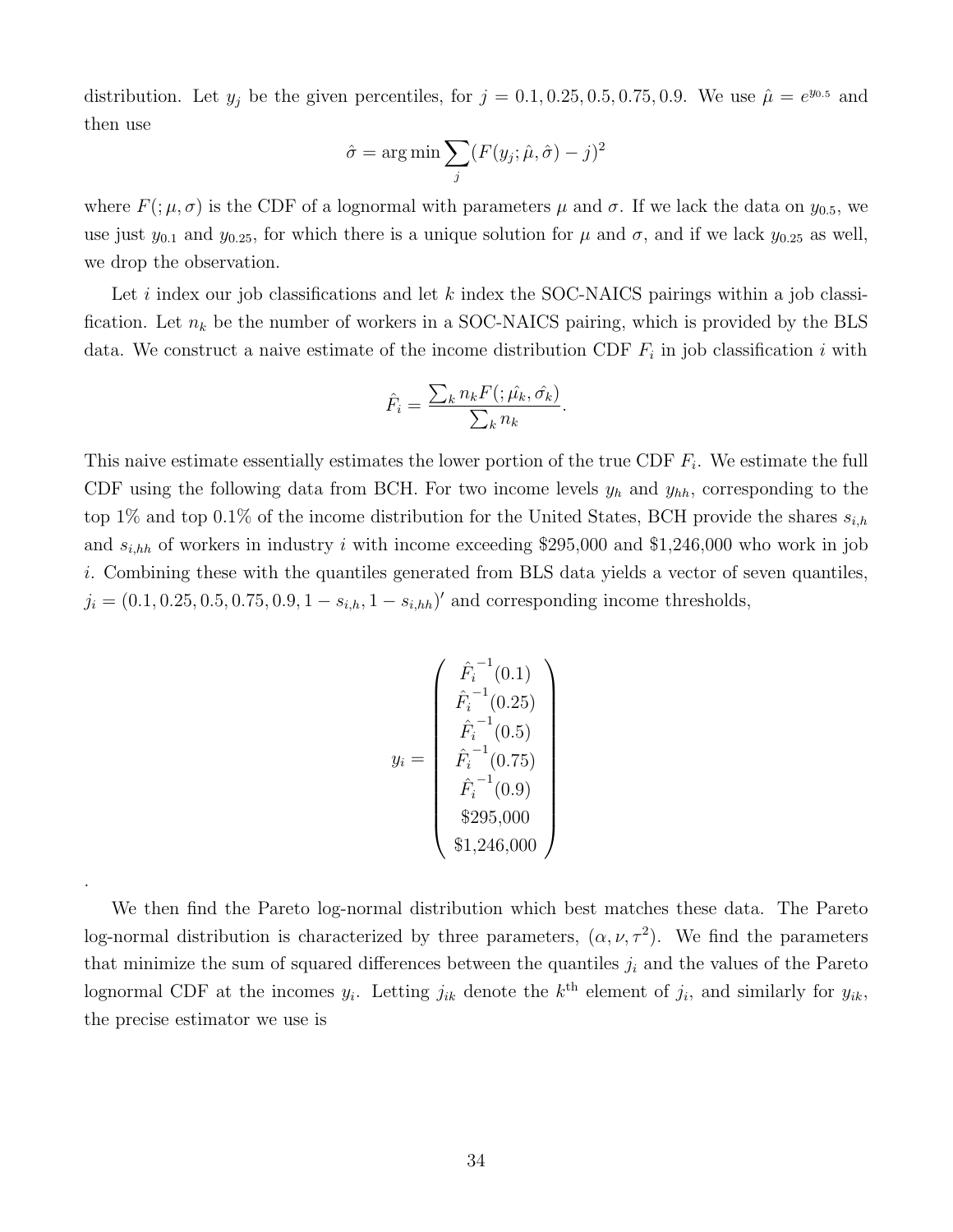$$
(\alpha_i, \nu_i, \tau_i^2) = \arg \min_{(\alpha, \nu, \tau^2)} \sum_{k=1}^7 (j_{ik} - G^{-1}(y_{ik}; \alpha, \nu, \tau^2)).
$$

### B Proofs

Proof of Proposition 2. We begin by considering the case of pure career-switching and no intensive elasticity. First, note that the adjustment of marginal tax rates at any level must leave average externalities at each income level constant as the average entrant and exiter has the same externality as currently prevails at that income level. Second, note that the proposed tax satisfies the necessary conditions of Proposition 1, given that there is no intensive elasticity: for any  $y$ 

$$
E\left[\Delta T + \Delta E|\partial\Theta(y)\right] = E\left[T\left(w_p h_p^*\right) + e_p w_p h_p^* - T\left(w_q h_q^*\right) - e_q w_q h_q^* |\partial\Theta(y)\right] =
$$
  
\n
$$
E\left[E\left[T\left(y''\right) + e_p y'' - T\left(y'\right) - e_q y' |\partial\Theta(y), w_q h_q^* = y', w_p h_p^* = y''\right] |\partial\Theta(y)\right] =
$$
  
\n
$$
E\left[E\left[T_0 - T_0 - E\left[e_{p^*}|\theta(y')\right]y'' + E\left[e_{p^*}|\theta(y')\right]y' + e_p y'' - e_q y' |\partial\Theta(y), w_q h_q^* = y', w_p h_p^* = y''\right] |\partial\Theta(y)\right] = 0.
$$

Next note that any other continuous tax scheme must violate these conditions. Suppose, to the contrary, that there is another scheme  $\hat{T}$  that obeys the conditions with  $\hat{T} \neq T$ . Then either  $\hat{T} = T + k$  for some constant k or we can identify an open set  $Y \subset (\underline{y}, \overline{y})$  such that  $\hat{T}(y) - T(y) >$  $\hat{T}(y') - T(y')\forall y \in Y$  and  $y' \in (y, \overline{y})\backslash Y$ . We deal with each of these cases separately:

- 1.  $\hat{T} = T + k$ : In this case, the allocation of every type to a profession is the same, but the tax scheme is either infeasible (if  $k < 0$ ) or burns money  $(k > 0)$ .
- 2.  $\hat{T}$  differs substantively: To show that the conditions of Proposition 1 are violated it is sufficient to show that any weighted sum of the conditions differs from 0. Because  $W$  is open it can be written as a countable union of n (where n possibly equals  $\infty$ ) open intervals  $(\underline{y}_1, \overline{y}_1), (\underline{y}_2, \overline{y}_2), \dots$  Consider

$$
\sum_{i=1}^{n} E\left[\Delta T + \Delta E|\partial\Theta\left(\underline{y}_{i}\right)\right] f_{S}\left(\underline{y}_{i}\right) - E\left[\Delta T + \Delta E|\partial\Theta\left(\overline{y}_{i}\right)\right] f_{S}\left(\overline{y}_{i}\right) =
$$
\n
$$
\sum_{i=1}^{n} \int_{\partial\Theta(\underline{y}_{i})} \left[\Delta T\left(\theta\right) + \Delta E\left(\theta\right)\right] f\left(\theta\right) d\theta - \int_{\partial\Theta(\overline{y}_{i})} \left[\Delta T\left(\theta\right) + \Delta E\left(\theta\right)\right] f\left(\theta\right) d\theta =
$$
\n
$$
\sum_{i=1}^{n} \int_{\partial\Theta(\underline{y}_{i}) \setminus \left(\partial\Theta(\underline{y}_{i})\cap\partial\Theta(\overline{y}_{i})\right)} \left[\Delta T\left(\theta\right) + \Delta E\left(\theta\right)\right] f\left(\theta\right) d\theta - \int_{\partial\Theta(\overline{y}_{i}) \setminus \left(\partial\Theta(\underline{y}_{i})\cap\partial\Theta(\overline{y}_{i})\right)} \left[\Delta T\left(\theta\right) + \Delta E\left(\theta\right)\right] f\left(\theta\right) d\theta
$$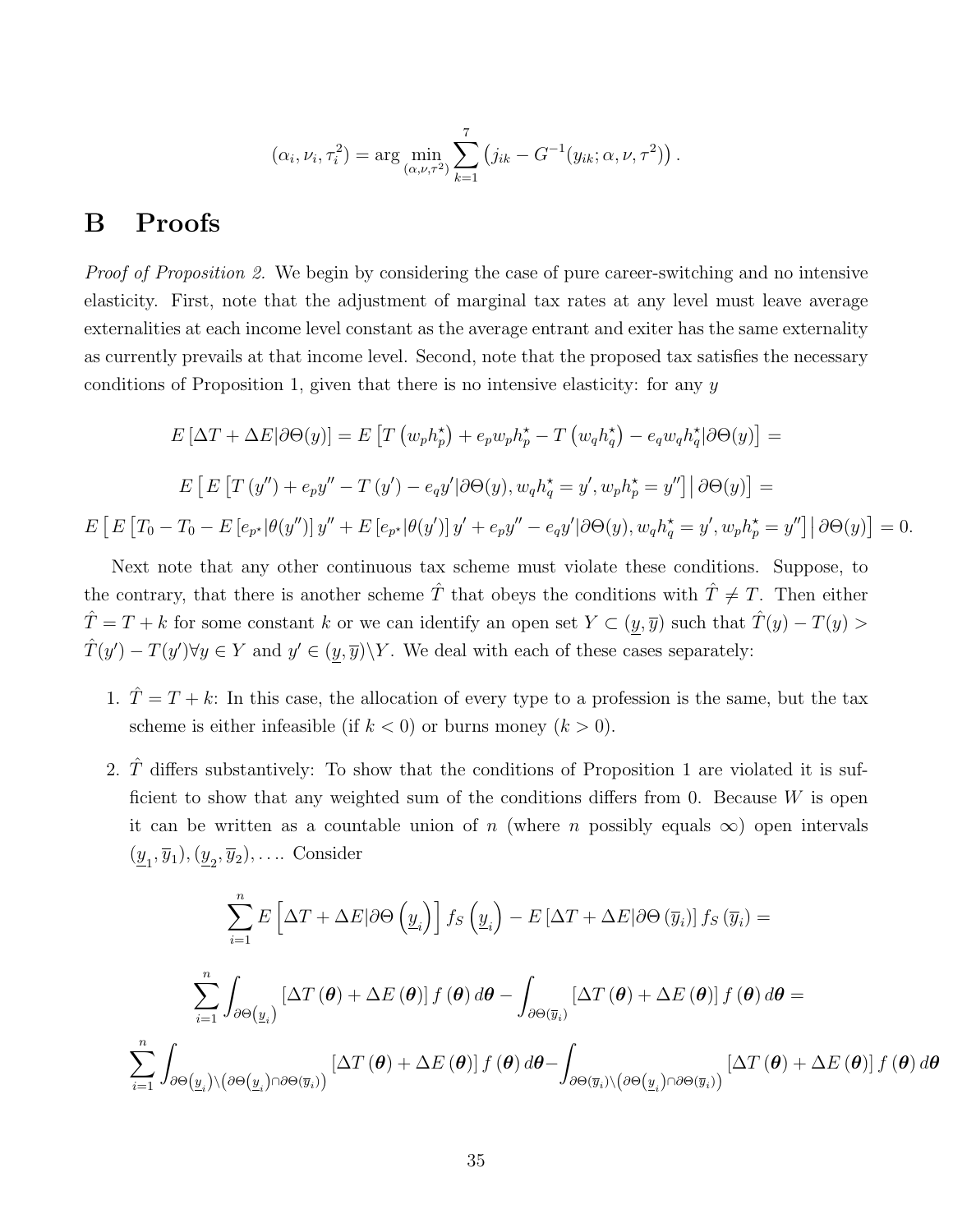Now note that

$$
\partial\Theta(\underline{y}_i)\cap\partial\Theta(\overline{y}_i)\! =\!\! \left\{\theta\!\in\!\Theta\!\!:\!\exists p,q\!\in\!\!1,\!\dots\!N\!\!:\!\!\Big(\bar w_p h_p^\star\!<\!\!\underline{y}_i\!<\!\overline{y}_i\!<\!\!\bar w_q h_q^\star\Big)\! \wedge\!\Big(\bar w_p h_p^\star\!-\!T\Big(\bar w_p h_p^\star\Big)\!+\!\phi\!\left(h_p^\star;\!\phi_p\right)\!\!=\!\!\bar w_q h_q^\star\!-\!T\Big(\bar w_q h_q^\star\Big)\!+\!\phi\!\left(h_q^\star;\!\phi_q\right)\!\right)\!\right\}\!,
$$

which we abbreviate by  $\partial \Theta_{y_p < y_i < y_q}$ . On the other hand

$$
\partial\Theta(\underline{y}_i)\backslash\left(\partial\Theta(\underline{y}_i)\cap\partial\Theta(\overline{y}_i)\right)=\partial\Theta_{y_p<\underline{y}_i
$$

and

$$
\partial\Theta(\overline{y}_i)\backslash\left(\partial\Theta(\underline{y}_i)\cap\partial\Theta(\overline{y}_i)\right)=\partial\Theta_{\underline{y}_i< y_p<\overline{y}_i< y_q}.
$$

Thus all "switches" included are from incomes within  $Y$  to outside  $Y$ . Consider any income in  $y \in (\underline{y}_i, \overline{y}_i)$  for some i (which is true for any  $y \in Y$ ) and consider

$$
E\left[\hat{T}\left(w_{p}h_{p}^{\star}\right)+e_{p}w_{p}h_{p}^{\star}-\hat{T}(y)-e_{q}y\right|w_{q}h_{q}^{\star}\in Y, \theta\in\partial\Theta\left(\underline{y}_{i}\right)\cup\partial\Theta\left(\overline{y}_{i}\right)\right]T\left(w_{p}h_{p}^{\star}\right)-T(w)+E\left[e_{p}w_{p}h_{p}^{\star}-e_{q}y\right|w_{q}h_{q}^{\star}\in Y, \theta\in\partial\Theta\left(\underline{y}_{i}\right)\cup\partial\Theta\left(\overline{y}_{i}\right)\right]=0,
$$

where the inequality follows by the definition of  $Y$  and the equality by the fact that, as above, changing the tax scheme does not change the externality properties of  $T$  as the average externality is static as individuals switch careers. Thus

$$
\sum_{i=1}^{n} E\left[\Delta T + \Delta E|\partial\Theta\left(\underline{y}_i\right)\right] f_S\left(\underline{y}_i\right) - E\left[\Delta T + \Delta E|\partial\Theta\left(\overline{y}_i\right)\right] f_S\left(\overline{y}_i\right) < 0
$$

contradicting the necessary conditions and establishing sufficiency.

Second we consider the case of pure intensive margin elasticities. In this case Proposition 1 immediately implies, given that the absence of correlation between  $e_{p^*}$  and  $\epsilon_{p^*}^h$  implies the absence of covariance, that

$$
\frac{\left(\left[E\left[e_{p^*}|\Theta(y)\right] + T'(y)\right]E\left[e_{p^*}^h|\Theta(y)\right]\right)f(y)}{1 - T'(y)} = 0 \implies E\left[e_{p^*}|\Theta(y)\right] = -T'(y),
$$

as  $f(y), E\left[\epsilon_{p^*}^h | \Theta(y)\right] > 0$ . This is also sufficient because hours decrease with taxes, establishing the necessary concavity.

Proof of Proposition 4. By the same argument we used in the proof of Proposition 3, we need only to show that the sign of Cov  $(e_{p^*(\theta)}, e_{p^*(\theta)}^h | \Theta(y))$  is the same as the sign of  $e_1 - e_2$  at every income

 $\Box$